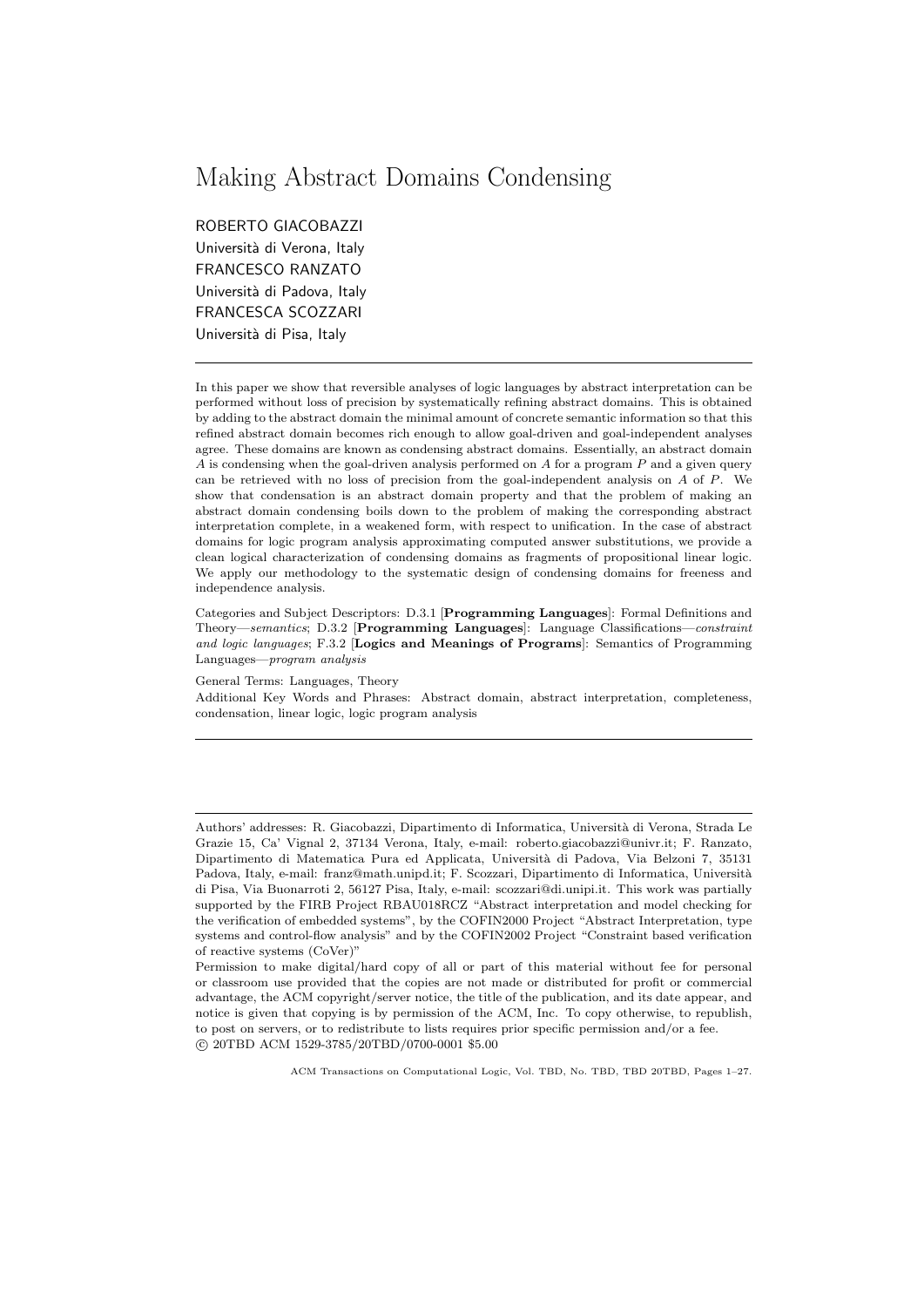# 1. INTRODUCTION

Static analyzers for logic languages are often goal-driven (a.k.a. query-directed). This means that the analysis computes an approximation of the semantics of a program for a fixed query with a given initial description. On the other hand, a  $g$ oal-independent analyzer computes information on a program  $P$  for all the possible initial queries for  $P$ , and then this whole abstract semantics allows to derive the information of the analysis for a particular query. It is well known that, in general, goal-independent analyses, like those obtainable with bottom-up analyzers [Barbuti et al. 1993; Codish et al. 1994; Marriot et al. 1994], may be less precise than goaldirected ones (cf. [Marriott and Søndergaard 1993, Section 4]). When these two approaches agree, we are in a particularly lucky situation, which can reasonably be called optimal.

The problem. A well known property of concrete operational semantics for logic programs specifies that any refutation for the instance  $Q\theta$  of a query Q in a program  $P$  yields the same answer substitution as the one that can be obtained by composing  $\theta$  with the answer substitution computed for Q in P. This technical property, also known as lifting lemma, is fundamental for proving the completeness of SLDresolution [Apt 1990]. Asking that this property holds for abstract computations too, corresponds to ask whether the analysis of a query can be made independent from its instantiation degree. The general problem of making the analysis independent from the choice of the instantiation of the initial query has been considered by many authors (see e.g. [Codish and Lagoon 2000; Debray 1994; Jacobs and Langen 1992; King and Lu 2002; Langen 1991; Giacobazzi and Scozzari 1998; Marriott and Søndergaard 1993; Schachte 2003]. Langen [1991] first gave a specific solution to this problem by introducing the idea of so-called condensing procedures, which capture the essence of the problem: Basically, the approximation of the semantics of each clause in a program is pre-computed (this is called condensed procedure) in such a way that any specific call to a predicate  $p$  can be approximated without re-computing a fixpoint, but simply by unifying that call against the condensed procedure for p. However, the process of condensation may loose precision w.r.t. the corresponding goal-directed analysis. Jacobs and Langen [1992, Theorem 3] showed that certain algebraic properties of abstract unification guarantee that this loss of precision does not occur. Abstract domains ensuring condensation without loss of precision are therefore called condensing. The problem of systematically designing condensing abstract domains is still open. Clearly, this is a relevant problem since static analyzers based on condensing abstract domains are both efficient and precise. Moreover, few condensing abstract domains are known, all of them being downward closed domains (i.e., closed by substitution instantiation). Giacobazzi and Scozzari [1998] showed that for any downward closed abstract domain  $A, A$  is condensing if and only if A is closed by the so-called Heyting completion. This result is not fully satisfactory because it cannot be generalized to arbitrary non-downward closed domains. It is therefore desirable to have a formal theoretical setting where possibly non-downward closed condensing abstract domains can be systematically designed, e.g. for important non-downward closed program properties like variable aliasing and freeness [Jacobs and Langen 1992; Langen 1991].

ACM Transactions on Computational Logic, Vol. TBD, No. TBD, TBD 20TBD.

#### <sup>2</sup> ·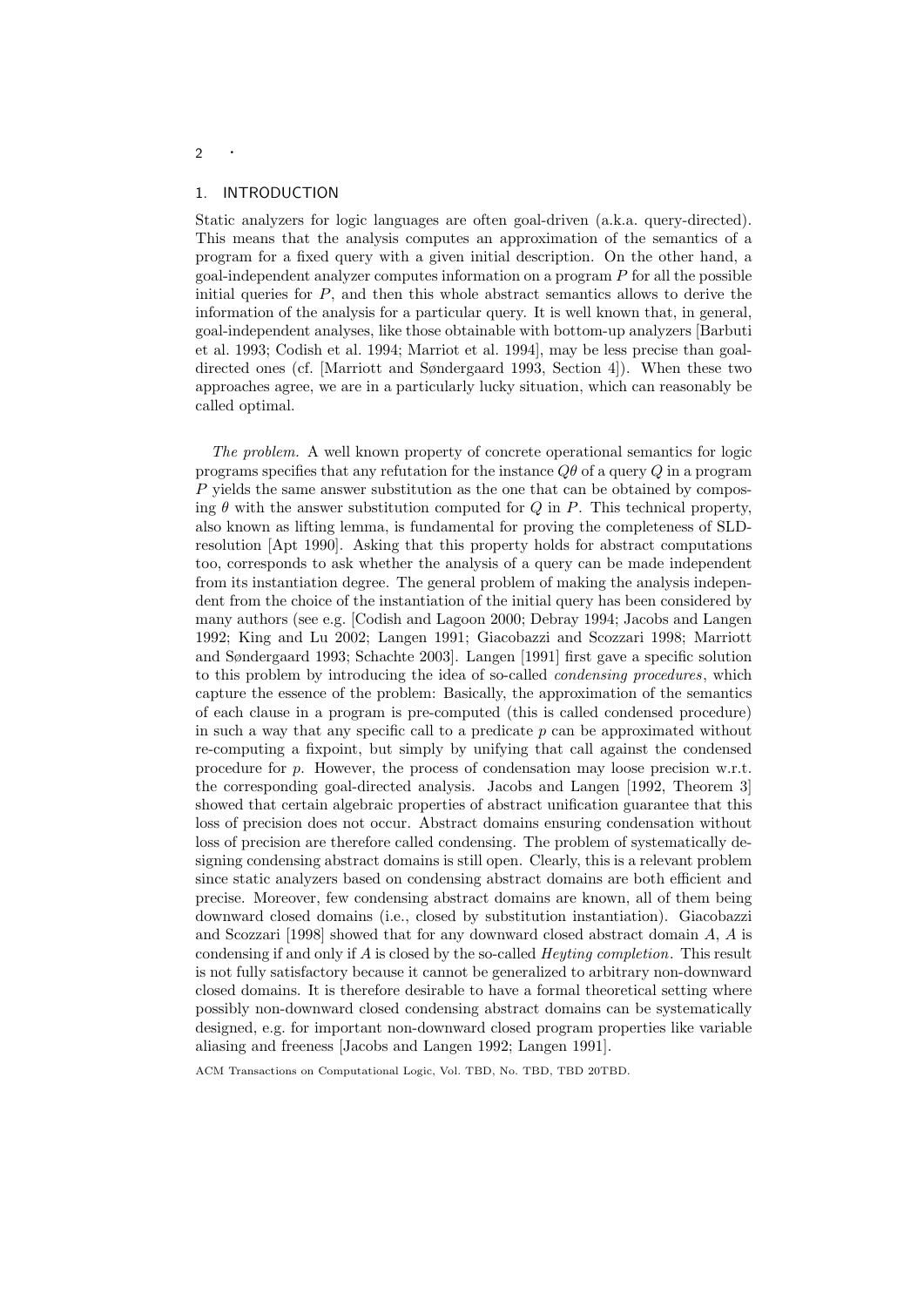The main result. In general, condensing is a property of an abstract semantics S with respect to an operation  $\otimes$ , stating that for any pair of abstract objects a and b, the semantics  $S(a \otimes b)$  can be retrieved as  $a \otimes S(b)$ . This generalizes and exactly captures the above notion of condensation when ⊗ is the abstract operation of unification. In particular, this also encompasses the case of the concrete semantics, where condensing for a semantics of computed answer substitutions boils down to the lifting lemma for SLD-resolution. We consider a concrete goal-driven collecting semantics  $S$  for logic programs which for any program  $P$ , query  $Q$  and initial call set  $\Theta$  provides the set  $\mathcal{S}_{P,Q}(\Theta)$  of computed answer substitutions in P for Q with initial calls in Θ. Of course, the concrete operations involved in the semantic definition of  $\mathcal S$  are the usual ones: union of sets of substitutions, unification and projection on relevant variables. Moreover, it turns out that the collecting semantics  $\mathcal S$  involves a linear implication (see below for the definition) of sets of substitutions: We show that this is a natural choice that becomes necessary when lifting the standard semantics for computed answer substitutions to its collecting version managing sets of substitutions. Hence, as usual, for any domain  $A$  abstracting the powerset  $\wp(\text{Sub})$  of substitutions the concrete collecting semantics induces an abstract semantics  $S^A$  on the domain A obtained by replacing the concrete operations involved in the definition of  $\mathcal S$  by their corresponding best correct approximations on A. In this way, condensing becomes an abstract domain property: an abstract domain  $A$  is condensing when for any program  $P$ , query  $Q$  and abstract objects  $a, b \in A$ ,  $S^A(a \otimes^A b) = a \otimes^A S^A(b)$ , where  $\otimes^A$  is the best correct approximation of the unification  $\otimes$  in the abstract domain A.

Our main result shows that it is always possible to make an abstract domain A condensing by minimally refining the domain A, i.e. by adding the least amount of concrete semantic information that makes the resulting domain condensing. We show that this is an instance of a more general problem of making a generic abstract domain A complete, in a weakened form, with respect to some concrete semantic operator f. Let us recall that if  $\alpha_A$  and  $\gamma_A$  are the abstraction and concretization maps for the abstract domain A and  $f^{bca_A} = \alpha_A \circ f \circ \gamma_A$  is the best correct approximation of f in A, A is complete when  $\alpha_A \circ f = f^{\text{bca}_A} \circ \alpha_A$ . We showed in [Giacobazzi et al. 2000] that any generic abstract domain A can be made complete with respect to any continuous semantic operator  $f$ : this means that  $A$  can always be constructively extended to the most abstract domain which includes A and is complete for  $f$  — the resulting domain is called the complete shell of A for f. In this paper, we follow this approach to systematically derive condensing abstract domains.

Here, it turns out that a weak form of completeness characterizes the condensing property. In fact, we show that an abstract domain A approximating the powerset  $\wp(\text{Sub})$  of concrete substitutions is condensing when there is no loss of precision in observing in A the result of the concrete unification  $\otimes$  when just one of its arguments is approximated in  $A$ . More in detail, we prove that  $A$  is condensing if and only if for any  $\Theta$ ,  $\Phi \subseteq$  Sub,  $\alpha_A(\gamma_A(\alpha(\Theta)) \otimes \gamma_A(\alpha_A(\Phi))) = \alpha_A(\Theta \otimes \gamma_A(\alpha_A(\Phi))) =$  $\alpha_A(\gamma_A(\alpha_A(\Theta))\otimes\Phi)$ . This is precisely a weakened form of completeness, thus called weak-completeness, for the binary operation  $\otimes$  of concrete unification lifted to sets of substitutions. It must be noted that this result holds for abstract domains which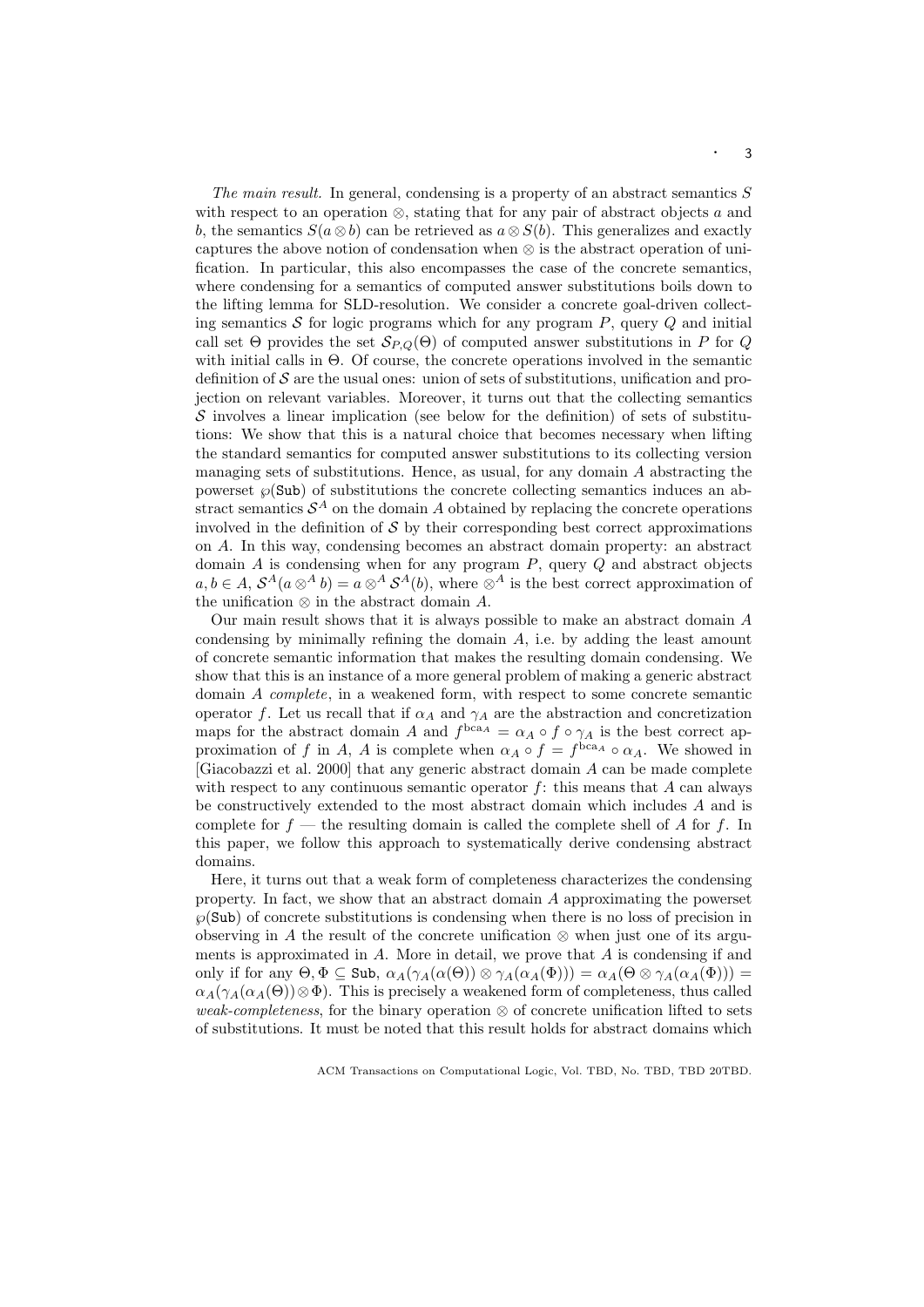satisfy a property of compatibility with the variable projection operation, or, alternatively, which are complete for the projection (therefore this can be achieved by using the results in [Giacobazzi et al. 2000]). Given any abstract domain  $A$ , we characterize the most abstract domain  $X$  which is both condensing and more concrete than A, which is therefore called the *weak-complete shell* of A for  $\otimes$ . The crucial point of our result lies in the fact that the concrete domain  $\wp(\text{Sub})_{\subset \text{en}}$ dowed with the unification operation ⊗ lifted to sets of substitutions gives rise to a quantale, i.e. a model of propositional linear logic (see [Rosenthal 1990; Yetter 1990]). In this context, it turns out that the objects of a weak-complete refined abstract domain can be elegantly represented as linear implications, with a clean logical interpretation. More in detail, a quantale  $\langle C_{\leq}, \cdot \rangle$  consists of a complete lattice  $C_{\leq}$  together with a binary operation  $\cdot : C \times C \rightarrow C$  which is additive (i.e., preserves arbitrary lub's) on both arguments. As a main feature, quantales support a notion of linear implication between domain's objects: Given  $a, b \in C$ , there exists a unique greatest object  $a \to b \in C$  which, when combined by  $\cdot$  with a, gives a result which is approximated by b. In other terms, the following modus ponens law  $a \cdot x \leq b \iff x \leq a \to b$  holds. In  $\langle \varphi(\text{Sub}) \rangle_C, \otimes \rangle$ ,  $\Theta \to \Phi$  represents the set of all the substitutions  $\theta$  such that  $\Theta \otimes {\theta} \subseteq \Phi$ . Therefore, when refining abstract domains in order to get weak-completeness in a setting where concrete interpretations are quantales of idempotent substitutions, abstract objects are logically characterized as linear implications in this quantale. This generalizes an analogous result given by Giacobazzi and Scozzari [1998], which characterizes condensing and downward closed domains as solutions of domain equations involving intuitionistic implications.

As a relevant example, we apply our methodology for systematically designing a condensing abstract domain which refines a basic domain representing both variable freeness and independence information.

# 2. BASIC NOTIONS

## 2.1 Notation

If S and T are sets, then  $\wp(S)$  denotes the powerset of S,  $S \subseteq_{\text{fin}} T$  denotes that S is a finite subset of T,  $S \to T$  denotes the set of all functions from S to T, and for a function  $f: S \to T$  and  $X \subseteq S$ ,  $f(X) \stackrel{\text{def}}{=} \{f(x) \mid x \in X\}$ . By  $g \circ f$  we denote the composition of the functions f and g, i.e.,  $g \circ f \stackrel{\text{def}}{=} \lambda x. g(f(x))$ . The notation P<sub><</sub> denotes a poset P with ordering relation  $\leq$ , while  $\langle C, \leq, \vee, \wedge, \top, \bot \rangle$  denotes a complete lattice C, with ordering  $\leq$ , lub  $\vee$ , glb  $\wedge$ , greatest element (top)  $\top$ , and least element (bottom)  $\perp$ . Somewhere,  $\leq_P$  will be used to denote the underlying ordering of a poset P, and  $\vee_C$ ,  $\wedge_C$ ,  $\top_C$  and  $\bot_C$  will denote operations and elements of a complete lattice C. Let P be a poset and  $S \subseteq P$ . Then,  $\max(S) \stackrel{\text{def}}{=} \{x \in$  $S \mid \forall y \in S$ .  $x \leq_P y \Rightarrow x = y$  denotes the set of maximal elements of S in P; also, the downward closure of S is defined by  $\downarrow S \stackrel{\text{def}}{=} \{x \in P \mid \exists y \in S. \ x \leq_P y\}.$ We use the symbol  $\subseteq$  to denote pointwise ordering between functions: If S is any set, P a poset, and  $f, g : S \to P$  then  $f \sqsubseteq g$  if for all  $x \in S$ ,  $f(x) \leq_P g(x)$ . Let C and D be complete lattices. Then,  $C \xrightarrow{m} D$ ,  $C \xrightarrow{c} D$  and  $C \xrightarrow{a} D$  denote, respectively, the set of all monotone, (Scott-)continuous and additive functions from C to D. Recall that  $f \in C \longrightarrow D$  if f preserves lub's of (non-empty) chains and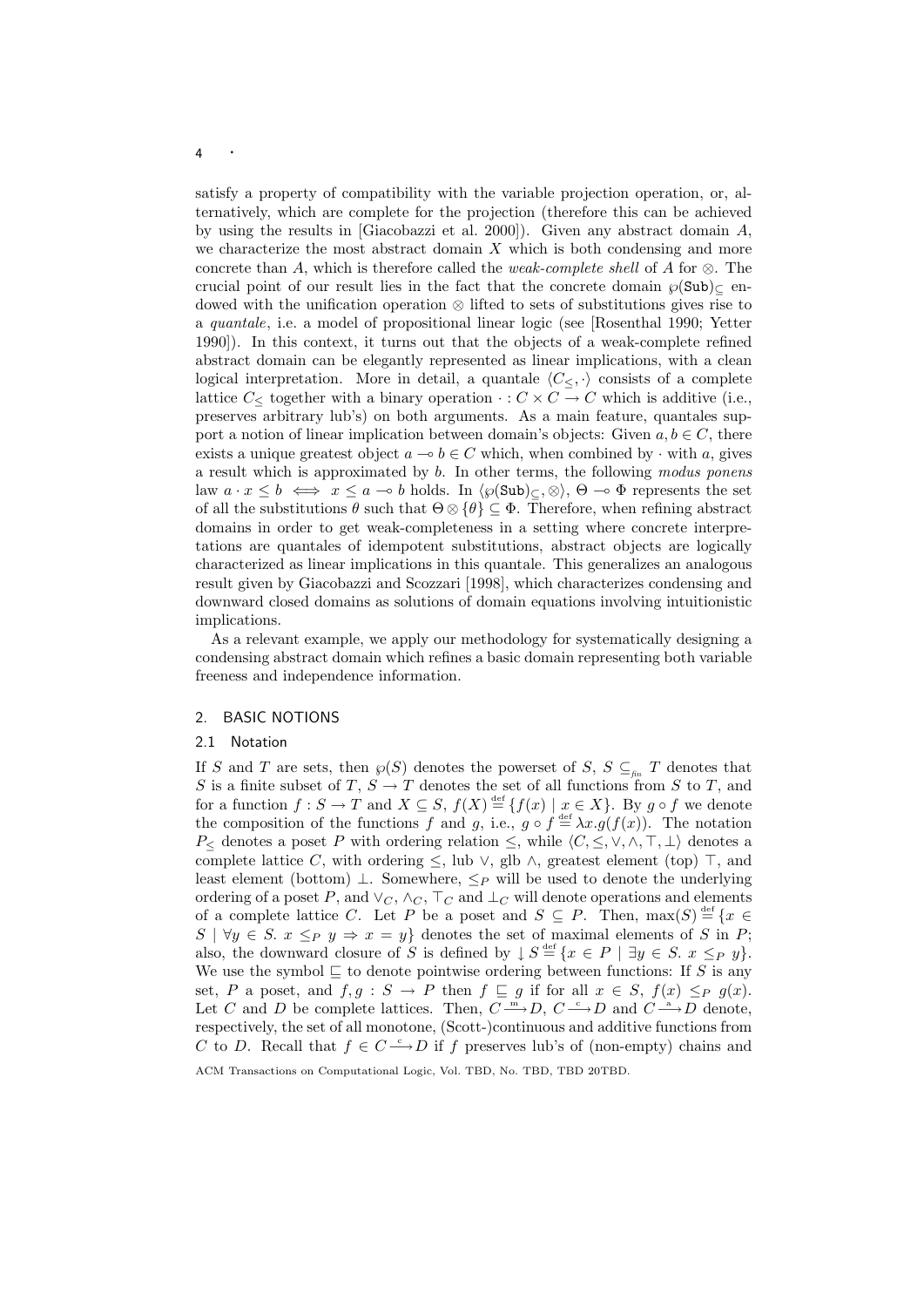$f: C \longrightarrow D$  is (completely) additive if f preserves lub's of arbitrary subsets of C (empty set included). Co-additivity is dually defined. We denote by  $lfp(f)$  and  $qfp(f)$ , respectively, the least and greatest fixpoint, when they exist, of an operator f on a poset.

# 2.2 Logic programming

Let  $V$  be an infinite set of variables and  $Term$  be the set of terms with variables in V.  $vars(s)$  denotes the set of variables occurring in any syntactic object s. A syntactic object s is ground if  $vars(s) = \emptyset$ . We deal here with substitutions defined according to [Jacobs and Langen 1992]. A substitution  $\sigma$  is a mapping from a finite subset of V, its domain  $dom(\sigma)$ , to Term. Note that we do not require substitutions to be idempotent, namely such that  $dom(\sigma) \cap rng(\sigma) = \emptyset$ , where  $rng(\sigma)$  denotes the set of variables in the range of a substitution  $\sigma$ . Given a substitution  $\sigma$ , we will use the notation  $vars(\sigma(x))$  even for variables x not in the domain of  $\sigma$ , namely  $x \notin dom(\sigma)$ , by defining  $vars(\sigma(x))$  to be an emptyset. Moreover, for a set of substitutions  $\Theta$  we define  $dom(\Theta) = \bigcup_{\theta \in \Theta} dom(\theta)$ .

This approach to substitutions differs from the standard one where substitutions are mappings from  $V$  to terms which are almost everywhere the identity, since any substitution is explicitly endowed with its domain. In the following, we write a substitution as the set of its bindings, for all the variables in the domain. For instance,  $\{x/w, y/w\}$  and  $\{x/x, y/w\}$  are substitutions with domain  $\{x, y\}$ . As usual, substitutions are applied to any syntactic object. We define a preorder on substitutions given by  $\sigma \preceq \theta$  iff  $dom(\theta) \subseteq dom(\sigma)$  and there exists a substitution δ such that ∀v ∈ dom(θ).σ(v) = δ(θ(v)). We denote by ∼ the equivalence relation induced by this preorder  $\prec$  and we denote by Sub the set of equivalence classes of substitutions w.r.t. to  $\sim$ . In this way,  $\preceq$  becomes a partial order for Sub. Thus, the equivalence class of a substitution denotes the sets of its "consistent renamings". For instance,  $[\{x/w, y/w\}]_{\sim} = [\{x/u, y/u\}]_{\sim}$ ,  $[\{x/x, y/w\}]_{\sim} = [\{x/u, y/v\}]_{\sim}$  and  $[\{x/w\}]_{\sim} = [\{x/v\}]_{\sim}$ , while  $[\{x/w, y/w\}]_{\sim} \neq [\{x/u, y/v\}]_{\sim}$ . This simplifies the approach to substitutions, since this makes a variable in the range of a substitution a placeholder.

We denote by  $\epsilon$  the empty substitution (with empty domain), by  $\epsilon_V$ , with  $V \subseteq_{\text{fin}}$ V, the empty substitution with  $dom(\epsilon_V) = V$  (that is,  $\epsilon_V = \{v/w_v \mid v \in V\}$  where all the  $w_v$  are distinct variables not in V). The composition of substitutions is denoted by  $\sigma \circ \theta = \lambda x.\sigma(\theta(x))$ , where  $dom(\sigma \circ \theta) = dom(\sigma) \cup dom(\theta)$ . By  $s\sigma$ and  $\sigma(s)$  we denote the application of  $\sigma$  to any syntactic object s, where we mean that the results of applying a substitution to a syntactic object are considered as equivalence classes w.r.t. ∼.

We denote by  $mgu(\sigma, \theta)$  the standard most general unifier of two substitutions σ and θ. The most general unifier of [σ]<sup>∼</sup> and [θ]∼, when it exists, is denoted by  $mgu([\sigma]_{\sim}, [\theta]_{\sim}) = [mgu(\sigma', \theta')]_{\sim}$  where  $\sigma' \in [\sigma]_{\sim}, \theta' \in [\theta]_{\sim}$  are such that  $vars(mg(\sigma')) \cap vars(mg(\theta')) = \emptyset$ . This is a good definition, since it is independent from the choice of the representatives in the equivalence classes. Also, note that, as shown by Palamidessi [1990], if we add a bottom element to Sub, it becomes a complete lattice and mgu becomes the meet operation of this complete lattice. In the following, for the sake of brevity, substitutions will denote their corresponding equivalence classes w.r.t. ∼.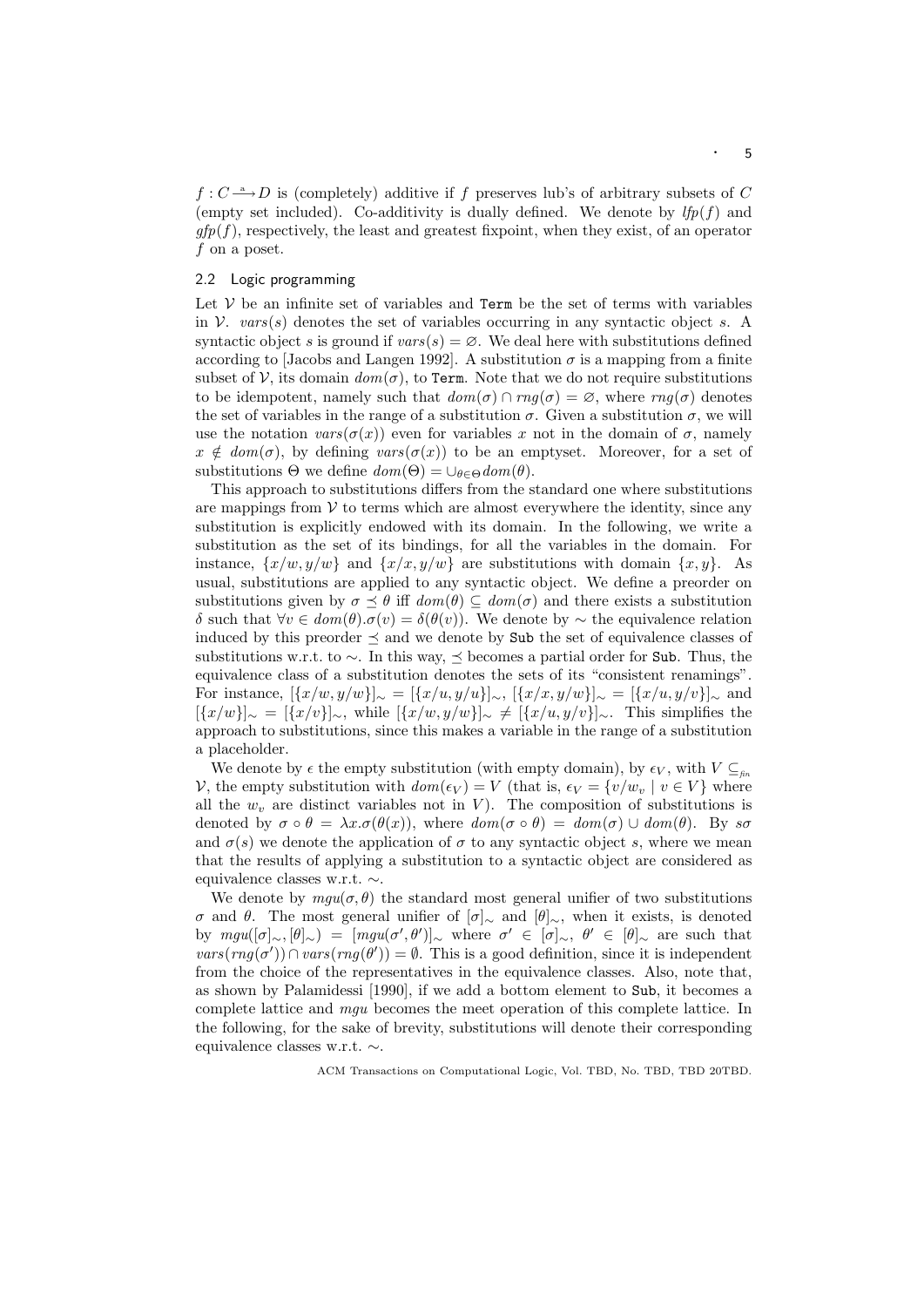For any set of variables  $V \subseteq V$  and substitution  $\theta \in \text{Sub}$ , we denote by  $\theta_{|V}$  the restriction of the substitution  $\theta$  to the variables in V, that is  $\theta_{|V} = \{v/\theta(v) \mid v \in V \cap$  $dom(\theta)$  with  $dom(\theta|_V) = dom(\theta) \cap V$ . Note that this is a good definition, namely it respects the equivalence ∼. Thus, in this approach variable projection simply corresponds to restriction: The projection  $\pi_V(\Theta)$  for a set of substitutions  $\Theta \subseteq$  Sub on a (possibly infinite) set of variables V is defined as  $\pi_V(\Theta) \stackrel{\text{def}}{=} {\{\theta|_V \mid \theta \in \Theta\}}$ . For instance,  $\pi_{\{x,y,z\}}(\{\{x/z, u/f(z), y/w\}\}) = \{\{x/z, y/w\}\}.$ 

## 2.3 The lattice of abstract interpretations

In standard Cousot and Cousot's abstract interpretation theory, abstract domains can be equivalently specified either by Galois connections (GCs), i.e., adjunctions, or by (upper) closure operators (uco's) [Cousot and Cousot 1979]. In the first case, concrete and abstract domains  $C$  and  $A$  are related by a pair of adjoint functions of a GC  $(\alpha, C, A, \gamma)$ , where  $\alpha$  and  $\gamma$  are the monotone abstraction and concretization maps such that for all  $a \in A$  and  $c \in C$ ,  $\alpha(c) \leq_A a \Leftrightarrow c \leq_C \gamma(a)$ . It is usually assumed that  $(\alpha, C, A, \gamma)$  is a Galois insertion (GI), i.e.,  $\alpha$  is onto or, equivalently,  $\gamma$  is 1-1. In the second case, instead, an abstract domain is specified as a closure operator on the concrete domain  $C$ , i.e., a monotone, idempotent and extensive operator on C. These two approaches are completely equivalent, modulo isomorphic representations of domain's objects. The closure operator approach has the advantage of being independent from the representation of domain's objects: An abstract domain is a function on the concrete domain of computation. This feature makes it appropriate for reasoning on abstract domains independently from their representation. Given a complete lattice C, it is well known that the set  $uco(C)$  of all uco's on C, endowed with the pointwise ordering  $\subseteq$ , gives rise to the complete lattice  $\langle \text{uco}(C), \underline{\sqsubseteq}, \sqcup, \sqcap, \lambda x. \top_C, id \rangle$ . Let us recall that each  $\rho \in \text{uco}(C)$  is uniquely determined by the set of its fixpoints, which is its image, i.e.  $\rho(C) = \{x \in C \mid \rho(x) =$ x}, since  $\rho = \lambda x. \wedge \{y \in C \mid y \in \rho(C), x \leq y\}$ . Moreover, a subset  $X \subseteq C$  is the set of fixpoints of a uco on C iff X is meet-closed, i.e.  $X = \mathcal{M}(X) \stackrel{\text{def}}{=} {\wedge} Y \mid Y \subseteq X$ (note that  $\top_C = \land \varnothing \in \mathcal{M}(X)$ ). For any  $X \subseteq C$ ,  $\mathcal{M}(X)$  is called the Moore-closure of X, and X is a meet generator set for  $\mathcal{M}(X)$ . Also,  $\rho \sqsubseteq \eta$  iff  $\eta(C) \subseteq \rho(C)$ ; in this case,  $\rho$  is a so-called refinement of  $\eta$ , and if  $\rho \sqsubseteq \eta$  then  $\rho \circ \eta = \eta \circ \rho = \eta$ . Often, we will identify closures with their sets of fixpoints. This does not give rise to ambiguity, since one can distinguish their use as functions or sets according to the context. In view of the equivalence above, throughout the paper,  $\langle \text{uco}(C), \underline{\sqsubset} \rangle$  will play the role of the lattice of abstract interpretations of C [Cousot and Cousot 1977; 1979], i.e. the complete lattice of all the abstract domains of the concrete domain C. When an abstract domain A is specified by a GI  $(\alpha, C, A, \gamma)$ ,  $\rho_A \stackrel{\text{def}}{=} \gamma \circ \alpha \in \text{uco}(C)$  is the corresponding uco on C. Conversely, when  $A = \rho(C)$  then  $(\rho, C, \rho(C), \lambda x.x)$  is the corresponding GI. The ordering on  $uco(C)$  corresponds to the standard order used to compare abstract domains with regard to their precision:  $A_1$  is more precise than  $A_2$  (i.e.,  $A_1$  is more concrete than  $A_2$  or  $A_2$  is more abstract than  $A_1$ ) iff  $A_1 \subseteq A_2$  in uco(C). Lub and glb on uco(C) have therefore the following reading as operators on domains. Let  $\{A_i\}_{i\in I}\subseteq \text{uco}(C)$ : (i)  $\sqcup_{i\in I}A_i$  is the most concrete among the domains which are abstractions of all the  $A_i$ 's; (ii)  $\Box_{i\in I}A_i$  is the most abstract among the domains which are more concrete than every  $A_i$  – this domain is also known as reduced product of all the  $A_i$ 's.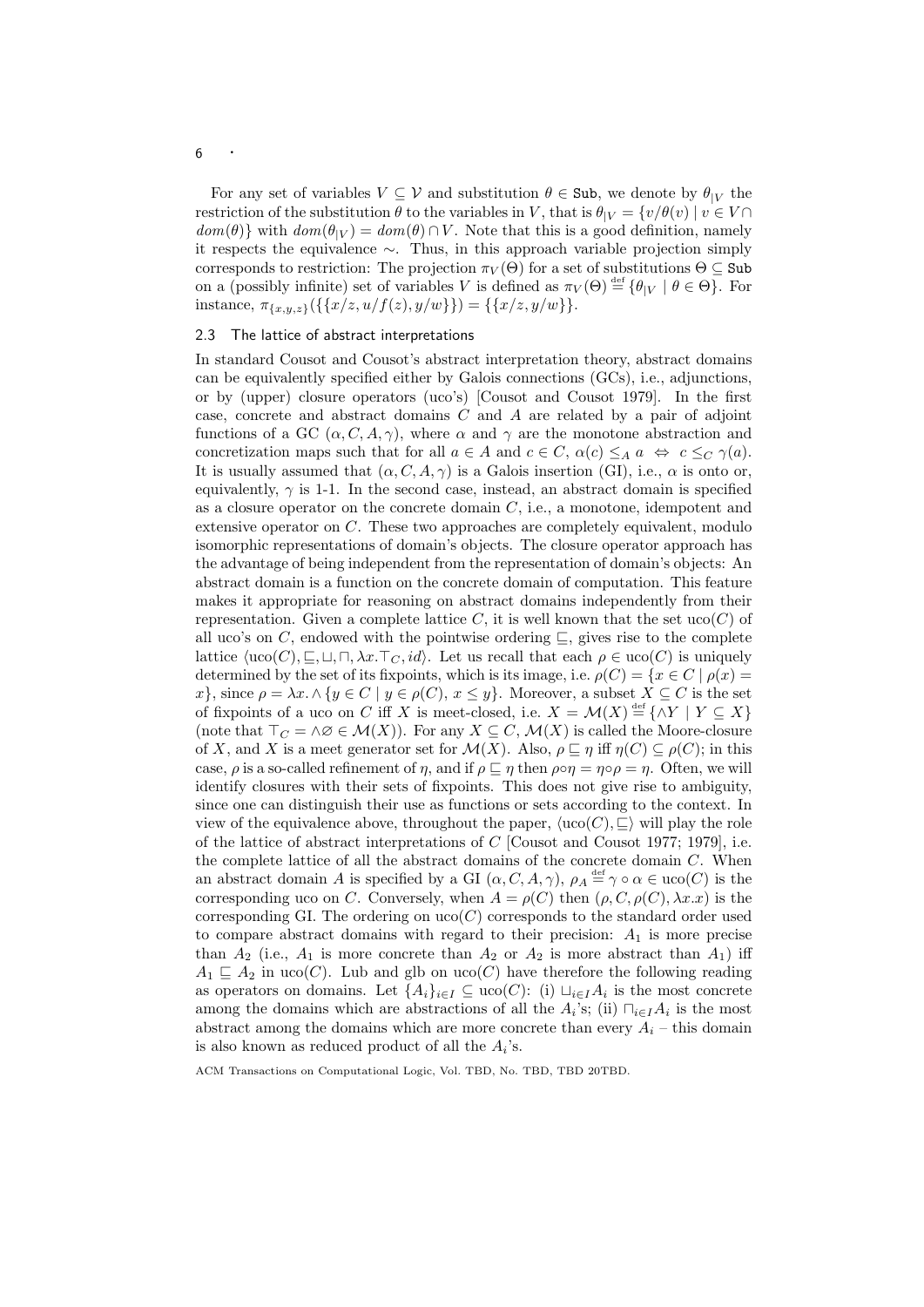## 2.4 Soundness and completeness in abstract interpretation

Let  $f: C \longrightarrow C$  be a concrete semantic function<sup>1</sup> occurring in some semantics definition and let  $f^{\sharp}: A \longrightarrow A$  be a corresponding abstract function, where  $A = \rho(C)$ for some closure operator  $\rho \in uco(C)$ . Then,  $\langle A, f^{\sharp} \rangle$  is a sound abstract interpretation — or  $f^{\sharp}$  is a correct approximation of f relatively to  $A$  — when  $\rho \circ f \sqsubseteq f^{\sharp} \circ \rho$ , or equivalently when  $\rho \circ f \circ \rho \sqsubseteq f^{\sharp} \circ \rho$  [Cousot and Cousot 1977].  $f^{\text{bca}_{\rho}} \stackrel{\text{def}}{=} \rho \circ f : A \to A$  is called the best correct approximation (bca for short) of f in A. Completeness in abstract interpretation corresponds to require that, in addition to soundness, no loss of precision is introduced by the approximated function  $f^{\sharp} \circ \rho$  on a concrete object c with respect to approximating by  $\rho$  the concrete computation  $f(c)$ , namely, no loss of precision is accumulated in abstract computations by approximating concrete input objects [Cousot and Cousot 1977; 1979]:  $\langle A, f^{\sharp} \rangle$  is complete when  $\rho \circ f = f^{\sharp} \circ \rho$ . Giacobazzi et al. [2000] observed that completeness uniquely depends upon the abstraction map, i.e. upon the abstract domain: This means that if  $f^{\sharp}$  is complete then the bca  $f^{bca_A}: A \to A$  of f in A is complete as well, and, in this case,  $f^{\sharp}$  indeed coincides with  $f^{bca_A}$ . Thus, for any abstract domain A, one can define a complete abstract semantic operation  $f^{\sharp}: A \to A$  over A if and only if  $\rho \circ f : A \to A$  is complete. Hence, an abstract domain  $\rho \in \text{uco}(C)$  is defined to be complete for f iff  $\rho \circ f = \rho \circ f \circ \rho$  holds. This simple observation makes completeness an abstract domain property, namely an intrinsic characteristic of the abstract domain. It is also worth recalling that, by a well-known result [Cousot and Cousot 1979, Theorem 7.1.0.4], complete abstract domains are "fixpoint complete" as well, i.e., if  $\rho$  is complete for f then  $\rho(lfp(f)) = lfp(\rho \circ f)$ , while the converse, in general, does not hold.

Giacobazzi et al. [2000] gave a constructive characterization of complete abstract domains, under the assumption of dealing with Scott-continuous concrete functions. This result allows to systematically derive complete abstract domains from noncomplete ones by minimal refinements. The idea for refining an abstract domain A is to build the greatest (i.e., most abstract) domain in  $uco(C)$  which includes A and is complete for a set  $F$  of (continuous) functions, i.e., for each function in  $F$ . Given a set of continuous functions  $F \subseteq C \longrightarrow C$ , Giacobazzi et al. [2000] define the map  $\mathcal{R}_F : \text{uco}(C) \to \text{uco}(C)$  as follows:

$$
\mathcal{R}_F(\rho) \stackrel{\text{def}}{=} \mathcal{M}(\bigcup_{f \in F, a \in \rho} \max(\{x \in C \mid f(x) \le a\})).
$$

THEOREM 2.1. [Giacobazzi et al. 2000] A domain  $\rho \in \text{uco}(C)$  is complete for F iff  $\rho \sqsubseteq \mathcal{R}_F(\rho)$ .

As a consequence, the most abstract domain which includes  $\rho$  and which is complete for F is  $gfp(\lambda\eta.\rho\Box \mathcal{R}_F(\eta))$ . This domain is called the *complete shell* of  $\rho$  for F. This result provides a constructive characterization of the complete shell of an abstract domain  $A$  as the most abstract domain including  $A$  and which is closed by maximal inverse image of any function in  $F$ . The complete shell of an abstract domain A with respect to a set of continuous functions  $F$  can therefore be equationally

<sup>1</sup>For simplicity, we consider unary functions with the same domain and co-domain, since the extension to the general case is conceptually straightforward.

ACM Transactions on Computational Logic, Vol. TBD, No. TBD, TBD 20TBD.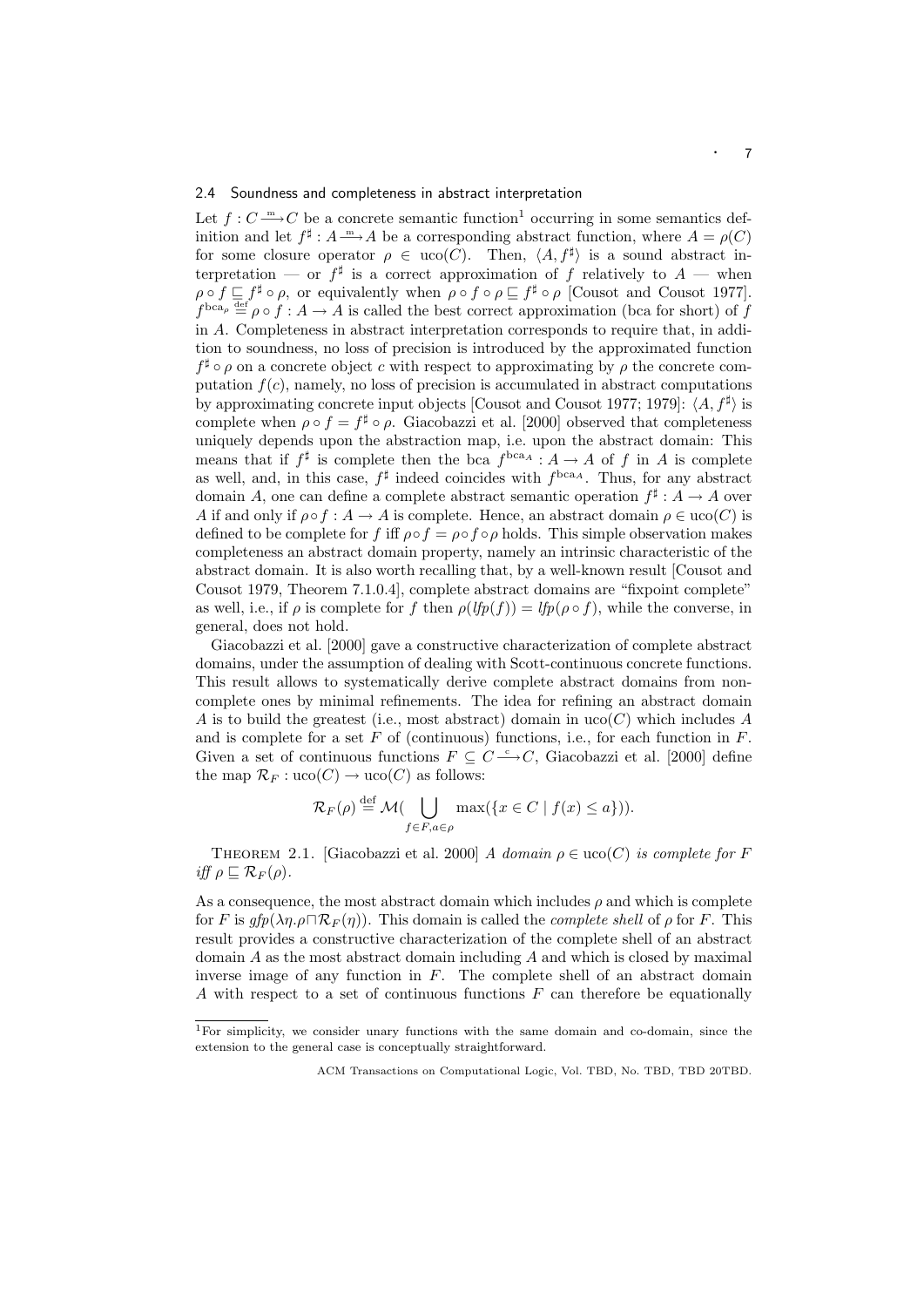characterized as the greatest (viz. most abstract) solution of the following domain equation:

$$
X = A \sqcap \mathcal{R}_F(X).
$$

# 2.5 Quantales and linear logic

Quantales originated in the algebraic foundations of the so-called quantum logic, and later they have been used as algebraic models of Girard's linear logic [Rosenthal 1990; Yetter 1990]. Informally, quantales can be thought of as a generalization of Boolean algebras, where the modus ponens law  $a \wedge (a \Rightarrow b) \leq b$  holds relatively to a binary operation ⊗ of "conjunction" possibly different from the meet of the underlying algebraic structure. The basic idea in a quantale is to guarantee that, for any two objects a and b, there exists a greatest (i.e., most abstract in abstract interpretation terms) object c such that  $a \otimes c \leq b$ . In the following, we restrict our attention to commutative quantales, i.e., quantales where the binary operation  $\otimes$ is commutative. More formally, a (commutative) quantale is an algebra  $\langle C \langle \varphi \rangle$ such that:

 $-\langle C, \leq, \vee, \wedge, \top, \bot \rangle$  is a complete lattice;

 $-\otimes$ :  $C \times C \rightarrow C$  is a commutative and associative operation, i.e.,  $a \otimes b = b \otimes a$ and  $(a \otimes b) \otimes c = a \otimes (b \otimes c)$ , for any  $a, b, c \in C$ ;

 $-a\otimes(\bigvee_{i\in I}b_i)=\bigvee_{i\in I}(a\otimes b_i),$  for any  $a\in C$  and  $\{b_i\}_{i\in I}\subseteq C$ .

In other words, a quantale is a complete lattice endowed with a commutative and associative "product" ⊗ which distributes over arbitrary lub's. Common examples of quantales are complete Boolean algebras, which become quantales by considering as  $\otimes$  their meet operation. In particular, for any set S, the algebra  $\langle \wp(S)_{\subseteq}$ ,  $\bigcap$  is a quantale. Also, given a commutative and associative operation  $\cdot : \overline{A} \times A \to A$ , a further basic example of quantale is  $\langle \wp(S)_{\subseteq} , \otimes \rangle$ , where  $X \otimes Y \stackrel{\text{def}}{=} \bigcup \{x \cdot y \mid x \in X, y \in Y\}$  is the lifting of the operation  $\cdot$  to sets. The fundamental property of quantales is that, for any  $a \in C$ , the function  $\lambda x.a \otimes x$  has a right adjoint, denoted by  $\lambda x.a \rightarrow x$ . This is equivalent to say that one can define a binary operation  $\multimap: C \times C \to C$  such that, for all  $a, b, c \in C$ , the following property holds:

$$
a\otimes b\leq c\iff b\leq a\multimap c.
$$

This is a straight consequence of the fact that, for all  $a \in C$ ,  $\lambda x.a \otimes x$  is additive, and therefore, it has a unique right adjoint  $\lambda x.a \sim x$  giving rise to a GC. As usual for GCs, the right adjoint  $\multimap: C \times C \to C$  is defined as follows:

$$
a \to c \stackrel{\text{def}}{=} \bigvee \{b \in C \mid a \otimes b \leq c\}.
$$

A quantale  $\langle C \langle \cdot, \otimes \rangle$  is called unital if there exists an object  $1 \in C$ , called unit, such that  $1 \otimes a = a = a \otimes 1$ , for all  $a \in C$ .  $\langle \wp(S) \rangle_C$ ,  $\bigcap$  is a trivial example of unital, commutative quantale, where  $S$  is the unit.

From a logical point of view, it is well known that quantales turn out to be models of (commutative) linear logic [Rosenthal 1990; Yetter 1990], where the linear implication is interpreted as the operation  $\sim$ . The next proposition summarizes the basic properties of linear implication (see [Rosenthal 1990]).

ACM Transactions on Computational Logic, Vol. TBD, No. TBD, TBD 20TBD.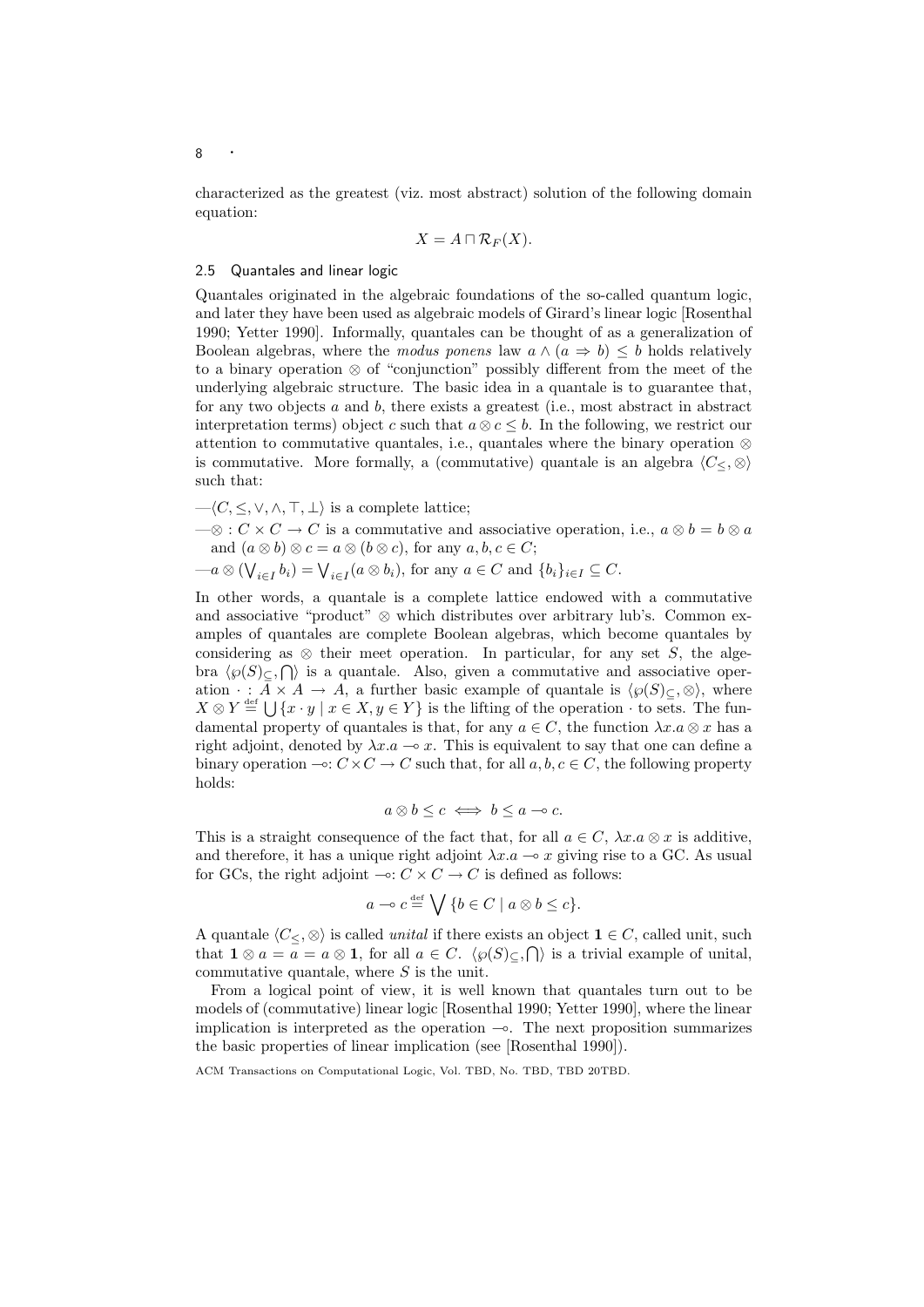PROPOSITION 2.2. Let  $\langle C_{\leq}, \otimes \rangle$  be a unital, commutative quantale with unit 1,  ${x_i}_{i\in I} \subseteq C$  and  $a, b, c \in C$ .

(i) 
$$
a \otimes (a \to c) \leq c
$$
  
\n(ii)  $a \to (b \to c) = (b \otimes a) \to c$   
\n(iii)  $a \to (b \to c) = (b \otimes a) \to c$ 

(iii) 
$$
a \to (\bigwedge_{i \in I} x_i) = \bigwedge_{i \in I} (a \to x_i)
$$
 (iv)  $(\bigvee_{i \in I} x_i) \to c = \bigwedge_{i \in I} (x_i \to c)$ 

(v) 
$$
a \to (b \to c) = b \to (a \to c)
$$
 (vi)  $\mathbf{1} \to a = a$   
(vii)  $\mathbf{1} \to \mathbf{1} = \mathbf{1}$  (viii)  $a \otimes (a \to a) = a$ 

(ix) 
$$
c \le (c - \alpha) - \alpha
$$
 (x)  $((c - \alpha) - \alpha) - \alpha = c - \alpha$ 

(xi) if  $b \leq c$  then  $a \otimes b \leq a \otimes c$  (xii) if  $a \leq b$  then  $b \to c \leq a \to c$ 

In particular, from the above properties, it is easy to check that for all  $a \in C$ ,  $\lambda x.(x \multimap a) \multimap a \in uco(C).$ 

# 3. COMPLETENESS IN LOGICAL FORM

In this section we provide a linear logic-based characterization of complete abstract interpretations of quantales. Let  $\langle C_{\leq} \otimes \rangle$  be a unital, commutative quantale playing the role of concrete interpretation, that is, C is the concrete domain and  $\otimes$ :  $C \times C \rightarrow C$  is the concrete semantic operation. Let  $\rho \in \text{uco}(C)$  be an abstract domain. Recall that  $\rho$  is complete for ⊗ when for all concrete objects  $x, y \in C$ ,  $\rho(\rho(x) \otimes \rho(y)) = \rho(x \otimes y)$ . This can be more compactly expressed by the equation  $\rho \circ \otimes \circ \langle \rho, \rho \rangle = \rho \circ \otimes$ . Given any  $\eta \in \text{uco}(C)$ , we define the following set of unary additive functions  $F_{\eta} \subseteq C \longrightarrow C$ :

$$
F_{\eta} \stackrel{\text{def}}{=} \{ \lambda x. \ x \otimes y \mid y \in \eta \}.
$$

In particular,  $F_{id}$  will be also denoted by  $F_C$ . It turns out that completeness of  $\rho$ for  $\otimes$  is equivalent to completeness of  $\rho$  for  $F_C$ .

LEMMA 3.1. Let  $\langle C_{\leq} \otimes \rangle$  be a commutative quantale and  $\rho \in \text{uco}(C)$ . The following are equivalent:

- (i)  $\rho$  is complete for  $\otimes$ ;
- (ii)  $\rho \circ \otimes \circ \langle \rho, id \rangle = \rho \circ \otimes$ ;
- (iii)  $\rho$  is complete for  $F_C$ .

PROOF. We first show (i)  $\Leftrightarrow$  (ii). Assume that  $\rho \circ \otimes \circ \langle \rho, \rho \rangle = \rho \circ \otimes$ . Then, by monotonicity and extensivity of  $\rho$ , we get  $\rho \circ \otimes \sqsubseteq \rho \circ \otimes \circ \langle \rho, id \rangle \sqsubseteq \rho \circ \otimes \circ \langle \rho, \rho \rangle = \rho \circ \otimes$ . On the other hand, assume that  $\rho \circ \otimes \circ \langle \rho, id \rangle = \rho \circ \otimes$ . By monotonicity and extensivity of  $\rho, \rho \circ \otimes \sqsubseteq \rho \circ \otimes \circ \langle \rho, \rho \rangle = \rho \circ \otimes \circ \langle \rho, id \rangle \circ \langle id, \rho \rangle = \rho \circ \otimes \circ \langle id, \rho \rangle = (by$ commutativity of  $\otimes$ ) =  $\rho \circ \otimes \circ \langle \rho, id \rangle = \rho \circ \otimes$ .

Thus,  $\rho$  is complete for ⊗ iff  $\forall x, y \in C$ ,  $\rho(\rho(x) \otimes y) = \rho(x \otimes y)$ , and this is equivalent to state that  $\rho$  is complete for the set of unary functions  $F_C = {\lambda x.x \otimes y \mid y \in C},$ which concludes the proof.  $\square$ 

COROLLARY 3.2. Let  $\langle C_{\leq}, \otimes \rangle$  be a commutative quantale and  $\rho \in \text{uco}(C)$ . The complete shell of  $\rho$  for  $\otimes$  is  $gfp(\lambda \eta.\rho \sqcap \mathcal{R}_{F_C}(\eta)).$ 

ACM Transactions on Computational Logic, Vol. TBD, No. TBD, TBD 20TBD.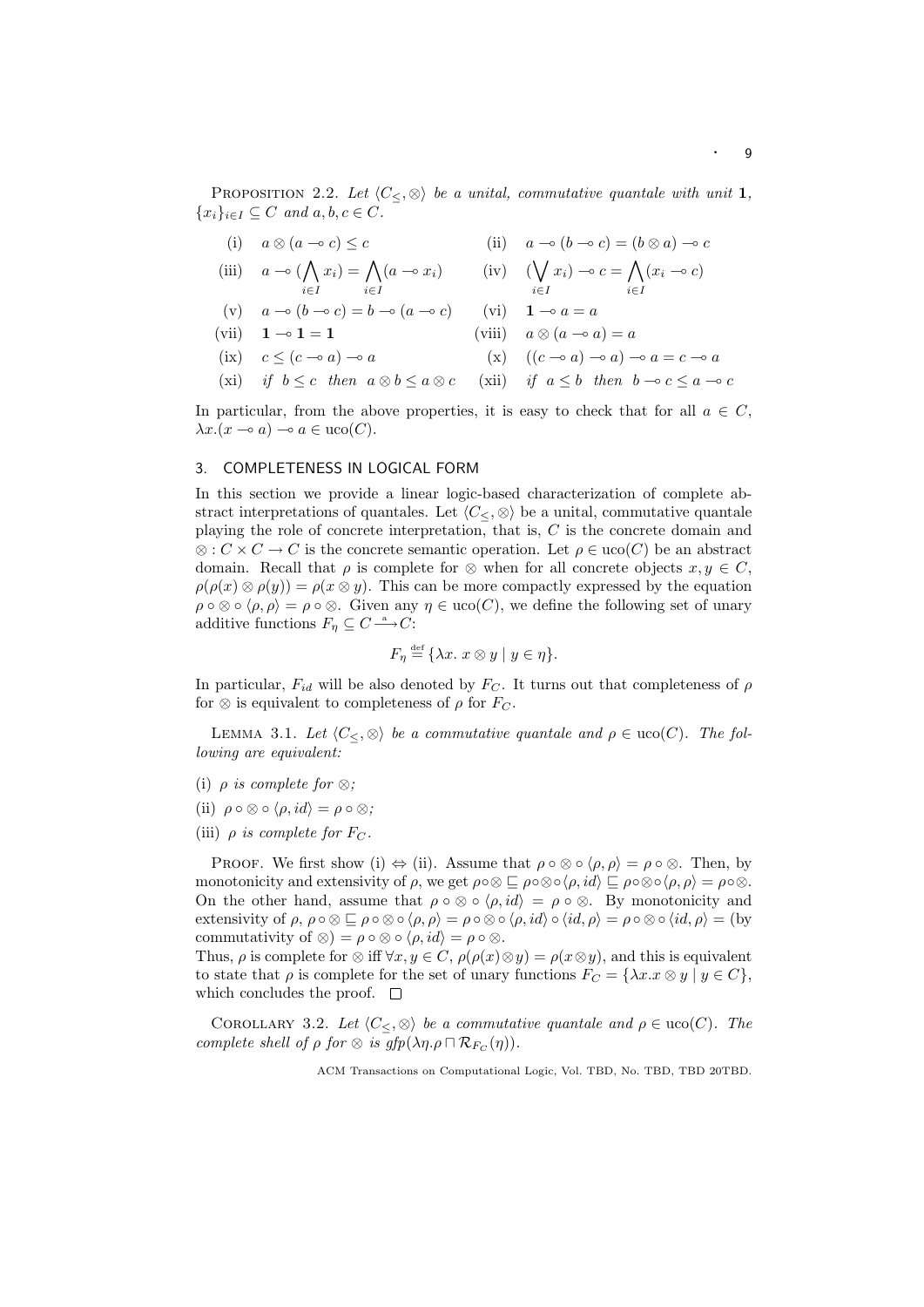PROOF. By Lemma 3.1, the complete shell of  $\rho$  for  $\otimes$  coincides with the complete shell of  $\rho$  for  $F_C$ . Each function in  $F_C$  is additive, and therefore continuous. Thus, by Theorem 2.1, the complete shell of  $\rho$  for  $\otimes$  is  $gfp(\lambda \eta. \rho \sqcap \mathcal{R}_{F_C}(\eta)).$ 

Thus, the complete shell of any domain  $\rho$  for  $\otimes$  can be constructively obtained by iterating the operator  $\mathcal{R}_{Fc}$ . Our aim is to show that this operator and, more generally, the family of operators  $\mathcal{R}_{F_{\eta}}$ , for any  $\eta \in \text{uco}(C)$ , can all be characterized in terms of sets of linear implications. Let us define a binary operator on abstract domains  $\stackrel{\wedge}{\multimap}$ : uco(C)  $\times$  uco(C)  $\rightarrow$  uco(C) by lifting linear implication  $\multimap$  to domains as follows: For any  $A, B \in u\text{co}(C), A \overset{\wedge}{\multimap} B$  is the most abstract domain containing all the linear implications from  $A$  to  $B$ :

$$
A \stackrel{\wedge}{\multimap} B \stackrel{\text{def}}{=} \mathcal{M}(\{a \multimap b \in C \mid a \in A, b \in B\}).
$$

THEOREM 3.3. Let  $\langle C \langle C \rangle \rangle$  be a unital, commutative quantale. For any  $\rho, \eta \in$  $\mathrm{uco}(C)$ ,  $\mathcal{R}_{F_{\eta}}(\rho) = \eta \stackrel{\wedge}{\multimap} \rho$ .

PROOF.

$$
\mathcal{R}_{F_{\eta}}(\rho) = \qquad \qquad [\text{ by definition of } \mathcal{R}_{F_{\eta}} ]
$$
  
\n
$$
\mathcal{M}(\cup_{f \in F_{\eta}, a \in \rho} \max(\{x \in C \mid f(x) \le a\})) = \qquad [\text{ by definition of } \mathcal{R}_{F_{\eta}} ]
$$
  
\n
$$
\mathcal{M}(\cup_{y \in \eta, a \in \rho} \max(\{x \in C \mid x \otimes y \le a\})) = \qquad [\text{ by commutativity of } \otimes ]
$$
  
\n
$$
\mathcal{M}(\cup_{y \in \eta, a \in \rho} \max(\{x \in C \mid y \otimes x \le a\})) = \qquad [\text{ by definition of } -\circ ]
$$
  
\n
$$
\mathcal{M}(\cup_{y \in \eta, a \in \rho} \max(\{x \in C \mid x \le y \to a\})) = \qquad \qquad [\text{ by definition of } -\circ ]
$$
  
\n
$$
\mathcal{M}(\cup_{y \in \eta, a \in \rho} \{y \to a\}) = \qquad \qquad \eta \xrightarrow{\wedge} \rho.
$$

The following basic properties of  $\stackrel{\wedge}{\sim}$  follow directly from the corresponding properties of the linear implication in quantales.

PROPOSITION 3.4. For all  $A \in u\text{co}(C)$  and  $\{B_i\}_{i \in I} \subseteq u\text{co}(C)$ , we have:

- (i)  $A \triangleq (\bigcap_{i \in I} B_i) = \bigcap_{i \in I} (A \triangleq B_i);$ (ii)  $A \xrightarrow{\wedge} \text{T}_{\text{uco}(C)} = \text{T}_{\text{uco}(C)}$ ;
- (iii)  $\lambda X.A \xrightarrow{\wedge} X$  is monotone:
- 
- $(iv)$   $C \stackrel{\wedge}{\multimap} A \sqsubseteq A;$
- (v)  $C \xrightarrow{\wedge} A = C \xrightarrow{\wedge} (C \xrightarrow{\wedge} A).$

PROOF. Points (i), (ii) and (iii) are straightforward.

(iv): By Prop. 2.2 (vi), for all  $a \in A$  it holds  $1 \multimap a = a$ . Since  $1 \in C$ , it follows that  $a = \mathbf{1} \multimap a \in C \stackrel{\wedge'}{\multimap} A$ , and therefore  $C \stackrel{\wedge}{\multimap} A \sqsubseteq A$ .

(v): By point (iv),  $C \triangleq A \subseteq A$ , and therefore, by point (iii),  $C \triangleq (C \triangleq A) \subseteq C \triangleq A$ . For the other inequality, consider an element in  $\{c \to a \in C \mid c \in C, a \in C \to A\}.$ By definition, such an element can be written as follows:  $c \to \bigwedge_{i \in I} (d_i \to a_i)$ , for suitable  $c, d_i \in C$ , and  $a_i \in A$ , for all  $i \in I$ , where I is a suitable set of indexes. Then,

$$
c \multimap \bigwedge_{i \in I} (d_i \multimap a_i) = \bigwedge_{i \in I} (c \multimap (d_i \multimap a_i)) \quad [\text{ by Prop. 2.2 (iii)}] = \bigwedge_{i \in I} ((d_i \otimes c) \multimap a_i) \quad [\text{ by Prop. 2.2 (ii)}]
$$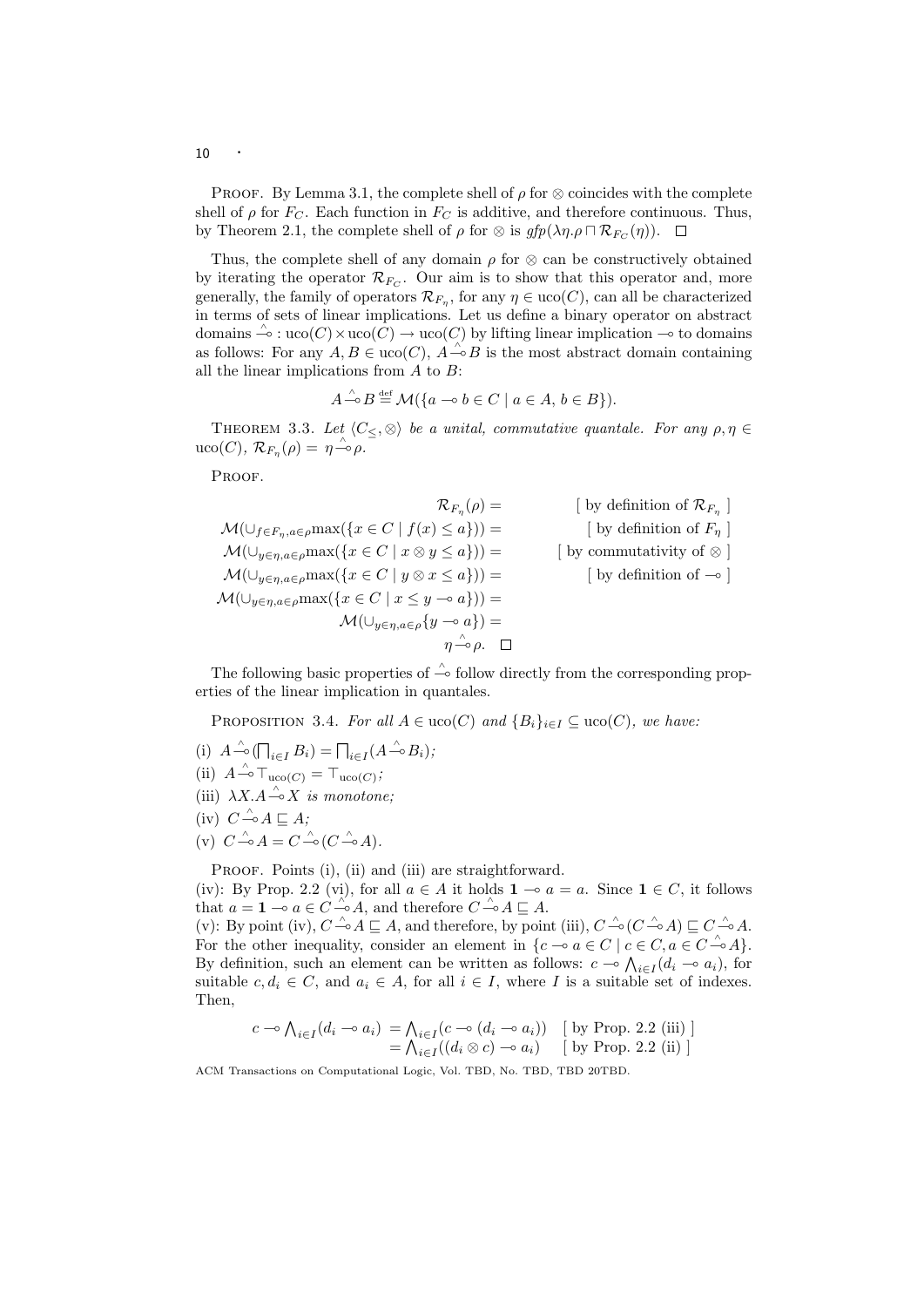Since, for all  $i \in I$ ,  $d_i \otimes c \in C$  and  $a_i \in A$ ,  $(d_i \otimes c) \multimap a_i \in C \rightarrow A$ . Then, by monotonicity of the Moore-closure, we get  $C \stackrel{\wedge}{\multimap} A \sqsubseteq C \stackrel{\wedge}{\multimap} (C \stackrel{\wedge}{\multimap} A)$ .

It is worth noting that, by points (iv) and (v) above, the monotone operator  $\lambda X.C \xrightarrow{\wedge} X : \text{uco}(C) \rightarrow \text{uco}(C)$  is reductive and idempotent, and therefore it is a lower closure operator on  $uco(C)$ . Also, it is important to note that in general A and  $A \xrightarrow{\wedge} A$  are incomparable abstract domains.

Example 3.5. Consider the complete lattice of integer intervals Int defined as follows [Cousot and Cousot 1977]:

Int =  $\{[a, b] \mid a, b \in \mathbb{Z}, a \leq b\} \cup \{(-\infty, b] \mid b \in \mathbb{Z}\} \cup \{[a, +\infty) \mid a \in \mathbb{Z}\} \cup \{\mathbb{Z}\} \cup \{\emptyset\},\$ 

ordered by set inclusion. Let  $Msign = {\mathbb{Z}, [-m, -1], [1, m], \emptyset}$ , with  $m \ge 1$ , be an abstraction of Int combining sign and "maxint" information. For finite intervals, let us define  $[a, b] \oplus [a', b'] = [a + a', b + b']$ , while  $\oplus$  is extended to infinite (and empty) intervals in the most natural way (for example,  $(-\infty, b] \oplus [a', b'] = (-\infty, b+b']$  and  $\emptyset \oplus [a, b] = \emptyset$ . It is easy to check that  $\langle Int_{\subseteq} \oplus \rangle$  is a commutative and unital quantale where  $\mathbf{1} = [0, 0] = \{0\}$ . It turns out that

$$
Msign \stackrel{\wedge}{\multimap} Msign = \{ \mathbb{Z}, \{ m+1 \}, \{ -(m+1) \}, \{ 0 \}, \varnothing \}.
$$

In fact, we have that  $[1, m] \rightarrow [1, m] = \{0\} = [-m, -1] \rightarrow [-m, -1], [1, m] \rightarrow$  $[-m, -1] = \{-(m+1)\}\$ and  $[-m, -1] \sim [1, m] = \{m+1\}$ . Thus, Msign  $\nsubseteq$  $Msign \stackrel{\wedge}{\longrightarrow} Msign$  and  $Msign \stackrel{\wedge}{\longrightarrow} Msign \not\subseteq Msign. \quad \Box$ 

The following result shows that the complete shell of an abstract domain A for  $\otimes$ is given by all the linear implications from the concrete domain to  $A$ . This provides a first representation result for objects of complete abstractions of quantales.

THEOREM 3.6. Let  $\langle C_{\leq}, \otimes \rangle$  be a unital, commutative quantale and  $A \in \text{uco}(C)$ . The complete shell of  $\overrightarrow{A}$  for  $\otimes$  is  $C \hat{\rightarrow} A$ .

PROOF. By Corollary 3.2, the complete shell of A for  $\otimes$  is  $gfp(\lambda X.A \sqcap \mathcal{R}_{F_Q}(X)),$ and, by Theorem 3.3, this is  $gfp(\lambda X.A \sqcap (C \rightarrow \lambda X))$ . Let us show that  $C \rightarrow A =$  $gfp(\lambda X.A\Box(C\hat{\rightarrow} X)).$  First, by Proposition 3.4 (iv) and (v), we have that  $C\hat{\rightarrow} A=$  $A \cap (C \hat{\rightarrow} A) = A \cap (C \hat{\rightarrow} (C \hat{\rightarrow} A))$ . Moreover, if X is a fixpoint of  $\lambda X.A \cap (C \hat{\rightarrow} X)$ then  $X \subseteq A$  and  $X \subseteq C \stackrel{\wedge}{\multimap} X$ , and therefore by right monotonicity of  $\stackrel{\wedge}{\multimap}$  (cf. Proposition 3.4 (iii)),  $\overline{X} \sqsubseteq C \stackrel{\wedge}{\multimap} X \sqsubseteq C \stackrel{\wedge}{\multimap} A$ . Thus,  $C \stackrel{\wedge}{\multimap} A$  actually is the greatest fixpoint of  $\lambda X. A \sqcap C \stackrel{\wedge}{\multimap} \overline{X}.$ 

The relevance of this result stems from the fact that, in the considered case of concrete quantales, the fixpoint construction of the complete shell of an abstract domain converges in two steps, and this provides a clean logical characterization for the objects of the complete shell in terms of linear implications. Furthermore, the following result yields an explicit logical characterization for the abstraction map associated with that complete shell.

THEOREM 3.7. Let  $\langle C_{\leq} \otimes \rangle$  be a unital, commutative quantale and  $A \in \text{uco}(C)$ . Let  $\rho \in \text{uco}(C)$  be the uco associated with  $C \triangleq A$ . Then, for all  $c \in C$ ,

$$
\rho(c) = \bigwedge_{a \in A} (c \multimap a) \multimap a.
$$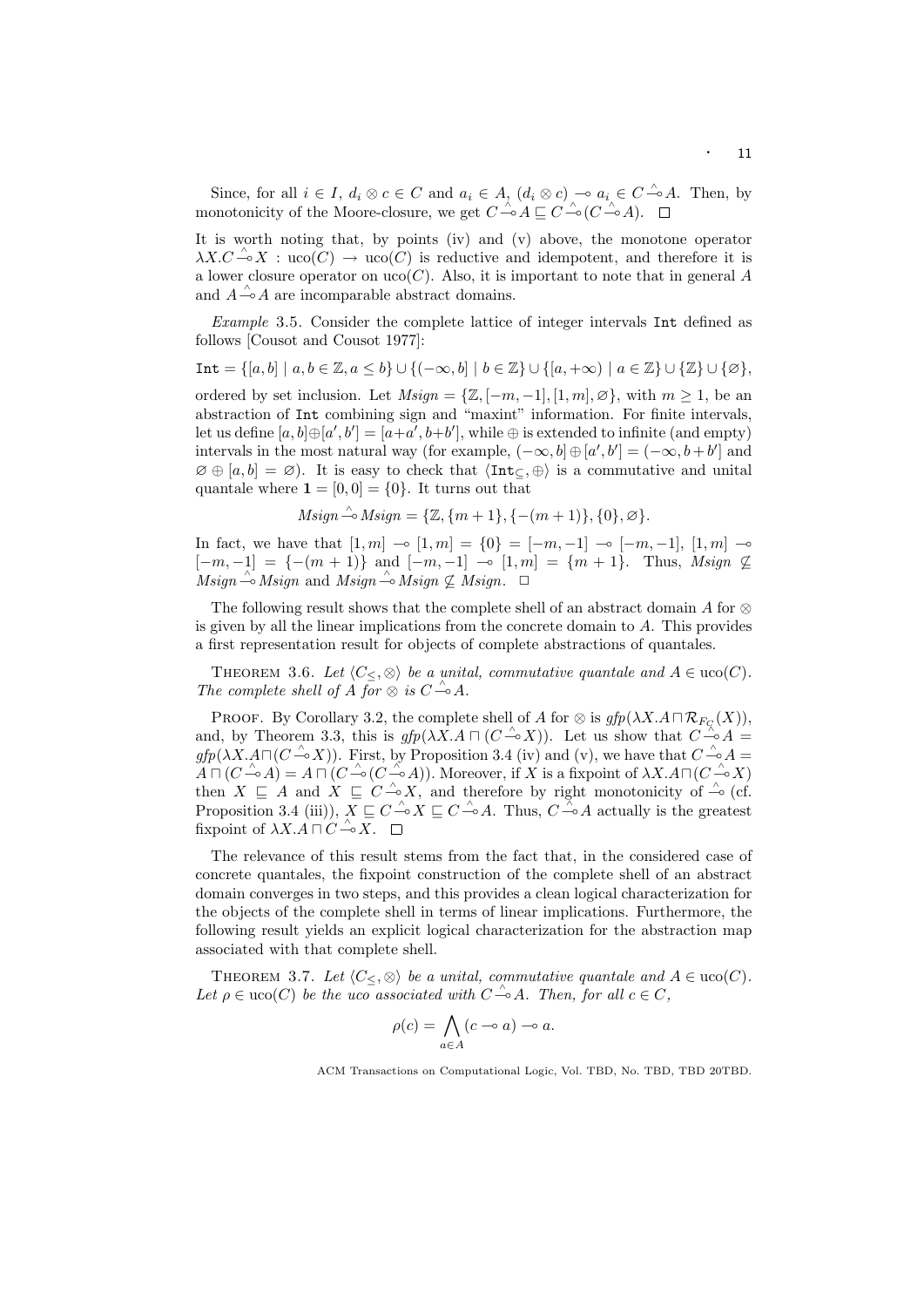PROOF. Since  $A = \prod_{a \in A} {\{\top_{C}, a\}}$ , by Proposition 3.4 (i), we have that  $C \triangleq A =$  $\prod_{a\in A} C$   $\stackrel{\wedge}{\sim} \{\top_C, a\}$ . Let us show that the closure operator  $\rho_a \in \text{uco}(C)$  associated with  $C \stackrel{\wedge}{\rightarrow} \{\top_C, a\}$  is  $\rho_a = \lambda c. (c \rightarrow a) \rightarrow a$ , i.e., by Theorem 3.6,  $\rho_a$  is the complete shell of  $\{\top_C, a\}$  for ⊗. Then, the thesis is a straight consequence, since, by definition, for any  $c \in C$ ,  $\rho(c) = \bigwedge_{a \in A} \rho_a(c) = \bigwedge_{a \in A} (c - a) - a$ . We first show that  $\rho_a$  is complete for ⊗. By Lemma 3.1, it is enough to show that for any  $x, y \in C$ ,  $\rho_a(\rho_a(x) \otimes y) = \rho_a(x \otimes y)$ . We prove that  $\rho_a(x) \otimes y \leq \rho_a(x \otimes y)$ , since this implies  $\rho_a(\rho_a(x) \otimes y) \leq \rho_a(x \otimes y)$  and the other inequality always holds. We have that  $y \otimes (y \multimap (x \multimap a)) \leq x \multimap a$ , and therefore  $y \otimes (y \multimap (x \multimap a)) \otimes ((x \multimap a) \multimap a)$  $a) \leq (x \to a) \otimes ((x \to a) \to a) \leq a$ . As a consequence, we have the following inequalities:

$$
y \otimes (y \multimap (x \multimap a)) \otimes ((x \multimap a) \multimap a) \le a
$$
  
\n
$$
y \otimes ((x \otimes y) \multimap a) \otimes ((x \multimap a) \multimap a) \le a
$$
  
\n
$$
y \otimes ((x \multimap a) \multimap a) \le ((x \otimes y) \multimap a) \multimap a
$$
  
\n
$$
y \otimes \rho_a(x) \le \rho_a(x \otimes y).
$$

Thus,  $\rho_a$  is complete for ⊗. Then, in order to conclude, we prove that  $\rho_a$  is the greatest domain complete for  $\otimes$  which contains the object a. Suppose, by contradiction, that there exists  $\eta \in \text{uco}(C)$  such that  $\eta(a) = a, \eta$  is complete for  $\otimes$  and  $\rho_a \sqsubset \eta$ . Therefore, there exists  $c \in C$  such that  $\eta(c) > \rho_a(c)$ , that is  $\eta(c) > (c - \infty a) - \infty a$ . Then,  $\eta(c) \otimes (c \to a) \not\leq a$ , otherwise we would get  $\eta(c) \leq (c \to a) \to a$ , which is a contradiction. As a consequence,  $\eta(\eta(c) \otimes \eta(c \to a)) \not\leq a$ . But, by completeness of  $\eta$ ,  $\eta(\eta(c) \otimes \eta(c - a)) = \eta(c \otimes (c - a)) \leq \eta(a) = a$ , and this is the contradiction which closes the proof.  $\square$ 

A weaker form of completeness can be stated for binary operations in quantales. In this case we require that no loss of precision is accumulated by approximating one argument only.

Definition 3.8. Let  $\langle C_{\leq}, \otimes \rangle$  be a quantale. An abstract domain  $\rho \in \text{uco}(C)$  is weak-complete for  $\otimes$  when: if either  $x \in \rho$  or  $y \in \rho$  then  $\rho(\rho(x) \otimes \rho(y)) = \rho(x \otimes y)$ .

Weak-completeness is equivalent to require that  $\rho$  satisfies the following equalities:

$$
\rho \circ \otimes \circ \langle \rho, \rho \rangle = \rho \circ \otimes \circ \langle \rho, id \rangle = \rho \circ \otimes \circ \langle id, \rho \rangle.
$$

If in addition  $\langle C \rangle \otimes$  is commutative, this last condition is equivalent to the following single equation:

$$
\rho \circ \otimes \circ \langle \rho, \rho \rangle = \rho \circ \otimes \circ \langle \rho, id \rangle. \tag{1}
$$

It is worth pointing out that this is actually a weakening of standard completeness, i.e., any  $\rho$  complete for  $\otimes$  is weak-complete for  $\otimes$  as well. The converse clearly does not hold in general. The following result shows that weak-completeness can be equivalently defined in a n-ary formulation.

LEMMA 3.9. Let  $\rho \in uco(C)$ . Then  $\rho$  is weak-complete iff for all  $n > 1$  and  $c_1, ..., c_n \in C, \ \rho(\rho(c_1) \otimes ... \otimes \rho(c_{n-1}) \otimes \rho(c_n)) = \rho(\rho(c_1) \otimes ... \otimes \rho(c_{n-1}) \otimes c_n).$ 

PROOF. The "if" direction is obvious. On the other hand, the proof is by induction on n.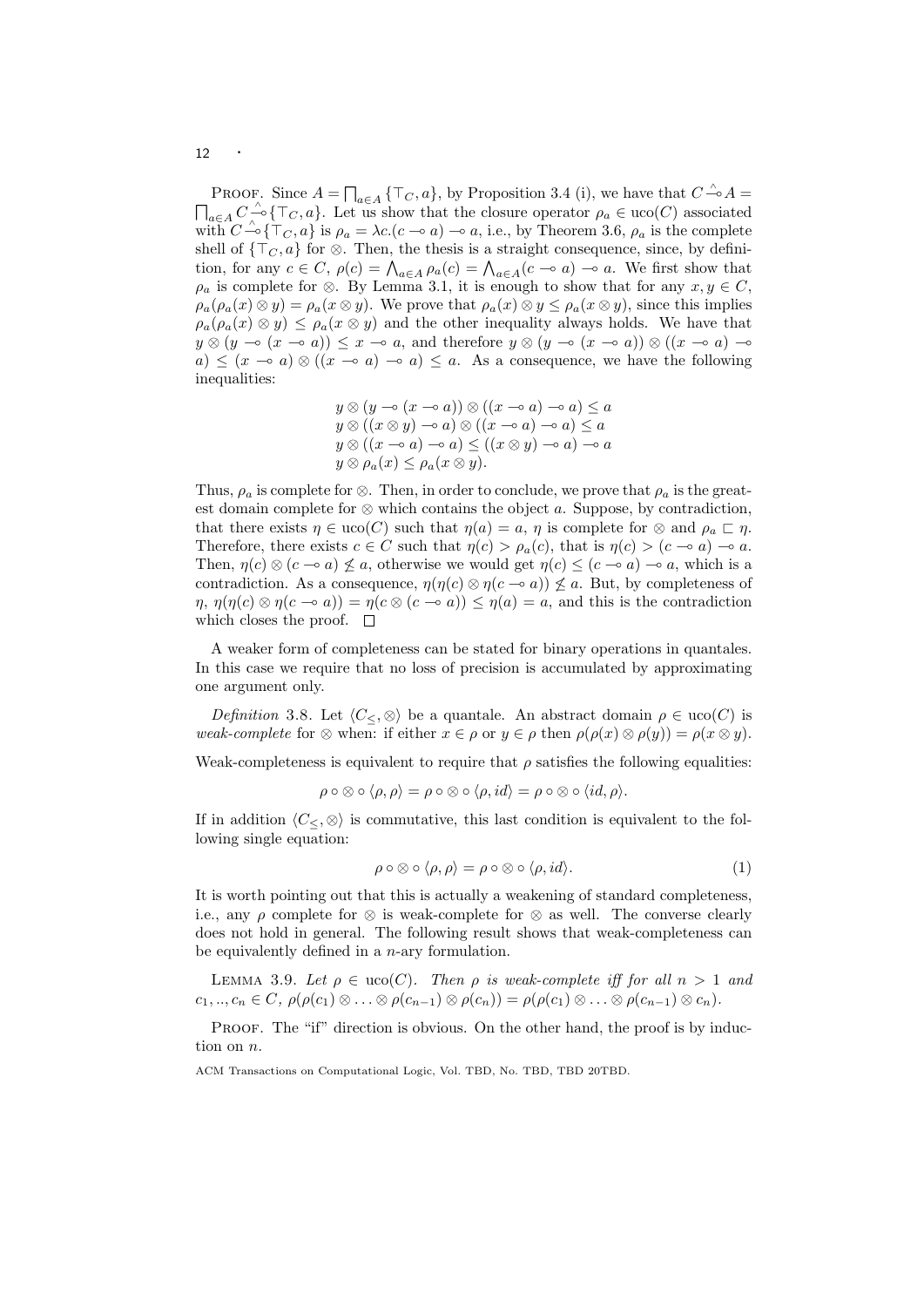$(n = 2)$  by definition.  $(n > 2)$  follows by Eq. (1):  $\rho(\rho(c_1) \otimes \rho(c_2) \otimes \ldots \otimes \rho(c_{n-1}) \otimes \rho(c_n)) = [\text{by Eq. (1)}]$  $\rho(\rho(c_1) \otimes \rho(\rho(c_2) \otimes \ldots \otimes \rho(c_{n-1}) \otimes \rho(c_n))) =$  [by inductive hypothesis]  $\rho(\rho(c_1) \otimes \rho(\rho(c_2) \otimes \ldots \otimes \rho(c_{n-1}) \otimes c_n)) = [\text{by Eq. (1)}]$  $\rho(\rho(c_1) \otimes \rho(c_2) \otimes \ldots \otimes \rho(c_{n-1}) \otimes c_n).$ 

Our interest in weak-complete abstract domains is related to the typical abstract computation in logic program analysis, where the current abstract store is unified against the abstraction of a program clause. This implies that if the abstract store is iteratively computed, e.g. in the semantics of recursive predicates, then weakcompleteness for unification ensures that no loss of precision is accumulated by approximating the input store. For a given abstract domain  $A \in \text{uco}(C)$ , we are therefore interested in characterizing the most abstract domain  $\rho \in \text{uco}(C)$  which is more concrete than  $A$  and satisfies Equation (1). This domain, when it exists, is called the *weak-complete shell* of A for ⊗. Weak-completeness problems can be solved by exploiting the same technique used for completeness, i.e., by resorting to a recursive abstract domain equation involving linear implication. The next result gives a recursive characterization of the solutions of Equation (1).

THEOREM 3.10. Let  $\langle C_{\leq} \otimes \rangle$  be a unital, commutative quantale and  $\rho \in \text{uco}(C)$ . The following are equivalent.

- (i)  $\rho$  is weak-complete;
- (ii)  $\rho$  is complete for  $F_{\rho} = {\lambda y.x \otimes y \mid x \in \rho};$
- (iii)  $\rho = \rho \sqcap (\rho \stackrel{\wedge}{\multimap} \rho).$

PROOF.  $\rho \circ \otimes \circ \langle \rho, \rho \rangle = \rho \circ \otimes \circ \langle \rho, id \rangle$  holds iff for all  $x \in \rho$  and  $y \in C$  it holds  $\rho(x \otimes \rho(y)) = \rho(x \otimes y)$ , that is to say that  $\rho$  is complete for the set of unary functions  $F_{\rho} = {\lambda y \cdot x \otimes y \mid x \in \rho}$ . By Theorem 2.1,  $\rho$  is complete for  $F_{\rho}$ iff  $\rho \subseteq \mathcal{R}_{F_{\rho}}(\rho)$ . By Theorem 3.3, this is equivalent to say that  $\rho \subseteq \rho \stackrel{\wedge}{\multimap} \rho$ , and therefore  $\rho = \rho \sqcap (\rho \rightarrow \rho)$ .

COROLLARY 3.11. Let  $\langle C \lt, \infty \rangle$  be a unital, commutative quantale and A ∈ uco(C). The weak-complete shell of A for  $\otimes$  is gfp( $\lambda X.A \sqcap X \sqcap (X \xrightarrow{\wedge} X)$ ).

PROOF. Since the operator  $\lambda X.X \xrightarrow{\wedge} X$  is clearly monotone<sup>2</sup>, from Theorem 3.10 it directly follows that the most abstract domain which includes A and is weakcomplete for  $\otimes$  is given by  $gfp(\lambda X.A \sqcap X \sqcap (X \xrightarrow{\wedge} X)).$ 

Thus, the weak-complete shell of a domain  $A \in \text{uco}(C)$  is exactly the greatest solution in  $uco(C)$  of the following recursive abstract domain equation:

$$
X = A \sqcap X \sqcap (X \xrightarrow{\wedge} X). \tag{2}
$$

As a consequence of Theorem 3.10, we also show that weak-complete closures preserve the structure of unital commutative quantales.

 $\overline{^{2}$ It is worth noting that, even if  $\mathcal{R}_{F_{\rho}} = \lambda \eta \cdot \rho \stackrel{\wedge}{\sim} \eta$  is co-additive for any  $\rho \in \text{uco}(C)$ , this does not imply that the operator  $\lambda \eta$ . $\eta \stackrel{\sim}{\sim} \eta$  is co-additive as well. This is a consequence of the fact that the set of functions  $F_{\rho}$  for which we want to be complete, changes at each iteration.

ACM Transactions on Computational Logic, Vol. TBD, No. TBD, TBD 20TBD.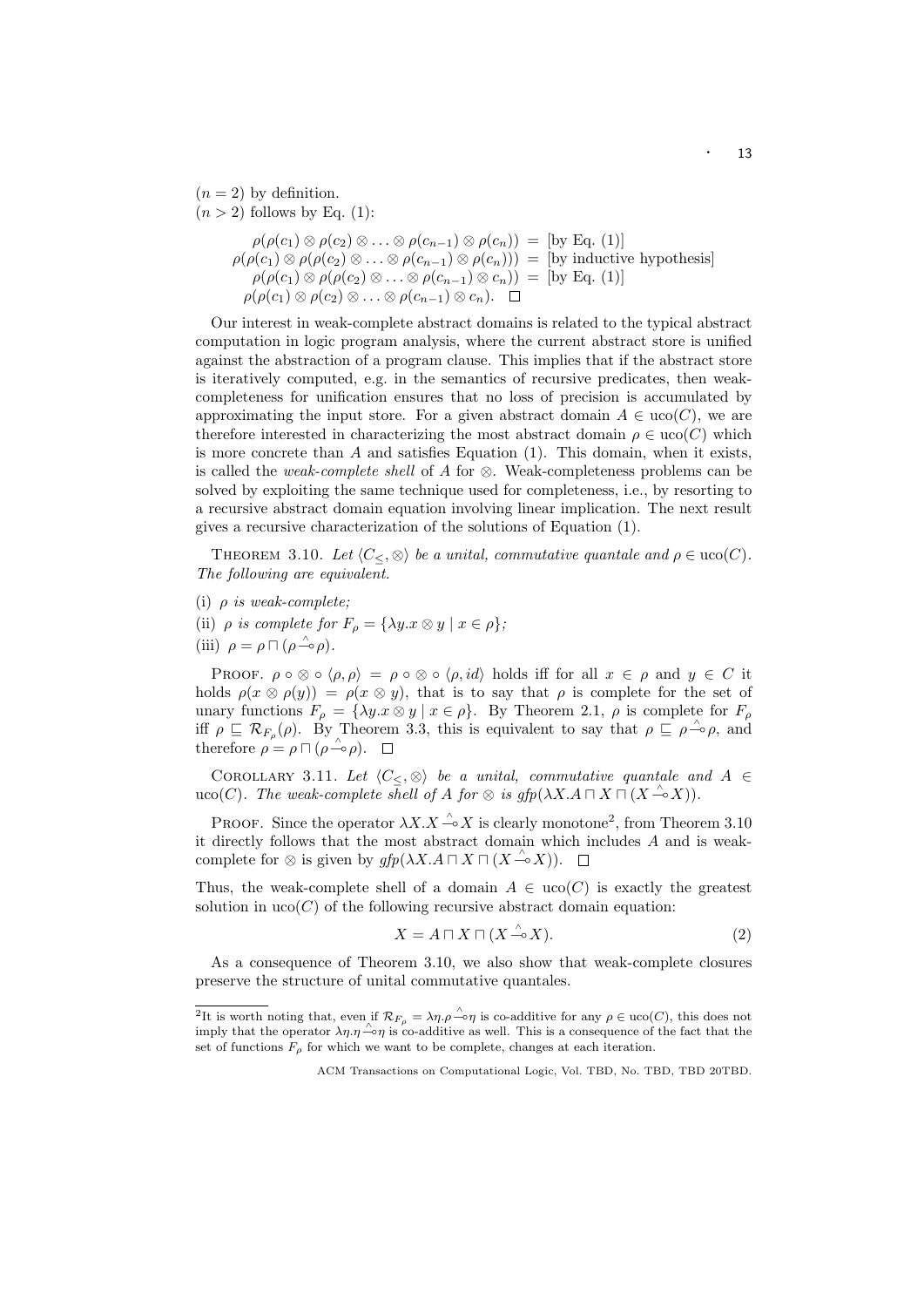COROLLARY 3.12. If  $\langle C_{\leq}, \otimes \rangle$  is a unital commutative quantale with unit 1 and  $\rho \in \text{uco}(C)$  is weak-complete then  $\langle \rho(C) \rangle \leq \rho \circ \otimes \rangle$  is a unital commutative quantale where the unit is  $\rho(1)$ .

PROOF. The abstract operation  $\rho \circ \otimes$  is clearly commutative by definition, and associative by weak-completeness. In fact, given  $x, y, z \in \rho(C)$  it holds that  $\rho(x \otimes$  $\rho(y\otimes z)) = \rho(x\otimes (y\otimes z)) = \rho((x\otimes y)\otimes z) = \rho(\rho(x\otimes y)\otimes z)$ . We know that the lub  $\vee_{\rho}$  in the complete lattice  $\rho(C)_{<}$  is as follows: for  $Y \subseteq \rho(C)$ ,  $\vee_{\rho} Y = \rho(\vee Y)$ . Let  $x \in \rho(C)$ and  $Y \subseteq \rho(C)$ : we have therefore to show that  $\rho(x \otimes (\vee_p Y)) = \vee_p {\rho(x \otimes y) \mid y \in Y}$ . In fact, by weak-completeness of  $\rho$ , we have that:

$$
\rho(x \otimes (\vee_{\rho} Y)) = \rho(\rho(x) \otimes \rho(\vee Y))
$$
  
= 
$$
\rho(\rho(x) \otimes (\vee Y))
$$
  
= 
$$
\rho(\vee_{y \in Y} \rho(x) \otimes y)
$$
  
= 
$$
\vee_{\rho} {\rho(x \otimes y) \mid y \in Y}.
$$

It remains to check that  $\rho(1)$  is the unit. By monotonicity, since  $1 \leq \rho(1)$ , it holds that  $a = \mathbf{1} \otimes a \leq \rho(\mathbf{1}) \otimes a$ . Moreover, since  $\mathbf{1} \leq a \multimap a$ , it follows that  $\rho(\mathbf{1}) \leq a$  $\rho(a \to a) = a \to a$ , where the last equality follows from the weak-completeness of  $ρ.$   $\Box$ 

# 4. CHARACTERIZING CONDENSING ABSTRACT DOMAINS

The first attempt to give a formal setting to the notion of condensing procedures introduced by Jacobs and Langen [1992] was made by Marriott and Søndergaard [1993]. In that work, Marriott and Søndergaard [1993] consider abstract domains which are *downward-closed*:  $X \in \text{uco}(\wp(\text{Sub})_{\subseteq})$  is downward-closed if for any  $\Phi \in X$ and  $\phi \in \Phi$ , any instance of  $\phi$  belongs to  $\Phi$ . For a downward-closed domain X, it turns out that the glb of  $X$ , namely set intersection, actually plays the role of abstract unification. This allows to simplify the definition of condensing procedures, making condensing a property of the abstract semantics with respect to unification. Let F : Program  $\rightarrow$  Query  $\rightarrow \wp(\text{Sub}) \rightarrow \wp(\text{Sub})$  be a query-directed semantics, where  $F_{P,Q}(\Phi)$  is the semantics of a query Q w.r.t. the program P for a given set  $\Phi$  of initial substitutions for Q. A domain  $X \in \text{uco}(\wp(\text{Sub}))$  is called *condensing* in [Marriott and Søndergaard 1993] for the query-directed semantics  $F$  if for any program P, query Q, and  $\phi, \phi' \in X$ , the following equation holds:

$$
F_{P,Q}^X(\phi \wedge \phi') = \phi \wedge F_{P,Q}^X(\phi')
$$

where  $F_{P,Q}^X : X \to X$  is the abstract semantics induced by the abstraction X from the concrete semantics  $F_{P,Q} : \wp(\text{Sub}) \to \wp(\text{Sub})$ . As usual, the induced abstract semantics  $F_{P,Q}^X$  is defined simply by replacing each basic operation on  $\wp(\text{Sub})$  involved in the definition of  $F_{P,Q}$ , namely union of sets of substitutions, unification and variable projection, with their corresponding best correct approximations on X. More recently, Giacobazzi and Scozzari [1998] gave a characterization of downwardclosed condensing abstract domains as so-called Heyting-closed abstract domains. Complete Heyting algebras are particular quantales where the linear implication coincides precisely with the intuitionistic implication, i.e. the quantale multiplication is the meet operation. If  $\wp^{\downarrow}(\text{Sub})$  denotes the set of downward closed sets of substitutions then it is well known that  $\langle \wp^{\downarrow}(\text{Sub})_{\subset} \rangle$  is a quantale which is a com-

ACM Transactions on Computational Logic, Vol. TBD, No. TBD, TBD 20TBD.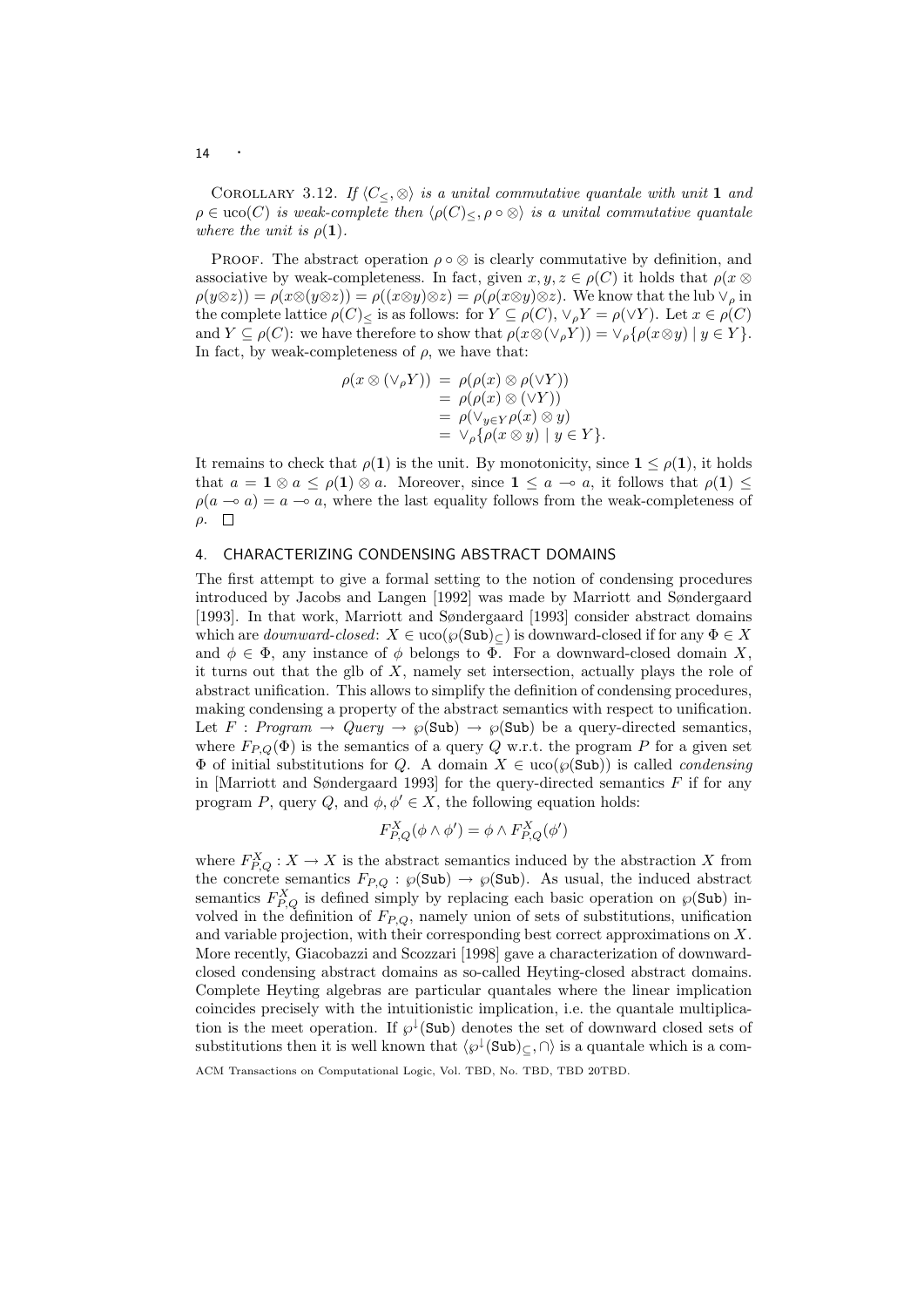plete Heyting algebra. Thus, the construction in [Giacobazzi and Scozzari 1998] is not applicable to generic non-downward closed abstractions of  $\wp(\text{Sub})_{\subset}$ .

Both [Marriott and Søndergaard 1993] and [Giacobazzi and Scozzari 1998] constructions can be generalized to arbitrary abstractions of a complete lattice. The following definition generalizes the notion of condensing semantics to an arbitrary semantic operator on any complete lattice.

Definition 4.1. Let  $f: C \to C$  be a function on a complete lattice C and let  $\otimes$ :  $C \times C \rightarrow C$  be a binary commutative and associative operation. We say that f is condensing for  $\otimes$  if for all  $a, b \in C$ ,  $f(a \otimes b) = a \otimes f(b)$ .

The following characterization of condensing semantics on unital quantales is important although easy.

PROPOSITION 4.2. Let  $\langle C, \otimes \rangle$  be a unital commutative quantale with unit 1 and let  $f : C \longrightarrow C$ . Then, f is condensing for  $\otimes$  if and only if for any  $a \in C$ ,  $f(a) = a \otimes f(1)$ .

PROOF. One implication is obvious. Now assume that for any  $a \in C$ , it holds that  $f(a) = a \otimes f(1)$ . Let  $b \in C$ . Then,  $f(a \otimes b) = (a \otimes b) \otimes f(1) = a \otimes (b \otimes f(1)) =$  $a \otimes f(b)$ .  $\square$ 

It is then natural to apply this simple idea to logic program semantics defined on the unital, commutative quantale  $\langle \wp(\text{Sub})_{\subseteq} \rangle$ , where  $\langle \wp(\text{Sub}), \subseteq \rangle$  is a complete lattice and ⊗ :  $\wp(\text{Sub}) \times \wp(\text{Sub}) \to \wp(\text{Sub})$  is the lifting of unification to sets of substitutions, namely:

 $X \otimes Y \stackrel{\text{def}}{=} \{ mgu(\theta, \delta) \mid \theta \in X, \ \delta \in Y, \ \theta \text{ and } \delta \text{ unify} \}.$ 

As observed in Section 2.5,  $\langle \varphi(\text{Sub})_{\subseteq} \otimes \rangle$  is a unital, commutative quantale, where  $1 = {\epsilon} \in \wp(\text{Sub})$  is the unit. Thus, the above simple result states that for a logic program semantics f on  $\wp(\text{Sub})$ , f is condensing for unification  $\otimes$  if and only if the semantics  $f(\Phi)$  from a given initial store  $\Phi \in \mathcal{O}(\text{Sub})$  can be fully reconstructed by unification from  $\Phi$  and  $f(1)$ , namely the semantics from the most general store  $\{\epsilon\}.$ 

In the following, we will slightly abuse the notation by applying the operation ⊗ also to single substitutions: in particular, when we will use the notation  $\theta \otimes \delta$  we will mean that  $\theta$  and  $\delta$  unify.

## 4.1 Concrete query-directed semantics

We consider a core logic programming language computing substitutions. We assume programs as (finite) sets of procedure declarations, where each procedure is declared by exactly one clause of the form  $p(\bar{x}) \leftarrow A$ . This assumption simplifies technically our approach: With each predicate name p a single clause is allowed in a program. The non-deterministic choice in the definition of a predicate is encoded by allowing disjunction (denoted by  $\vee$ ) in clause-bodies. The following grammar defines the syntax of programs P and agents (i.e., clause-bodies) A, where  $\theta \in$  Sub.

*Program P* ::= 
$$
\varnothing
$$
 |  $p(\bar{x}) \leftarrow A$  | *P.P*  
*Agent A* ::=  $\theta$  |  $p(\bar{x})$  |  $A \otimes A$  |  $V_{i=1}^{n} A_i$ 

The standard semantics of our language is defined by the query-directed function  $S_A : Sub \rightarrow \mathcal{O}(Sub)$ , where A is any agent, presented as a set of recursive equations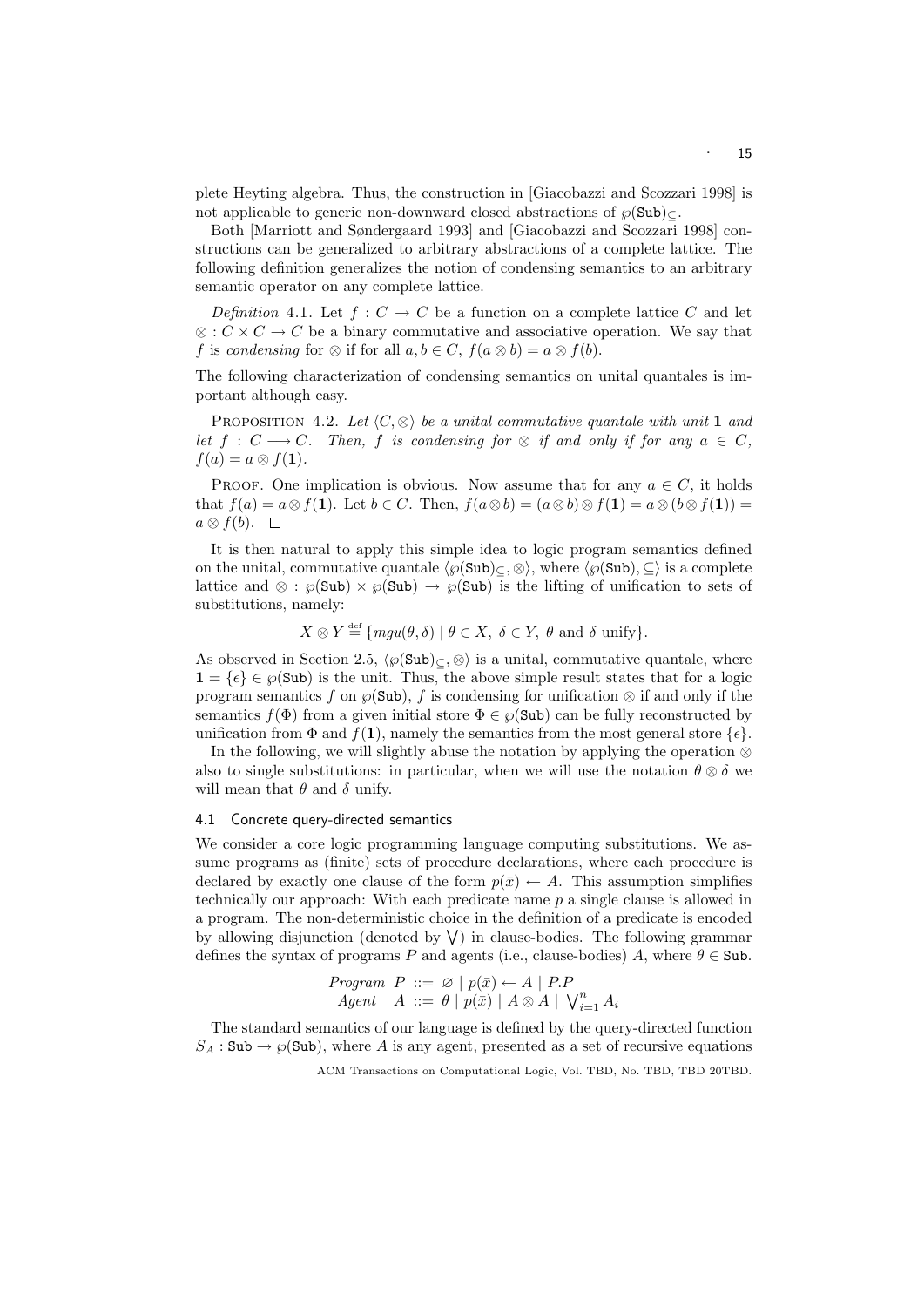inductively defined on program's syntax specifying the forward SLD operational semantics. Let P be a program and  $\sigma \in \text{Sub}$  (in order to simplify the notation, here and in the following we omit the subscript  $P$  denoting the program):

$$
S_{\theta}(\sigma) = \theta \otimes \sigma
$$
  
\n
$$
S_{A_1 \otimes A_2}(\sigma) = S_{A_1}(\sigma) \otimes S_{A_2}(\sigma)
$$
  
\n
$$
S_{V_{i=1}^n A_i}(\sigma) = \bigcup_{i=1}^n S_{A_i}(\sigma)
$$
  
\n
$$
S_{p(\bar{x})}(\sigma) = \pi_V(S_A(\sigma)) \qquad \text{where } p(\bar{x}) \leftarrow A \lll_V P
$$
  
\nand  $V = \bar{x} \cup dom(\sigma)$ .  
\n(3)

In this definition  $\lll_V$  selects the renamed clause  $p(\bar{x}) \leftarrow A$  from P where variables in  $vars(A) \setminus \bar{x}$  are renamed apart from  $V = \bar{x} \cup dom(\sigma)$ . It is clear that condensation for this semantics  $S$  w.r.t. unification  $\otimes$  corresponds to ask that the well known lifting lemma for SLD resolution holds [Apt 1990, Lemma 3.19]. This is clearly the case being our semantics an equational presentation of the standard SLD operational semantics of logic programs.

As usual in abstract interpretation [Cousot and Cousot 1977], the abstract objects in an abstract domain represent sets of substitutions. This means that the concrete standard semantics (3) needs to be lifted to sets of substitutions, namely to the socalled collecting semantics. It turns out that this is not a straightforward extension of the above standard semantics (3), since we obviously need that the concrete collecting semantics, as well as the standard one, is condensing for unification. The forward collecting semantics is defined by the following query-directed function  $S_A : \wp(\text{Sub}) \to \wp(\text{Sub})$  which is inductively defined on the syntax of A for any  $\Phi \in \wp(\text{Sub})$  as follows (P denotes the program):

$$
\begin{array}{lll}\n\mathcal{S}_{\theta}(\Phi) & = & \theta \otimes \Phi \\
\mathcal{S}_{A_1 \otimes A_2}(\Phi) & = & \mathcal{S}_{A_1}(\Phi) \otimes \mathcal{S}_{A_2}(\Phi \multimap \Phi) \\
\mathcal{S}_{\setminus_{i=1}^n A_i}(\Phi) & = & \bigcup_{i=1}^n \mathcal{S}_{A_i}(\Phi) \\
\mathcal{S}_{p(\bar{x})}(\Phi) & = & \pi_V(\mathcal{S}_A(\Phi)) & \text{where } p(\bar{x}) \leftarrow A \lll_V P \\
\text{and } V = \bar{x} \cup \text{dom}(\Phi).\n\end{array} \tag{4}
$$

The forward concrete semantics of a logic program P for the query  $p(\bar{x})$  and initial call set  $\Phi$  is therefore  $\mathcal{S}_{p(\bar{x})}(\Phi)$ . The key point in the above collecting semantics definition is the linear object  $\Phi \multimap \Phi$  in the second equation. This construction is motivated by the fact that the simple lifting of the second equation of the standard semantics to the equation  $S_{A_1 \otimes A_2}(\Phi) = S_{A_1}(\Phi) \otimes S_{A_2}(\Phi)$  would lead us to a noncondensing semantics w.r.t. unification. In fact, consider for instance the following trivial program  $\{p(\bar{x}) \leftarrow \theta_1 \otimes \theta_2\}$ . In this case, for any  $\Phi \in \wp(\text{Sub})$  we would have:

$$
\begin{array}{c}\mathcal{S}_{p(\bar x)}(\Phi) \,=\, \mathcal{S}_{\theta_1}(\Phi)\otimes \mathcal{S}_{\theta_2}(\Phi)\\ \,=\, (\theta_1\otimes \Phi)\otimes (\theta_2\otimes \Phi)\\ \,=\, \theta_1\otimes \theta_2\otimes \Phi\otimes \Phi\end{array}
$$

Clearly, if  $\Phi$  contains more than one substitution then  $\theta_1 \otimes \theta_2 \otimes \Phi \otimes \Phi$  may well contain substitutions which are not computed by SLD resolution, namely those substitutions coming from the combination of unifications in  $\Phi \otimes \Phi$ . This would make the collecting semantics noncondensing:  $\mathcal{S}_{p(\bar{x})}(\Phi) \neq \Phi \otimes \mathcal{S}_{p(\bar{x})}(\{\epsilon\}) = \theta_1 \otimes \Theta$  $\theta_2 \otimes \Phi$ . A number of semantic definitions might solve this problem, e.g. by defining  $\mathcal{S}_{A_1\otimes A_2}(\Phi) = \mathcal{S}_{A_1}(\Phi) \otimes \mathcal{S}_{A_2}(\{\epsilon\}),$  because  $\Phi \otimes \{\epsilon\} = \Phi$ . However, the largest set ACM Transactions on Computational Logic, Vol. TBD, No. TBD, TBD 20TBD.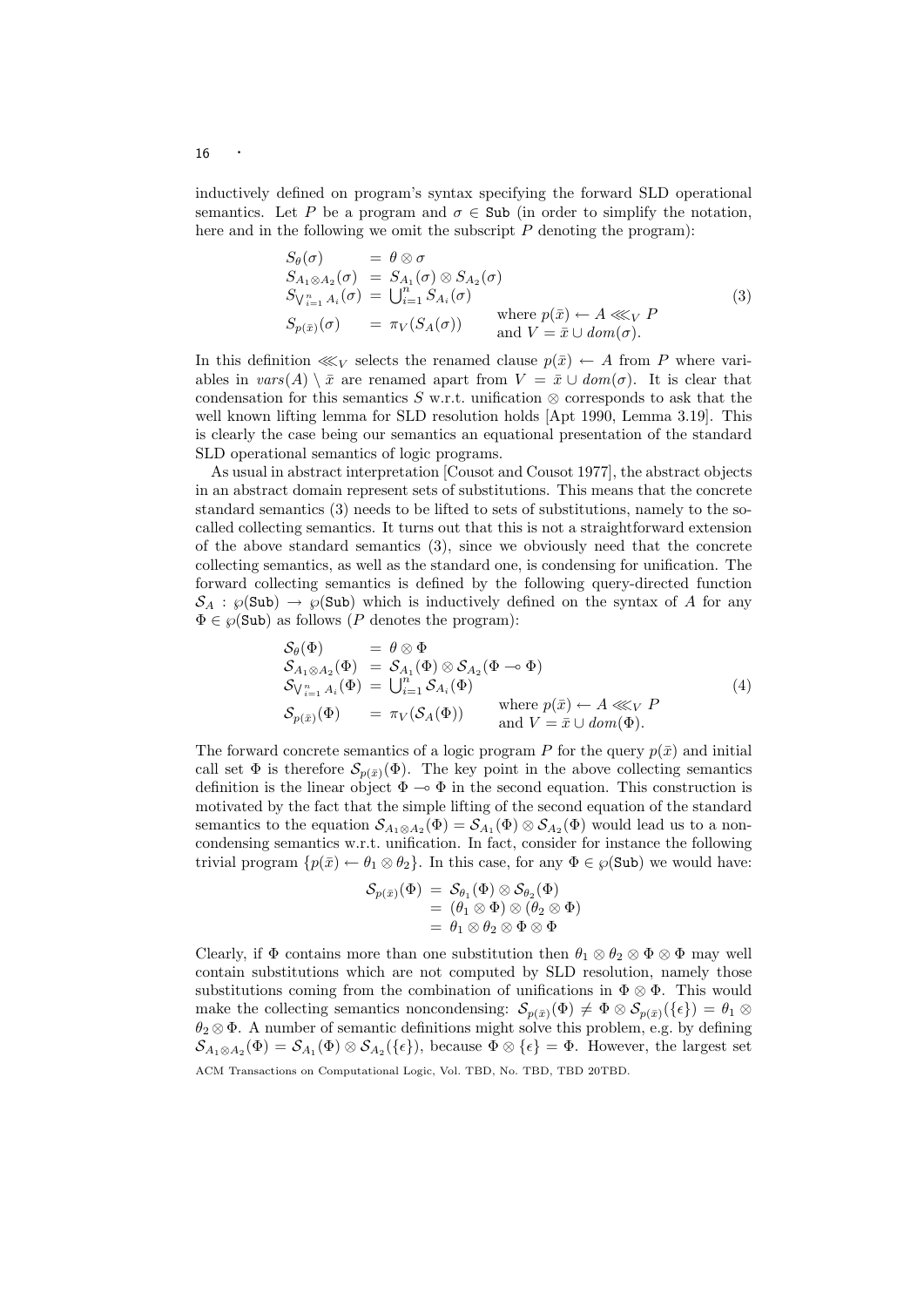$X \in \wp(\text{Sub})$  such that  $\Phi \otimes X = \Phi$  is, by definition of linear implication, exactly  $\Phi \multimap \Phi$ . The resulting definition (4) is an intensional collecting and condensing semantics for computed answer substitutions (this is simple to check and we leave it to the reader) presented in a recursive equational form.

As a simple example, consider  $P = p(x) \leftarrow \{x/0\} \vee (\{x/f(k), y/k\} \otimes p(y)).$  Then,

$$
\begin{array}{ll} \mathcal{S}_{p(x)}(\{\epsilon\}) & = \pi_x(\mathcal{S}_{\{x/0\} \vee (\{x/f(k), y/k\} \otimes p(y))}(\{\epsilon\})) \\ & = \pi_x(\{x/0\} \cup \mathcal{S}_{\{x/f(k), y/k\} \otimes p(y)}(\{\epsilon\})) \\ & = \pi_x(\{x/0\} \cup (\mathcal{S}_{\{x/f(k), y/k\}}(\{\epsilon\}) \otimes \mathcal{S}_{p(y)}(\{\epsilon\}))) \\ & = \pi_x(\{x/0\} \cup (\{x/f(k), y/k\} \otimes \mathcal{S}_{p(y)}(\{\epsilon\}))). \end{array}
$$

Obviously, the most abstract solution for  $\mathcal{S}_{p(x)}(\{\epsilon\})$  is  $\{\{x/f^{i}(0)\}\in \text{Sub} \mid i \geq 0\}.$ 

## 4.2 Induced abstract semantics

Following a standard scheme (as e.g. in [Marriott and Søndergaard 1993; Marriot et al. 1994]), for any abstract domain  $\rho \in \text{uco}(\wp(\text{Sub}))$ , the above collecting semantics definition S induces a corresponding abstract semantics  $S^{\rho}$  on  $\rho$  obtained from S by replacing the concrete operations involved in the definition of S, namely set-union, unification  $\otimes$ , projection  $\pi$  and linear implication  $\multimap$ , with their corresponding best correct approximations on  $\rho$ .

Thus, for any agent A and abstract set of substitutions  $\Phi \in \rho$ , the induced abstract semantics  $S_A^{\rho} : \rho \to \rho$  is inductively defined as follows:

$$
\begin{array}{rcl}\nS_{\theta}^{\rho}(\Phi) & = & \rho(\theta \otimes \Phi) \\
S_{A_1 \otimes A_2}^{\rho}(\Phi) & = & \rho(S_{A_1}^{\rho}(\Phi) \otimes S_{A_2}^{\rho}(\rho(\Phi \multimap \Phi))) \\
S_{V_{i=1}^n A_i}^{\rho}(\Phi) & = & \rho(\bigcup_{i=1}^{n} S_{A_i}^{\rho}(\Phi)) \\
S_{p(\bar{x})}^{\rho}(\Phi) & = & \rho(\pi_V(S_A^{\rho}(\Phi)))\n\end{array}\n\quad \text{where } p(\bar{x}) \leftarrow A \lll_V P
$$
\n
$$
\text{and } V = \bar{x} \cup \text{dom}(\Phi).
$$

It is important to remark that, in each equation above,  $S^{\rho}$  actually is recursively defined as composition of the bca's induced by the abstraction  $\rho$  of the basic concrete operations  $\bigcup$ ,  $\otimes$ ,  $\pi$  and  $\multimap$ . The abstract query-directed semantics of a query  $p(\bar{x})$ in a program P with abstract initial call  $\Phi \in \rho$  is therefore given by  $\mathcal{S}_n^{\rho}$  $f_{p(\bar x)}^{ \rho}(\Phi).$ 

## 4.3 Condensing abstract domains

Since the induced abstract semantics  $S^{\rho}$  depends on the abstract domain  $\rho$  only, condensation for the abstract semantics  $S^{\rho}$  becomes an abstract domain property.

Definition 4.3. An abstract domain  $\rho \in u\text{co}(\wp(\text{Sub}))$  is condensing when, for any program P and predicate  $p(\bar{x})$ , the induced abstract semantics  $S_n^{\rho}$  $\zeta_{p(\bar{x})}^{\rho}$  is condensing w.r.t.  $\otimes^{bca_{\rho}} = \rho \circ \otimes$ , i.e., for all  $\Theta, \Phi \in \rho$ ,  $\mathcal{S}_{n}^{\rho}$  $p^{\rho}_{p(\bar{x})}(\rho(\Theta\otimes \Phi))=\rho(\Theta\otimes\mathcal{S}_{p(\bar{x})}^{\rho}(\Phi)).$ 

The following result is then a straight consequence of Corollary 3.12 and Proposition 4.2.

PROPOSITION 4.4. Let  $\rho \in uco(\wp(Sub))$  be weak-complete and let  $\mathbf{1}^{\rho} = \rho(\{\epsilon\}).$ Then,  $\rho$  is condensing iff for any  $\Psi \in \rho$ ,  $S_n^{\rho}$  $\hat{P}^\rho_{p(\bar{x})}(\Psi) = \rho(\Psi \otimes \mathcal{S}^\rho_{p(\bar{x})}(\mathbf{1}^\rho)).$ 

This means that the abstract semantics  $S_n^{\rho}$  $p_{p(\bar{x})}^{\rho}(\Psi)$  for the predicate  $p(\bar{x})$  with initial abstract store  $\Psi$  can be equivalently obtained by unifying the substitutions in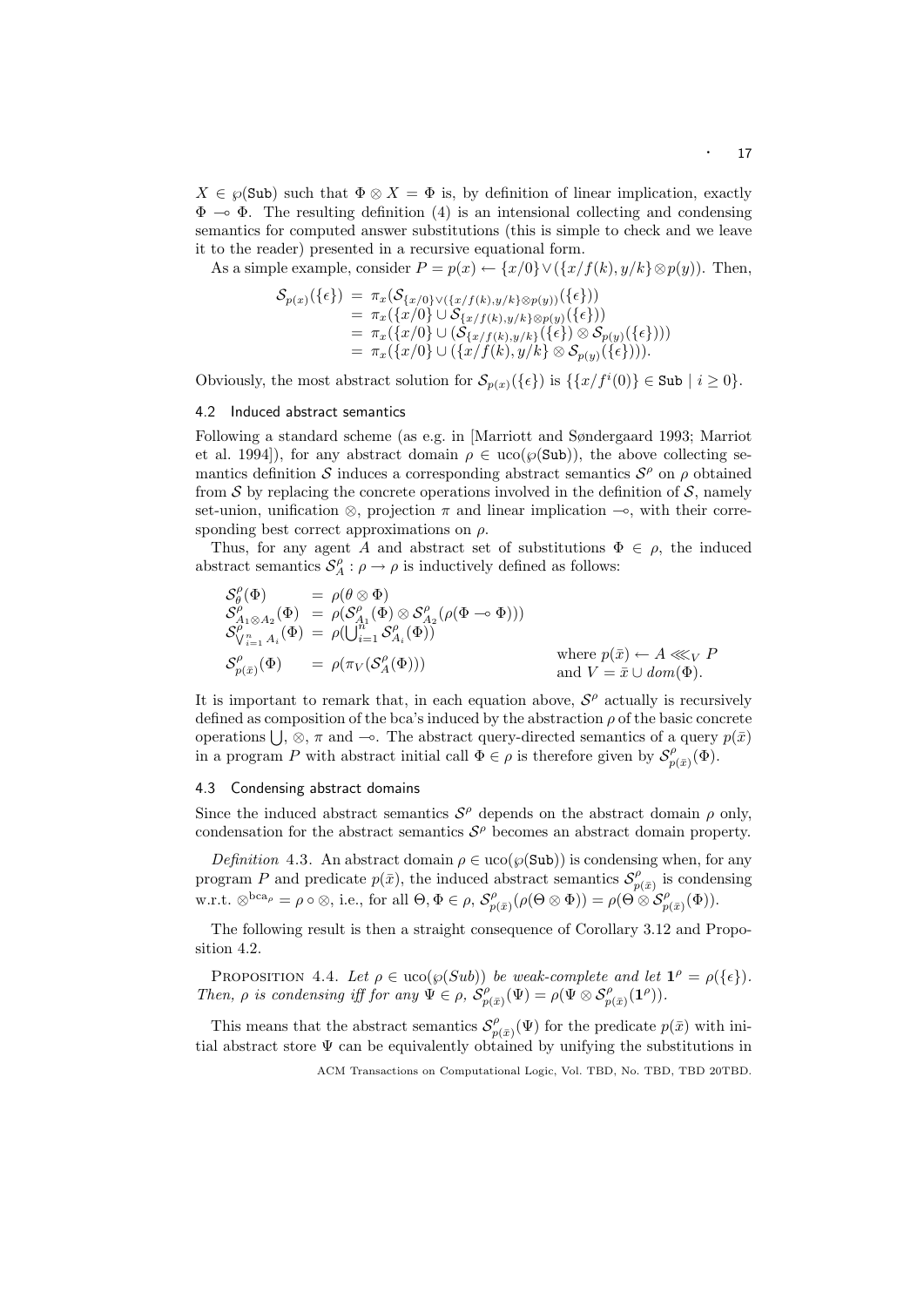$\Psi$  with the semantics  $\mathcal{S}_n^{\rho}$  $p_{p(\bar{x})}^{\rho}(\rho(\{\epsilon\}))$  of the same predicate  $p(\bar{x})$  in the most general abstract store  $\rho({\{\epsilon\}})$ . This corresponds to the typical way an analysis of a query in an initial state is derived from a goal-independent condensing analysis: the computations which do not satisfy the given initial state are filtered out by unification (cf. [Barbuti et al. 1993]).

Example 4.5. Two variables  $x, y \in V$  are *independent* for a substitution  $\theta$  when  $vars(\theta(x)) \cap vars(\theta(y)) = \emptyset$ . Let  $I_{xy}$  be the set of substitutions  $\theta$  such that x and y are independent for  $\theta$ :

$$
I_{xy} \stackrel{\text{def}}{=} \{ \theta \in \text{Sub} \mid vars(\theta(x)) \cap vars(\theta(y)) = \varnothing \}.
$$

Let us consider a finite set of variables of interest  $VI \subseteq_{\text{fin}} V$ , which are the relevant variables. The basic abstract domain  $\mathsf{PSh}_V$  for detecting pair-sharing, that is pairs of variables which may share a common variable, is given by the most abstract domain which contains all the objects  $I_{xy}$ , for any  $x, y \in VI$ , with  $x \neq y$ :

$$
\mathsf{PSh}_{VI} \stackrel{\text{def}}{=} \mathcal{M}(\{I_{xy} \mid x, y \in VI, x \neq y\}).
$$

Thus, the closure  $\rho \in \text{uco}(\wp(\text{Sub}))$  corresponding to the domain  $\text{PSh}_{VI}$  is defined as follows: For all  $\Theta \in \wp(\text{Sub}),$ 

$$
\rho(\Theta) \stackrel{\text{def}}{=} \bigcap \{ I_{xy} \mid x, y \in VI, x \neq y, \forall \theta \in \Theta. \text{ vars}(\theta(x)) \cap \text{vars}(\theta(y)) = \varnothing \}.
$$

Let  $P$  be the following trivial program:

$$
p(X,Y) \leftarrow \{X/a\} \vee \{Y/a\}
$$

where a is any ground term. For  $VI = \{X, Y\}$  we have that  $\mathsf{PSh}_{VI} = \{\top, I_{XY}\},\$ where  $\top$  stands for Sub. In this simple case, note that the bca  $\rho \circ \otimes$  on PSh<sub>VI</sub> of unification is trivially defined as follows: For all  $A, B \in \mathsf{PSh}_{VI}, \rho(A \otimes B) = \top$ : this is a consequence of the fact that  $\{X/W, Z/W\} \otimes \{Y/W, Z/W\} = \{X/W, Y/W, Z/W\}$ which does not belong to  $I_{XY}$  while both  $\{X/W,Z/W\}$  and  $\{Y/W,Z/W\}$  do. If we compute  $\mathcal{S}_{p(X,Y)}^{\rho}$  with initial query  $\Phi = \top$  we obtain:

$$
\begin{aligned} \mathcal{S}_{p(X,Y)}^{\rho}(\top) &= \rho(\pi_{\mathcal{V}}(\mathcal{S}_{\{X/a\} \vee \{Y/a\}}^{\rho}(\top))) \\ &= \rho(\pi_{\mathcal{V}}(\rho(\mathcal{S}_{\{X/a\}}^{\rho}(\top) \cup \mathcal{S}_{\{Y/a\}}^{\rho}(\top)))) \\ &= \rho(\pi_{\mathcal{V}}(\rho(\rho(\{X/a\} \otimes \top) \cup \rho(\{Y/a\} \otimes \top)))) \\ &= \rho(\pi_{\mathcal{V}}(\rho(I_{XY} \cup I_{XY}))) \\ &= \rho(\pi_{\mathcal{V}}(\rho(I_{XY}))) \\ &= I_{XY} .\end{aligned}
$$

Therefore, since  $\rho(I_{XY} \otimes \top) = \top$ , we have that:

$$
\mathcal{S}_{p(X,Y)}^{\rho}(\rho(I_{XY}\otimes \top)) = \mathcal{S}_{p(X,Y)}^{\rho}(\top) = I_{XY}
$$
  

$$
\rho(I_{XY}\otimes \mathcal{S}_{p(X,Y)}^{\rho}(\top)) = \rho(I_{XY}\otimes I_{XY}) = \top.
$$

As a consequence, the domain  $\rho$  is not condensing. Note that the variable projection does not act, i.e. it acts as the identity, in this example.  $\Box$ 

ACM Transactions on Computational Logic, Vol. TBD, No. TBD, TBD 20TBD.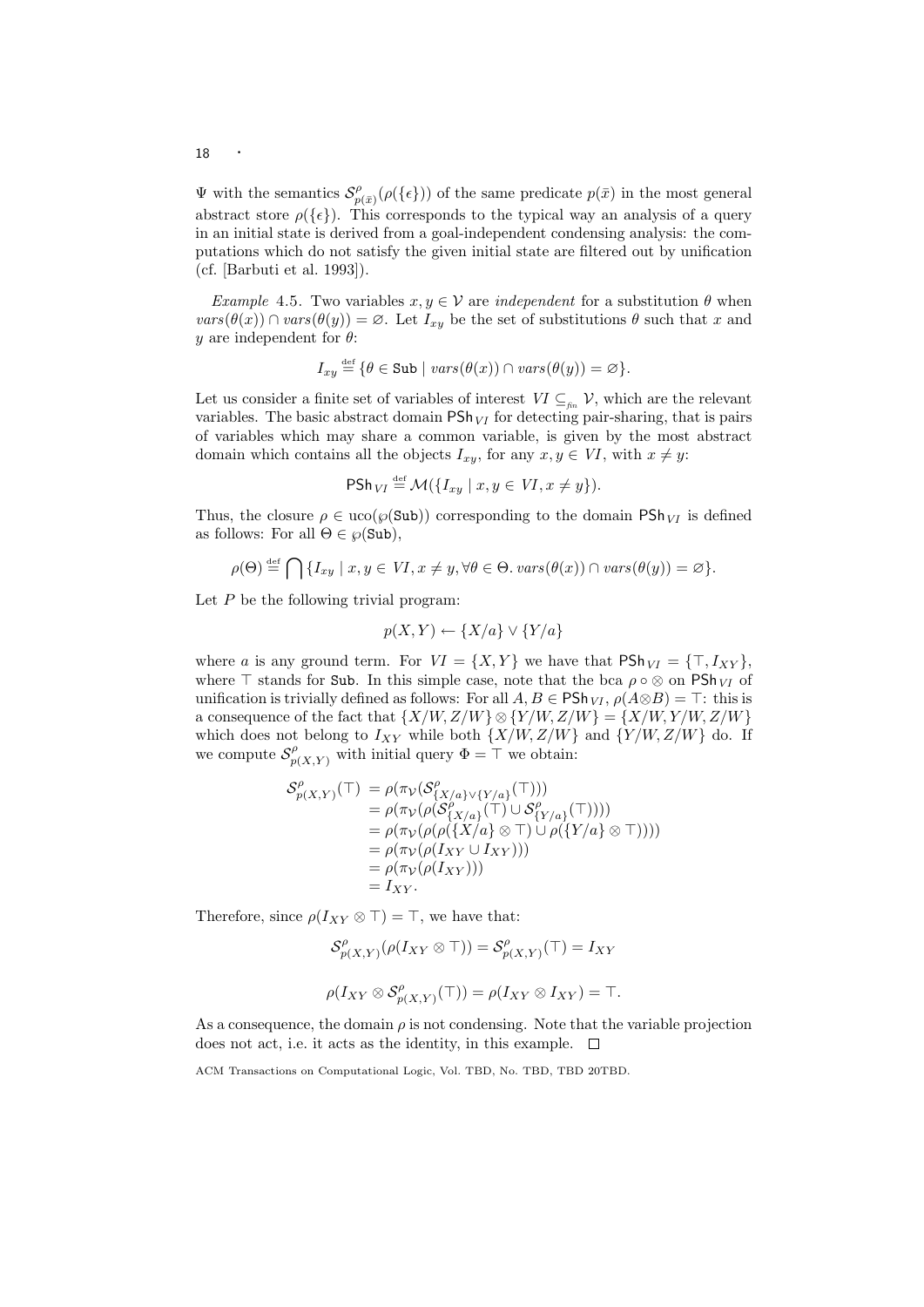## 4.4 Condensing domains in logical form

Basically, the abstract semantics of a predicate  $p$  in a program  $P$  is obtained by iterating the abstract unification of a concrete substitution  $\theta$  in the body of some clause in P against the result of the previous computation, which is the current abstract substitution. Indeed, the fixpoint of this iterated procedure gives the semantics of the predicate  $p$ . When an abstract domain is condensing, i.e. the corresponding induced abstract semantics is condensing for the abstract unification, the abstract semantics of a specific query  $p(\bar{x})\theta$  can be obtained with no loss of precision by abstract unification from the abstract semantics of  $p(\bar{x})$ , i.e., from the semantics of the most general query. This means that it is possible to propagate the information carried on by the semantics of a most general query back to the semantics of any query  $Q$ , without recomputing the semantics of that query  $Q$ , but simply by a unification operation. This corresponds to ask that a lifting-lemma like property holds for abstract computations as well as it holds for concrete ones. It should be clear that completeness for unification is sufficient to ensure condensation, since all the intermediate abstractions can be removed from the fixpoint computation of the abstract semantics of each predicate (see also [Schachte 2003]). However, a weaker form of completeness is enough, by exploiting the observation that one of the two arguments of unification is always an abstract object. In fact, it turns out that still no loss of precision is accumulated in the abstract computation when at least one argument of unification is an abstract object.

In the following we prove that any weak-complete abstract domain A, namely a solution of the recursive domain equation  $X = X \sqcap (X \rightarrow X)$  (cf. Theorem 3.10), is condensing and, under additional nonrestrictive hypotheses, condensing abstract domains are all and only the weak-complete abstract domains. This result shows a precise connection between completeness in abstract interpretation and the property of being condensing and, more importantly, it gives computational relevance in static program analysis to the notion of weak-completeness. We say that an abstract domain  $\rho \in \text{uco}(\wp(\text{Sub}))$  is *compatible* with  $\pi$  when the abstract projection distributes over the abstract unification, according to the following definition.

Definition 4.6. An abstract domain  $\rho \in u\text{co}(\wp(\text{Sub}))$  is compatible with  $\pi$  if for all  $\Theta \in \mathcal{D}(\mathsf{Sub})$  and  $W \subseteq \mathcal{V}$ , if  $\pi_W(\Theta) = \Theta$  then for all  $a \in \rho$  it holds that  $\rho(\pi_W(\rho(\Theta \otimes a))) = \rho(\Theta \otimes \rho(\pi_W(a))).$ 

Compatibility with  $\pi$  allows us to get rid of projection when reasoning about condensation. Observe that, when  $\rho$  is the identity closure, the above definition boils down to a standard property of projection, namely that for any  $\Theta, \Phi \in \mathcal{P}(\mathsf{Sub}),$  $\pi_W(\Theta \otimes \Phi) = \Theta \otimes \pi_W(\Phi)$  whenever  $\pi_W(\Theta) = \Theta$ . Alternatively, one might assume that  $\rho$  is complete for any  $\pi_W$  (where  $W \subseteq V$ ), and therefore this completeness property can be achieved by exploiting Theorem 2.1 [Giacobazzi et al. 2000].

THEOREM 4.7. If  $\rho \in \text{uco}(\wp(\text{Sub}))$  is weak-complete and compatible with  $\pi$  then ρ is condensing.

PROOF. For any given program  $P$  and agent  $A$ , according to Proposition 4.2, it is sufficient to prove that for any  $\Psi \in \rho$ ,  $\mathcal{S}_{A}^{\rho}(\Psi) = \rho(\Psi \otimes \mathcal{S}_{A}^{\rho}(\mathbf{I}^{\rho}))$ , where  $\mathbf{1}^{\rho} = \rho(\{\epsilon\})$ . This is proved by induction on the structure of A.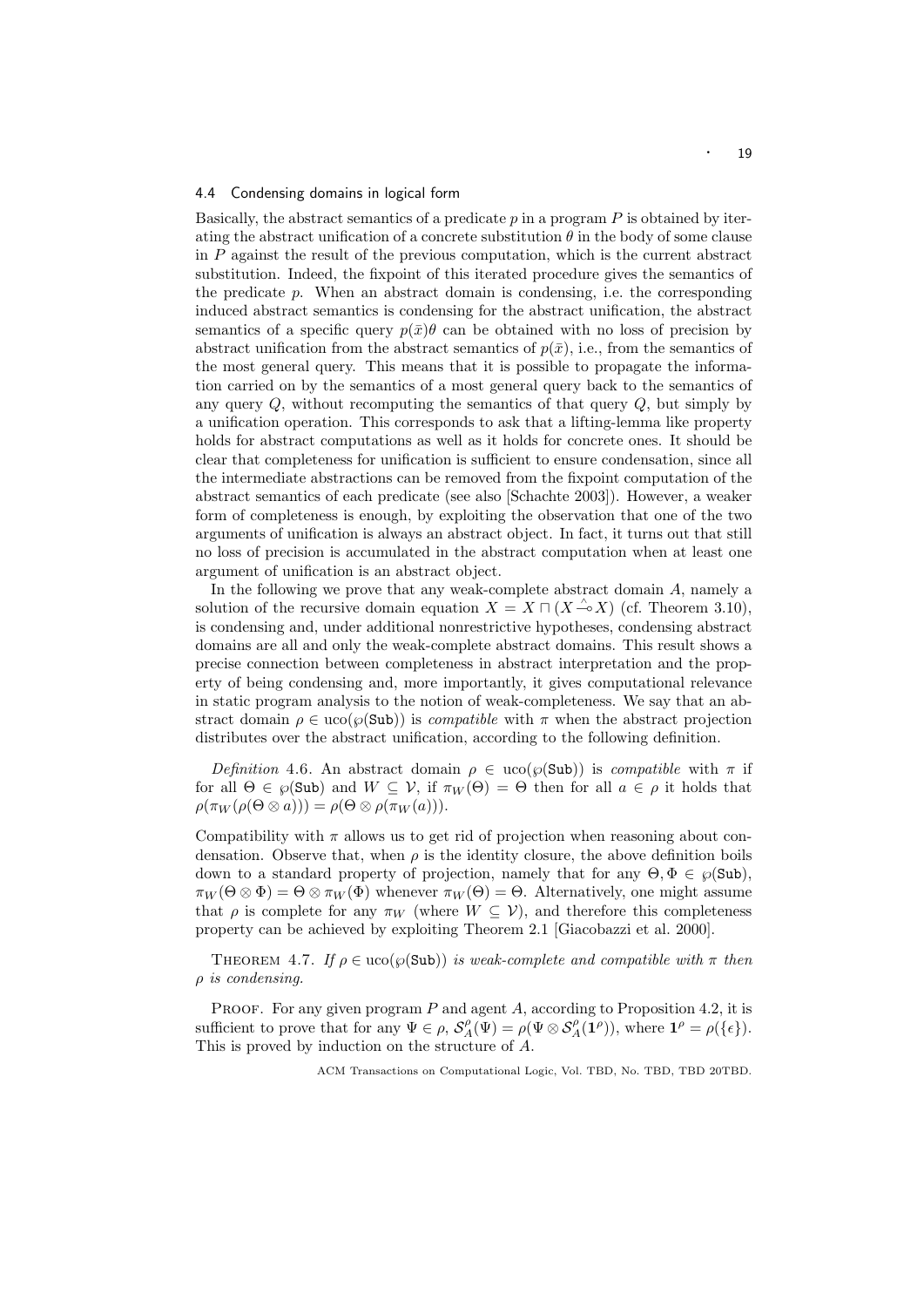—Base case  $\mathcal{S}_{\theta}^{\rho}$ . Since  $\rho$  is weak-complete we have that  $\mathcal{S}_{\theta}^{\rho}(\Psi) = \rho(\theta \otimes \Psi)$  $\rho(\rho(\Psi)\otimes (\theta\otimes \mathbf{1}^{\rho}))=\rho(\Psi\otimes \rho(\theta\otimes \mathbf{1}^{\rho}))=\rho(\Psi\otimes \mathcal{S}^{\rho}_{\theta}(\mathbf{1}^{\rho})).$ 

—Inductive case  $\mathcal{S}_{A_1\otimes A_2}^{\rho}$ . By weak-completeness, Lemma 3.9 and inductive hypothesis we have that

$$
\mathcal{S}_{A_1 \otimes A_2}^{\rho}(\Psi) =
$$
\n
$$
\rho(\mathcal{S}_{A_1}^{\rho}(\Psi) \otimes \mathcal{S}_{A_2}^{\rho}(\rho(\Psi \multimap \Psi))) = [\text{ by Th. 3.10, } \Psi \multimap \Psi \in \rho]
$$
\n
$$
\rho(\rho(\Psi \otimes \mathcal{S}_{A_1}^{\rho}(\mathbf{1}^{\rho})) \otimes \rho((\Psi \multimap \Psi) \otimes \mathcal{S}_{A_2}^{\rho}(\mathbf{1}^{\rho}))) = [\text{ by inductive hypothesis}]
$$
\n
$$
\rho(\rho(\Psi \otimes \mathcal{S}_{A_1}^{\rho}(\mathbf{1}^{\rho})) \otimes \rho((\Psi \multimap \Psi) \otimes \mathcal{S}_{A_2}^{\rho}(\mathbf{1}^{\rho}))) = [\text{ since } \Psi \in \rho]
$$
\n
$$
\rho(\rho(\Psi) \otimes \mathcal{S}_{A_1}^{\rho}(\mathbf{1}^{\rho}) \otimes \rho((\Psi \multimap \Psi) \otimes \mathcal{S}_{A_2}^{\rho}(\mathbf{1}^{\rho}))) = [\text{ since } \Psi \in \rho]
$$
\n
$$
\rho(\rho(\Psi) \otimes \rho(\mathcal{S}_{A_1}^{\rho}(\mathbf{1}^{\rho}) \otimes \rho((\Psi \multimap \Psi) \otimes \mathcal{S}_{A_2}^{\rho}(\mathbf{1}^{\rho}))) = [\text{ since } \mathcal{S}_{A_1}^{\rho}(\mathbf{1}^{\rho}) \in \rho]
$$
\n
$$
\rho(\rho(\Psi) \otimes \rho(\mathcal{S}_{A_1}^{\rho}(\mathbf{1}^{\rho})) \otimes (\Psi \multimap \Psi) \otimes \mathcal{S}_{A_2}^{\rho}(\mathbf{1}^{\rho})) = [\text{ by weak-completeness}]
$$
\n
$$
\rho(\rho(\Psi) \otimes \rho(\mathcal{S}_{A_1}^{\rho}(\mathbf{1}^{\rho})) \otimes (\Psi \multimap \Psi) \otimes \mathcal{S}_{A_2}^{\rho}(\mathbf{1}^{\rho})) = [\text{ since } \Psi, \mathcal{S}_{A_1}^{\rho}(\mathbf{1}^{\rho}) \in \rho]
$$
\n
$$
\rho(\Psi \otimes \mathcal{S}_{A_1}^{\rho}(\mathbf{1}
$$

—Inductive case  $\mathcal{S}_{\bigvee_{i=1}^n A_i}^{\rho}$ . Recall that  $\otimes$  is additive and that  $\rho(\bigcup_{i\in I}\rho(X_i))$  =  $\rho(\bigcup_{i\in I} X_i)$ . Therefore, by inductive hypothesis and because  $\rho$  is weak-complete we have that

$$
\begin{array}{ll} \mathcal{S}_{\bigvee_{i=1}^{n}A_{i}}^{p}(\Psi)&=&\rho(\bigcup_{i=1}^{n} \mathcal{S}_{A_{i}}^{p}(\Psi))\\ &=&\rho(\bigcup_{i=1}^{n} \rho(\Psi\otimes \mathcal{S}_{A_{i}}^{p}(1^{\rho})) )\\ &=&\rho(\bigcup_{i=1}^{n} \Psi\otimes \mathcal{S}_{A_{i}}^{p}(1^{\rho}))\\ &=&\rho(\Psi\otimes \bigcup_{i=1}^{n} \mathcal{S}_{A_{i}}^{p}(1^{\rho}))\\ &=&\rho(\Psi\otimes \bigcup_{i=1}^{n} \rho(\mathcal{S}_{A_{i}}^{p}(1^{\rho})) )\\ &=&\rho(\Psi\otimes \rho(\bigcup_{i=1}^{n} \rho(\mathcal{S}_{A_{i}}^{p}(1^{\rho})) ))\\ &=&\rho(\Psi\otimes \rho(\bigcup_{i=1}^{n} \mathcal{S}_{A_{i}}^{p}(1^{\rho})) )\\ &=&\rho(\Psi\otimes \mathcal{S}_{\bigveedge_{i=1}^{n}A_{i}}^{p}(1^{\rho})). \end{array}
$$

—Inductive case  $\mathcal{S}_n^{\rho}$  $p_{p(\bar{x})}^{\rho}$ . Let  $p(\bar{x}) \leftarrow A \lll_V P$  where  $V = \bar{x} \cup dom(\Psi)$ . Note that  $\pi_V(\Psi) = \Psi$  since  $dom(\Psi) \subseteq V$ . Thus, by inductive hypothesis, weakcompleteness and compatibility woth  $\pi$  we have that

$$
\begin{array}{rcl} \mathcal{S}_{p(\bar x)}^{\rho}(\Psi) \; &= \; \rho(\pi_V(\mathcal{S}_A^{\rho}(\Psi))) \\ & = \; \rho(\pi_V(\rho(\Psi \otimes \mathcal{S}_A^{\rho}(1^{\rho})))) \\ & = \; \rho(\Psi \otimes \rho(\pi_V(\mathcal{S}_A^{\rho}(1^{\rho})))) \\ & = \; \rho(\Psi \otimes \mathcal{S}_{p(\bar x)}^{\rho}(1^{\rho})). \ \ \, \Box \end{array}
$$

The converse of Theorem 4.7 states that condensing domains are weak-complete under some additional hypotheses. Let us call an abstract domain  $\rho \in \text{uco}(\wp(\text{Sub}))$ finitely generated when for any  $\Phi, \Psi \in \rho$  there exists  $\Theta \subseteq_{\text{fin}} \Phi \to \Psi$  such that  $\rho(\Theta) = \rho(\Phi \multimap \Psi).$ 

<sup>20</sup> ·

ACM Transactions on Computational Logic, Vol. TBD, No. TBD, TBD 20TBD.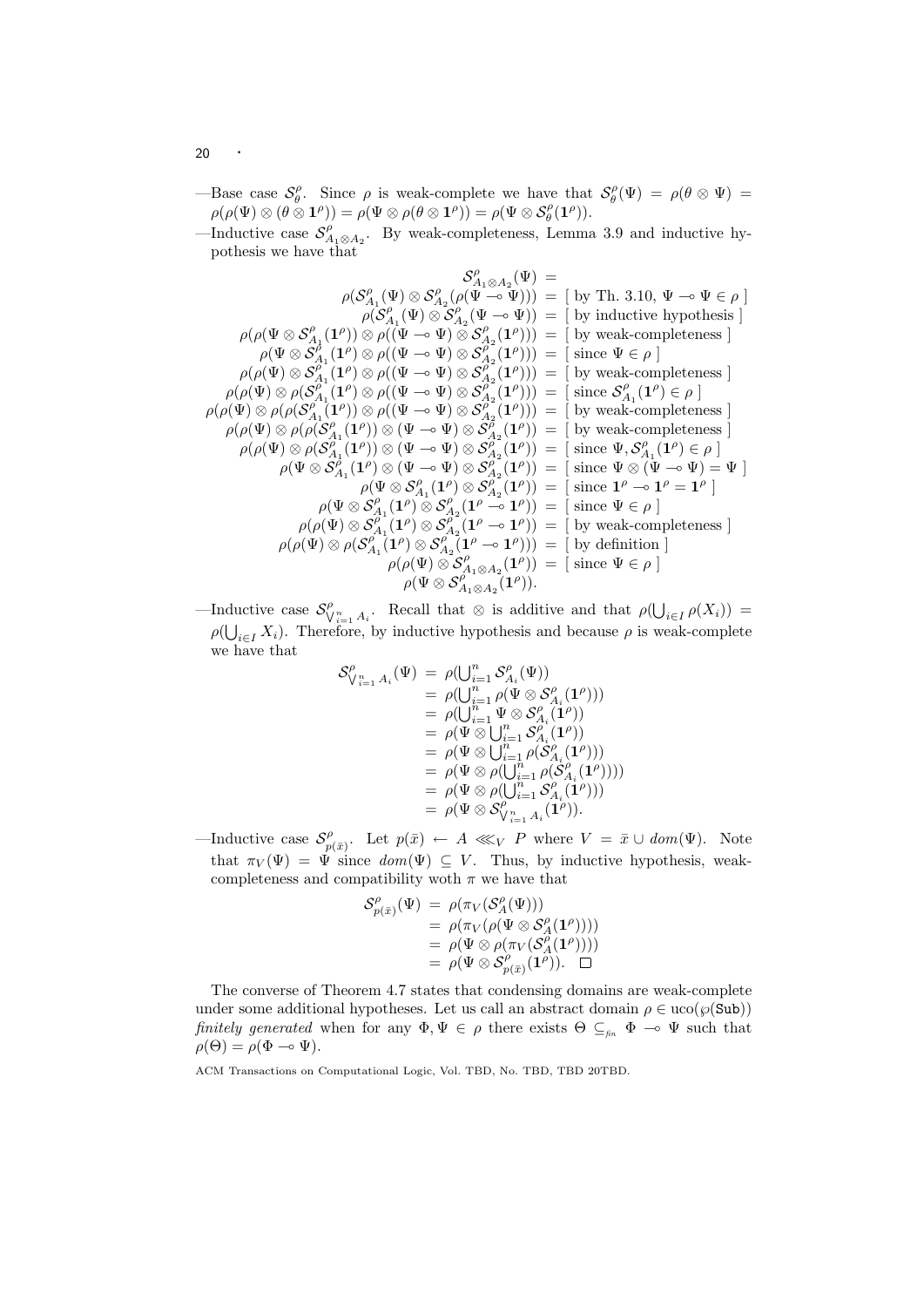THEOREM 4.8. Let  $\rho \in u\text{co}(\wp(\text{Sub}))$  be compatible with  $\pi$  and finitely generated. If  $\rho$  is condensing then  $\rho$  is weak-complete.

PROOF. Let  $\rho$  be condensing. In order to prove that  $\rho$  is weak-complete, by Theorem 3.10, we prove that  $\rho \subseteq \rho \stackrel{\wedge}{\sim} \rho$ , i.e., that for any  $\Phi, \Psi \in \rho$ ,  $\rho(\Phi \multimap \Psi) =$  $\Phi \multimap \Psi$ . Suppose, by contradiction, that there exist some  $\Phi, \Psi \in \rho$  such that  $\Phi \to \Psi \subsetneq \rho(\Phi \to \Psi)$ . We distinguish two cases. Let us first assume that  $\Phi \otimes \mathbf{1}^{\rho} \neq \Phi$ , where  $\mathbf{1}^{\rho} = \rho(\{\epsilon\})$ . Since  $\{\epsilon\} \subseteq \mathbf{1}^{\rho}$  it follows that  $\Phi \otimes \mathbf{1}^{\rho} \supsetneq \Phi$ . Therefore, if we consider the trivial program  $P = \{p \leftarrow \epsilon\}$  we have that  $\mathcal{S}_p^{\rho}(\Phi) = \rho(\pi_{dom(\Phi)}\rho(\epsilon \otimes$  $\Phi$ )) =  $\rho(\pi_{dom(\Phi)}\Phi) = \rho(\Phi) = \Phi$ . On the other hand,  $\mathcal{S}_{p}^{\rho}(\mathbf{1}^{\rho}) = \rho(\pi_{dom(\mathbf{1}^{\rho})}\rho(\epsilon\otimes\Phi))$  $\mathbf{1}^{\rho}$ )) =  $\rho(\pi_{dom}(\mathbf{1}^{\rho})\mathbf{1}^{\rho}) = \rho(\mathbf{1}^{\rho}) = \mathbf{1}^{\rho}$ , and thus  $\rho(\Phi \otimes \mathcal{S}_{p}^{\rho}(\mathbf{1}^{\rho})) = \rho(\Phi \otimes \mathbf{1}^{\rho}) \supseteq \Phi \otimes \mathbf{1}^{\rho} \supseteq \Phi$  $\Phi = \mathcal{S}_p^{\rho}(\Phi)$ , a contradiction, since  $\rho$  is condensing.

Now assume that  $\Phi \otimes \mathbf{1}^{\rho} = \Phi$ . Let us observe that  $\Phi \otimes \rho (\Phi \multimap \Psi) \nsubseteq \Psi$ , otherwise we would have the contradiction  $\rho(\Phi \to \Psi) \subseteq \Phi \to \Psi$ , and therefore  $\rho(\Phi \otimes \rho(\Phi \to \Psi))$  $\Psi$ ))  $\nsubseteq \Psi$ . By hypothesis there exists  $\Theta \subseteq_{\text{fin}} \Phi \to \Psi$  such that  $\rho(\Theta) = \rho(\Phi \to \Psi)$ . Let  $\bar{x} = \bigcup_{\theta \in \Theta} dom(\theta)$  (this is a finite set of variables, since  $\Theta$  is finite; the order does not matter) and consider the program  $P = \{p(\bar{x}) \leftarrow \bigvee_{\theta \in \Theta} \theta\}$ . Let  $V = \bar{x} \cup dom(1^{\rho})$ and  $W = \bar{x} \cup dom(\Phi)$ . Then, we have that:

$$
\rho(\Phi \otimes S_{p(\bar{x})}^{\rho}(\mathbf{1}^{\rho})) = [\text{ by definition }]
$$

$$
\rho(\Phi \otimes \rho(\pi_{V} S_{V_{\theta \in \Theta}}^{\rho}(\mathbf{1}^{\rho}))) = [\text{ by definition }]
$$

$$
\rho(\Phi \otimes \rho(\pi_{V} \rho(\bigcup_{\theta \in \Theta} S_{\theta}^{\rho}(\mathbf{1}^{\rho})))) = [\text{ by definition }]
$$

$$
\rho(\Phi \otimes \rho(\pi_{V} \rho(\bigcup_{\theta \in \Theta} \rho(\theta \otimes \mathbf{1}^{\rho})))) = [\text{ since } \rho \text{ is a closure }]
$$

$$
\rho(\Phi \otimes \rho(\pi_{V} \rho(\bigcup_{\theta \in \Theta} \theta \otimes \mathbf{1}^{\rho})))) =
$$

$$
\rho(\Phi \otimes \rho(\pi_{V}(\rho(\Theta \otimes \mathbf{1}^{\rho})))) \supseteq [\text{ by monotonicity of } \pi ]
$$

$$
\rho(\Phi \otimes \rho(\pi_{V}(\Theta \otimes \mathbf{1}^{\rho})))) \supseteq [\text{ since } \Theta \otimes \mathbf{1}^{\rho} \supseteq \Theta ]
$$

$$
\rho(\Phi \otimes \rho(\pi_{V}(\Theta)) = [\text{ since } \pi_{V}\Theta = \Theta ]
$$

$$
\rho(\Phi \otimes \rho(\Theta)) = [\text{ since } \rho(\Theta) = \rho(\Phi \rightarrow \Psi) ]
$$

$$
\rho(\Phi \otimes \rho(\Phi \rightarrow \Psi)) \not\subseteq \Psi.
$$

Moreover we also have that:

$$
\mathcal{S}_{p(\bar{x})}^{\rho}(\rho(\Phi \otimes \mathbf{1}^{\rho})) = [\text{ since } \Phi \otimes \mathbf{1}^{\rho} = \Phi \in \rho ]
$$
  
\n
$$
\mathcal{S}_{p(\bar{x})}^{\rho}(\Phi) = [\text{ by definition }]
$$
  
\n
$$
\rho(\pi_{W}\rho(\bigcup_{\theta \in \Theta} \mathcal{S}_{\theta}^{\rho}(\Phi))) = [\text{ by definition }]
$$
  
\n
$$
\rho(\pi_{W}\rho(\bigcup_{\theta \in \Theta} \mathcal{S}_{\theta}^{\rho}(\Phi))) = [\text{ by definition }]
$$
  
\n
$$
\rho(\pi_{W}\rho(\bigcup_{\theta \in \Theta} \rho(\theta \otimes \Phi))) = [\text{ by properties of } \rho ]
$$
  
\n
$$
\rho(\pi_{W}\rho(\bigcup_{\theta \in \Theta} \theta \otimes \Phi)) = [\text{ by compatibility with } \pi ]
$$
  
\n
$$
\rho(\Theta \otimes \rho(\pi_{W}(\Phi))) = [\text{ since } W = dom(\Phi) \cup dom(\Theta) ]
$$
  
\n
$$
\rho(\Theta \otimes \Phi) = \rho(\Phi \otimes \Theta) \subseteq [\text{ since } \Theta \subseteq \Phi \rightarrow \Psi ]
$$
  
\n
$$
\rho(\Phi \otimes (\Phi \rightarrow \Psi)) \subseteq [\text{ since } \Phi \otimes (\Phi \rightarrow \Psi) \subseteq \Phi ]
$$
  
\n
$$
\rho(\Psi) = [\text{ since } \Psi \in \rho ]
$$
  
\n
$$
\Psi.
$$

Therefore, we would have that  $\mathcal{S}_n^{\rho}$  $p_{p(\bar{x})}^{\rho}(\Phi) \neq \rho(\Phi \otimes \mathcal{S}_{p(\bar{x})}^{\rho}(\mathbf{1}^{\rho}))$ , that is  $\rho$  would not be condensing, which is a contradiction.  $\Box$ 

ACM Transactions on Computational Logic, Vol. TBD, No. TBD, TBD 20TBD.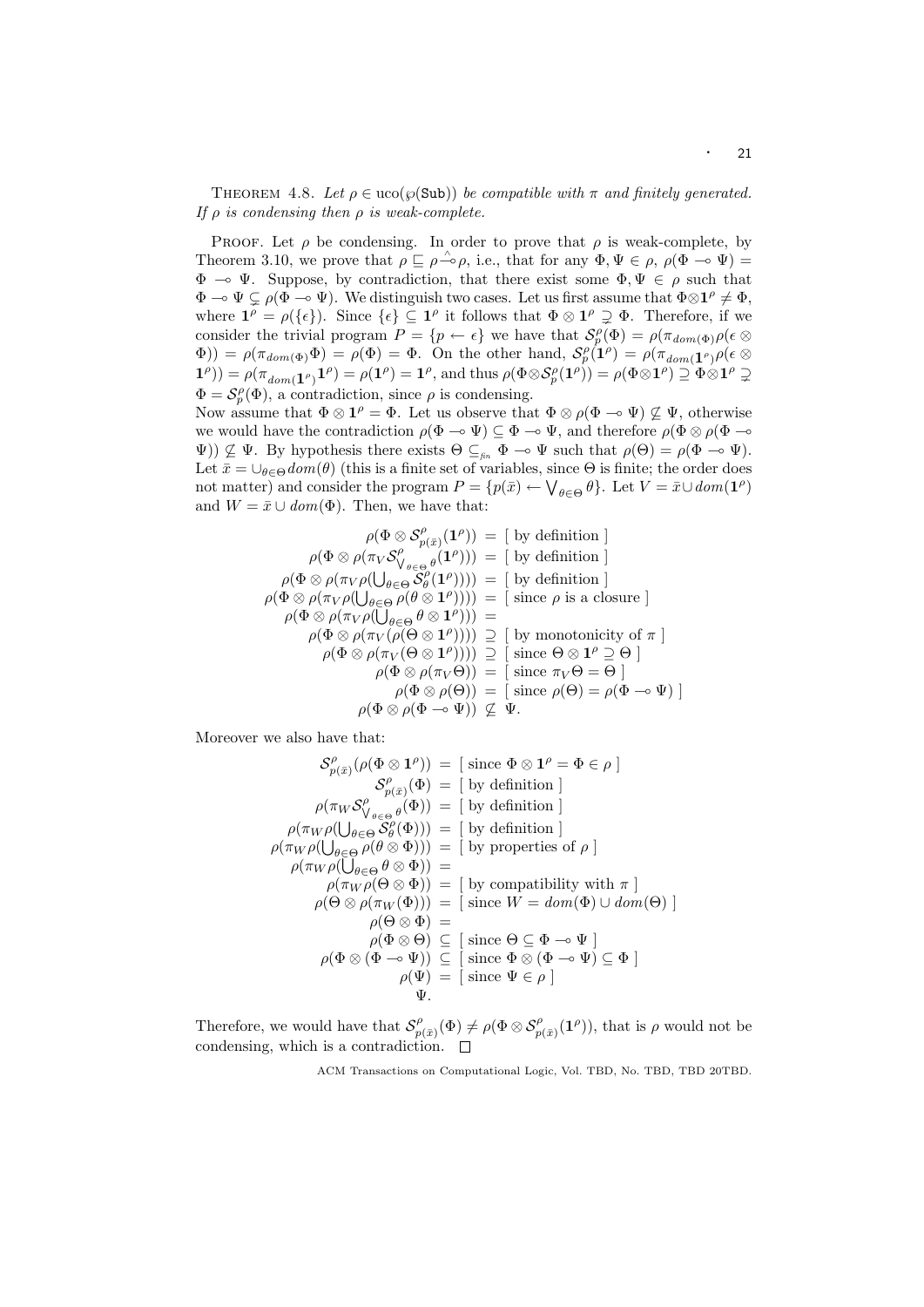The above hypothesis of being finitely generated for an abstract domain is not too restrictive — it is satisfied by most domains used in logic program analysis. For an abstract domain  $\rho$ , this condition states that, for any  $x, y \in \rho$ , the abstraction in  $\rho$  of any implicational object  $x \to y$  can be always obtained as abstraction in  $\rho$  of a finite subset of  $x \to y$ . This allows us, in Theorem 4.8, to construct, for any such implicational object  $x \to y$ , a (finite) program whose abstract semantics is given by  $\rho(x \to y)$ . Thus, the key point in order to prove the converse of Theorem 4.7 lies in the fact that any implicational object in  $\rho \stackrel{\wedge}{\sim} \rho$  has to be the semantics of some well-defined program.

To conclude, the following characterization of condensing domains is therefore an immediate consequence of Theorems 3.10, 4.7 and 4.8.

COROLLARY 4.9. Let  $\rho \in \text{uco}(\wp(\text{Sub}))$  be compatible with  $\pi$  and finitely generated. Then,  $\rho$  is condensing if and only if  $\rho = \rho \cap (\rho \stackrel{\wedge}{\multimap} \rho)$ .

# 5. FREENESS AND INDEPENDENCE ANALYSIS

We say that a variable x is free in a substitution  $\theta$  if  $\theta(x)$  is a variable whenever  $x \in \mathbb{R}$  $dom(\theta)$ . As already said, two variables x and y are independent in a substitution  $\theta$  if  $vars(\theta(x)) \cap vars(\theta(y)) = \emptyset$ , whenever  $x, y \in dom(\theta)$ . Note that these notions of freeness and independence are well-defined, namely if  $\theta \sim \sigma$  then x is free in  $\theta$ iff x is free in  $\sigma$ , and x, y are independent in  $\theta$  iff x, y are independent in  $\sigma$ . We are interested in a compound property, namely that a given variable is free and independent from a fixed set of variables. Given  $V \subseteq V$ , we denote by  $x_V$  the set of substitutions  $\theta$  such that the variable x is free in  $\theta$  and independent from all the variables in  $V$ :

 $x_V \stackrel{\text{def}}{=} \{ \theta \in \text{Sub} \mid \text{dom}(\theta) \subseteq V, x \in \text{dom}(\theta) \Rightarrow \theta(x) \in V \setminus (\cup_{v \in \text{dom}(\theta) \setminus \{x\}} \text{vars}(\theta(v))) \}.$ 

Observe that for any  $x_V$ , we have that  $\epsilon \in x_V$ . For any finite set of variables  $V \subseteq_{\text{fin}}$ V, let  $\mathcal{F}_V \stackrel{\text{def}}{=} \mathcal{M}(\{x_V \mid x \in V\})$  be the abstract domain for observing this compound freeness and independence property for the variables in V and let  $\mathcal{F} \stackrel{\text{def}}{=} \Box_{V \subseteq_{fin} V} \mathcal{F}_V$  be the domain for observing the property for any program variable, which is defined as reduced product of all the  $\mathcal{F}_V$ 's. For instance,  $\mathcal{F}_{\{x,y\}} = \{\top, x_{\{x,y\}}, y_{\{x,y\}}, x_{\{x,y\}}\cap$  $y_{\{x,y\}}$ , where  $\top$  stands for Sub. Note that any  $a \in \mathcal{F}_V$  can be written as  $a =$  $\bigcap_{v\in W}v_V$ , for some (possibly empty) subset  $W\subseteq V$ . Let us denote by  $\rho_V$  the closure operator associated to  $\mathcal{F}_V$ . In the following proof we will exploit the fact that the best correct approximation of unification on the domain  $\mathcal{F}_V$  is as follows: Given any  $W_1, W_2 \subseteq V$ , we have that  $\bigcap_{v \in W_1} v_V \otimes \bigcap_{v \in W_2} v_V = \bigcap_{v \in W_1 \cap W_2} v_V$ .

Our goal is to compute the weak-complete shell of the variable-independent domain F. We start by computing the weak-complete shell of  $\mathcal{F}_V$ , for any  $V \subseteq_{\text{fin}} V$ .

LEMMA 5.1. Let  $V \subseteq_{fin} \mathcal{V}$ . Then,  $\mathcal{F}_V \sqcap (\mathcal{F}_V \stackrel{\wedge}{\rightarrow} \mathcal{F}_V) = \mathcal{F}_V \cup \{\emptyset\}.$ 

PROOF. We know by Proposition 2.2 that  $a \to \bigwedge_{i \in I} b_i = \bigwedge_{i \in I} (a \to b_i)$ . Moreover, observe that  $a \to \top = \top$ . Thus, we only need to compute the implications from elements of  $\mathcal{F}_V$  to  $x_V$  for some  $x \in V$ . We distinguish the following cases.

 $-\top \multimap x_V = \{\theta \in \text{Sub} \mid \forall \delta \in \top \ldotp \theta \otimes \delta \in x_V\} = \{\theta \in \text{Sub} \mid \bot \theta \subseteq x_V\} = \varnothing,$ since, for any  $\theta$ , there always exists an instance of  $\theta$  such that  $\theta(x)$  is ground, and therefore  $\theta \not\subseteq x_V$ .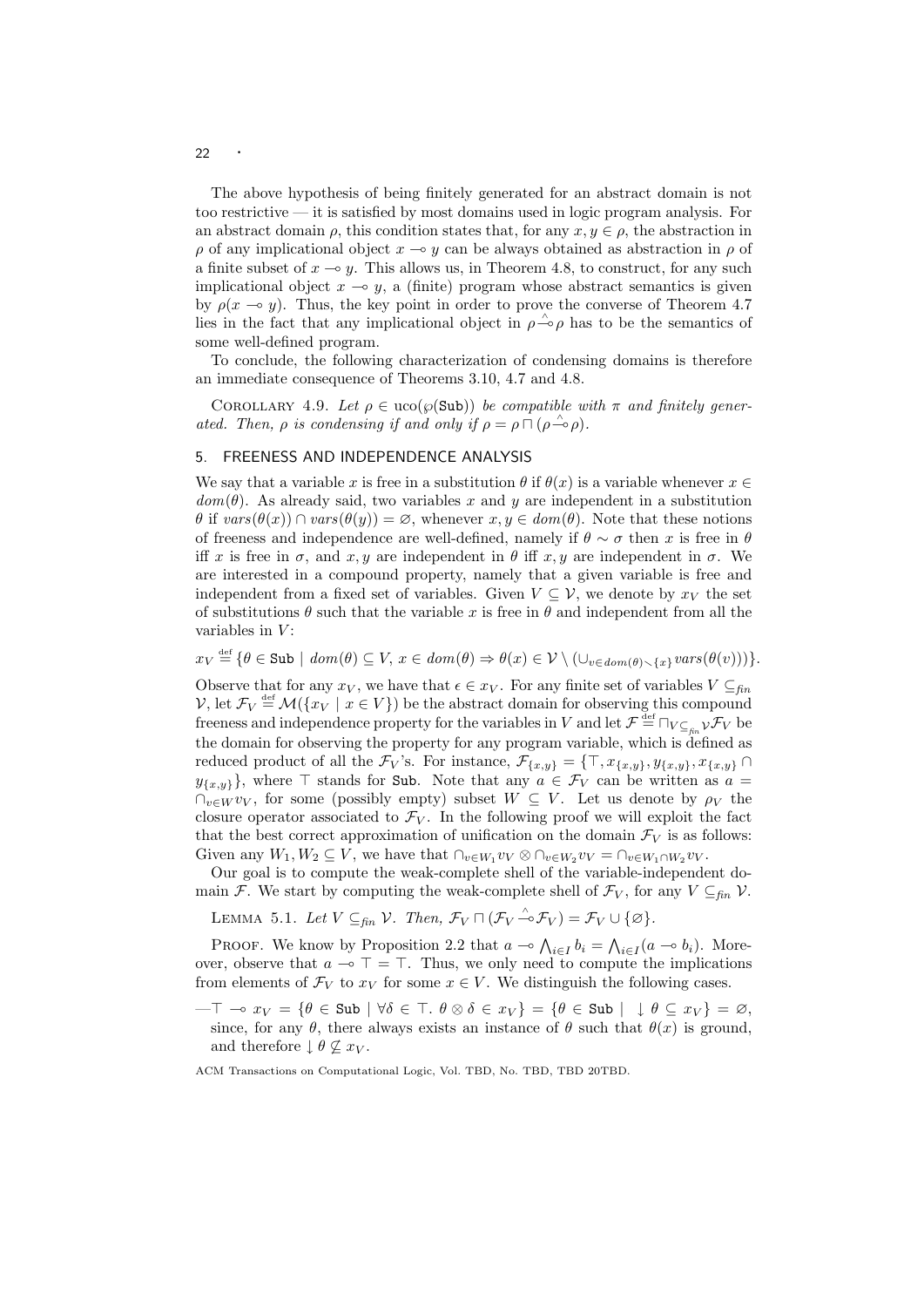- $-(\bigcap_{v\in V\setminus\{x\}} v_V) \multimap x_V = \{\theta \in \text{Sub} \mid \forall \delta \in \bigcap_{v\in V\setminus\{x\}} v_V. \ \theta \otimes \delta \in x_V\} = \varnothing.$  In fact, let  $\hat{\theta}$  be any substitution and consider  $\delta = \{x/t\}$  where t is any ground instance of  $\theta(x)$  if  $x \in dom(\theta)$ , otherwise t is any ground term. Observe that  $\delta \in \bigcap_{v \in V \setminus \{x\}} v_V$ . Moreover,  $\theta$  and  $\delta$  obviously unify but  $\theta \otimes \delta \notin x_V$ , and therefore  $\theta \notin (\bigcap_{v \in V \setminus \{x\}} v_V) \multimap x_V.$
- $-x_V x_V = x_V$ . Since  $\{\epsilon\}$  is the unit and  $\{\epsilon\} \subseteq x_V$ , we have that  $x_V \infty$  $x_V \subseteq x_V$ . To show the other direction, from  $\rho_V(x_V \otimes x_V) = x_V$ , it follows that  $x_V \subseteq x_V \longrightarrow x_V$  simply by definition of linear implication  $\multimap$ .
- $-(\bigcap_{v\in V} v_V) \to x_V = x_V$ . As in the previous case, since  $\{\epsilon\} \subseteq \bigcap_{v\in V} v_V$ , we have that  $\bigcap_{v\in V} v_V \multimap x_V \subseteq x_V$ . On the other hand, from  $\rho_V((\bigcap_{v\in V} v_V) \otimes x_V) = x_V$ , it follows that  $x_V \subseteq (\bigcap_{v \in V} v_V) \multimap x_V$ .

Now, let  $W_1, W_2 \subseteq V$  such that  $x \notin W_1$  and  $x \in W_2$ . Since  $\bigcap_{v \in W_1} v_V \supseteq$  $\bigcap_{v\in V\setminus\{x\}} v_V$ , by Proposition 2.2 (xii),  $(\bigcap_{v\in W_1} v_V) \multimap x_V \subseteq (\bigcap_{v\in V\setminus\{x\}} v_V) \multimap$  $x_V = (\text{as shown above}) = \emptyset.$  Moreover, since  $x_V \supseteq \bigcap_{v \in W_2} v_V \supseteq \bigcap_{v \in V} v_V$ , it follows from Proposition 2.2 (xii) and what has been shown above that  $x_V$  =  $x_V \multimap x_V \subseteq (\bigcap_{v \in W_2} v_V) \multimap x_V \subseteq (\bigcap_{v \in V} v_V) \multimap x_V = x_V$ . Thus, summing up, we have that:

$$
-\top \multimap x_V = \varnothing,
$$

 $-$ ( $\bigcap_{v \in W_1} v_V$ )  $\multimap x_V = \varnothing$ , if  $x \notin W_1$ ,  $\bigcap_{v \in W_2} v_V$ )  $\multimap x_V = x_V$ , if  $x \in W_2$ .

Hence, it turns out that  $\mathcal{F}_V \cap (\mathcal{F}_V \xrightarrow{\wedge} \mathcal{F}_V) = \mathcal{M}(\mathcal{F}_V \cup \{ \varnothing \}) = \mathcal{F}_V \cup \{ \varnothing \}.$ 

The next result shows that  $\mathcal{F}_V \sqcap (\mathcal{F}_V \xrightarrow{\wedge} \mathcal{F}_V)$  is closed for  $\xrightarrow{\wedge}$ .

LEMMA 5.2. Let  $V \subseteq_{fin} \mathcal{V}$  and  $\mathcal{F}_V^{\varnothing} \stackrel{\text{def}}{=} \mathcal{F}_V \cup \{\varnothing\}$ . Then,  $\mathcal{F}_V^{\varnothing} \stackrel{\wedge}{\sim} \mathcal{F}_V^{\varnothing} = \mathcal{F}_V^{\varnothing}$ , namely  $\mathcal{F}_V^{\varnothing}$  is the weak-complete shell of  $\mathcal{F}_V$ .

PROOF. By Proposition 2.2 (iii) and Lemma 5.1 we only need to show that for each  $A \in \mathcal{F}_V$ ,  $A \to \emptyset$ ,  $\emptyset \to A$  and  $\emptyset \to \emptyset$  all belong to  $\mathcal{F}_V^{\emptyset}$ . Let us examine these cases.

 $-\varnothing \to A = \varnothing \to \varnothing = \top$ , simply by definition of linear implication  $-\circ$ .

 $-A \to \emptyset = \emptyset$ . We know that  $\epsilon \in A$ . Therefore, if  $\theta \in A \to \emptyset$  then we would have the contradiction  $\theta \otimes \epsilon = \theta \in \varnothing$ .

Thus, we have that  $\mathcal{F}_V^{\varnothing} \overset{\wedge}{\rightarrow} \mathcal{F}_V^{\varnothing} = \mathcal{F}_V^{\varnothing}$ .

Given  $W \subseteq V$  we will abuse the notation and write  $\varnothing_W = {\theta \in \text{Sub} \mid dom(\theta) \subseteq \theta}$ W} and we also write  $x_W$  when  $x \notin W$  for  $\varnothing_W$ . Let us also use the following notation:  $\mathcal{F}^{\varnothing} \stackrel{\text{def}}{=} \bigcap_{V \subseteq_{fin} \mathcal{V}} \mathcal{F}_{V}^{\varnothing}.$ 

THEOREM 5.3.  $\mathcal{F}^{\varnothing} = \cup_{V \subseteq_{\text{fin}}} \mathcal{Y}^{\varnothing} \cup \{ \varnothing_W \mid W \subseteq_{\text{fin}} \mathcal{V} \}$ . Moreover,  $\mathcal{F}^{\varnothing} \stackrel{\wedge}{\neg} \mathcal{F}^{\varnothing} =$  $\mathcal{F}^{\varnothing}$ , namely  $\mathcal{F}^{\varnothing}$  is the weak-complete shell of  $\mathcal{F}$ .

PROOF. First note that, given  $x_A \in \mathcal{F}_A$ ,  $y_B \in \mathcal{F}_B$  then  $x_{A \cap B} \subseteq x_A$ , simply by definition of  $x_A$ . Thus  $x_A \cap y_B \supseteq x_{A \cap B} \cap y_{A \cap B}$ . Moreover, for any  $\theta \in x_A \cap y_B$ , we have that  $dom(\theta) \subseteq A$  and  $dom(\theta) \subseteq B$ , thus  $dom(\theta) \subseteq A \cap B$ . Since  $\theta \in x_A$ ,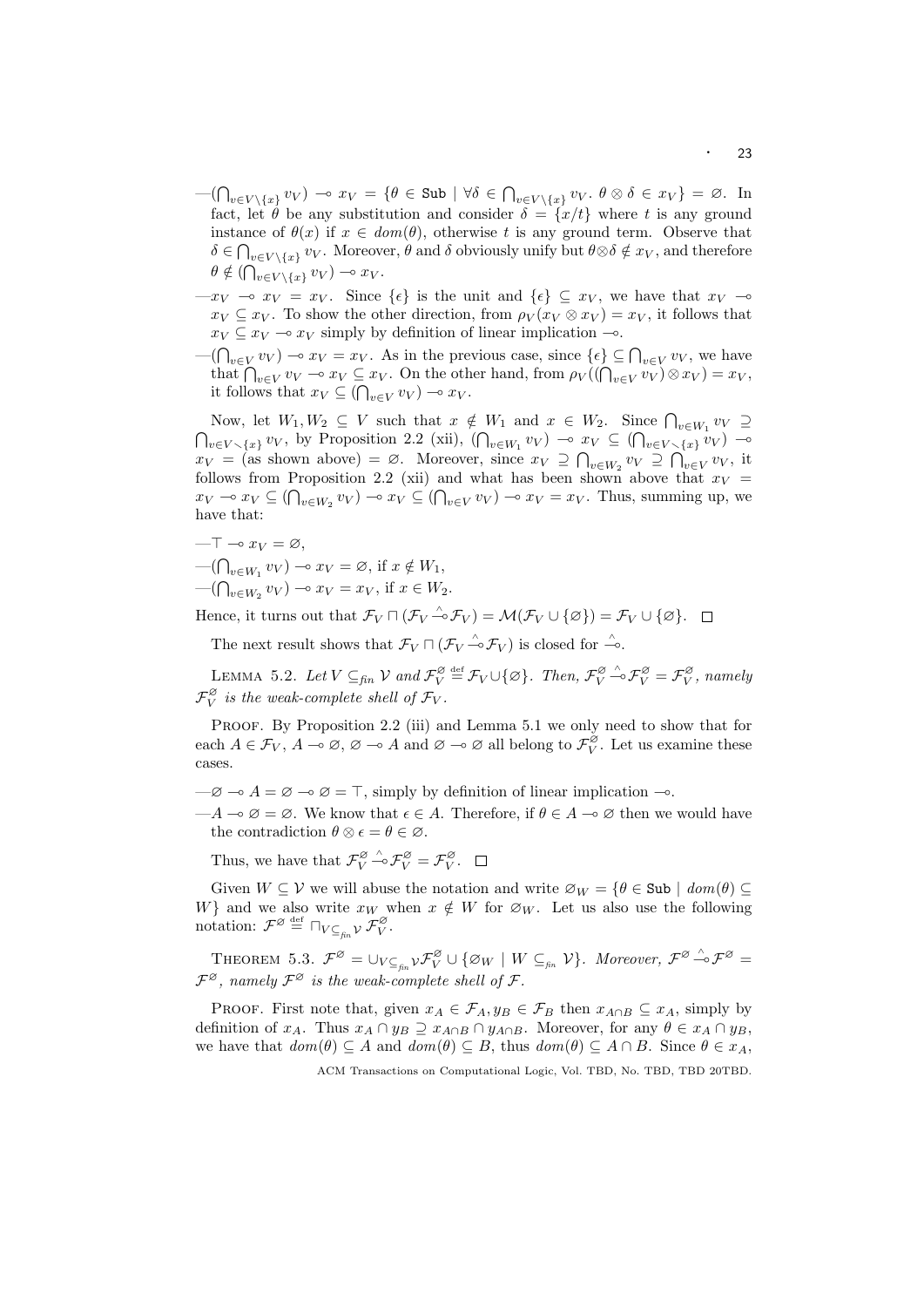it follows that  $\theta \in x_{A \cap B}$ . Thus,  $x_A \cap y_B \subseteq x_{A \cap B} \cap y_{A \cap B}$ , from which we have that  $x_A \cap y_B = x_{A \cap B} \cap y_{A \cap B}$ . Hence, more in general,  $\bigcap_{i \in I} x_{A_i}^i = \bigcap_{i \in I} x_{A_i}^i$  and therefore  $\bigcap_{i\in I}x_{A_i}^i\in\mathcal{F}_{\bigcap_{i\in I}A_i}$ . This shows that  $\mathcal{F}^{\varnothing}=\bigcup_{V\subseteq_{fin}}\mathcal{V}\mathcal{F}_{V}^{\varnothing}\cup\{\varnothing_W\mid W\subseteq_{fin}^i\mathcal{V}\}.$ 

We now show that  $\mathcal{F}^{\varnothing} \overset{\wedge}{\rightarrow} \mathcal{F}^{\varnothing} = \mathcal{F}^{\varnothing}$ . Following the pattern of the previous proofs, it is enough to consider  $\cap_{v\in A}v_V \in \mathcal{F}_V$  and  $y_W \in \mathcal{F}_W$  for some  $V, W \subseteq_{\text{fin}} V$  and  $A \subseteq V$ , and to show that  $\cap_{v \in A} v_V \multimap y_W \in \mathcal{F}^{\emptyset}$ . We know that  $\epsilon \in \cap_{v \in A} v_V$ , hence  $\bigcap_{v\in A}v_V \bigcirc y_W \subseteq y_W$ . Moreover, note that any  $\theta \in \bigcap_{v\in A}v_V \to y_W$  must be such that  $dom(\theta) \subseteq W$ , otherwise we would have that  $\theta \otimes \epsilon \notin y_W$ . We distinguish the following three cases.

(1) If  $\bigcap_{v\in A}v_V\subseteq y_W$  then  $\bigcap_{v\in A}v_V\multimap y_W\supseteq y_W\multimap y_W\supseteq y_W$ , from which  $\bigcap_{v \in A} v_V \multimap y_W = y_W \in \mathcal{F}_W$ .

(2) If  $y \notin V$  then it follows that  $y_W \otimes \bigcap_{v \in A} v_V \subseteq y_W$ , and therefore again we have that  $\bigcap_{v \in A} v_V \multimap y_W = y_W$ 

(3) Finally assume that both (1) and (2) do not hold, i.e.,  $\bigcap_{v \in A} v_V \nsubseteq y_W$  and  $y \in V$ . Since any  $\theta \in \bigcap_{v \in A} v_V \to y_W$  is such that  $dom(\theta) \subseteq W$ , then  $y \notin A$ . It follows that  $\delta = \{y/t\} \in \bigcap_{v \in A} v_V$  for any ground term t. Thus  $\bigcap_{v \in A} v_V \to y_W = \emptyset \in \mathcal{F}^{\emptyset}$ .  $\Box$ 

COROLLARY 5.4.  $\mathcal F$  is the most abstract domain which is condensing and includes  $\mathcal{F}_V$ .

PROOF. By the above lemmata and Corollary 4.9, it remains to show that  $\mathcal F$  is finitely generated and compatible with  $\pi$ .

By Theorem 5.3 we need to show that, for any  $a, b \in \rho_V$  there exists  $\Theta \subseteq_{\text{fin}}$  Sub such that  $\Theta \subseteq a \multimap b$  and  $\rho(\Theta) = \rho(a \multimap b)$ . By Lemma 5.1, we only need to show that for any  $A \subseteq V$  there exists  $\Theta \subseteq_{fin}$  Sub such that  $\Theta \subseteq \bigcap_{v \in A} v_V$  and  $\rho(\Theta) = \bigcap_{v \in A} v_V$ . We can choose  $\Theta = \{ \{v/a \mid v \in V \setminus A\} \cup \{v/w_v \mid v \in A\} \}$  where a is any ground term and all the  $w<sub>v</sub>$  are distinct variables. Moreover, given  $\varnothing_V$  we can choose  $\Theta = \{ \{v/a \mid v \in V \} \}.$ 

We now show that  $\rho$  is compatible with  $\pi$ . As usual, in the following let  $\top$ denotes Sub. Let  $W \subseteq V$ ,  $a \in \rho$  and  $\Theta \subseteq$  Sub such that  $\pi_W(\Theta) = \Theta$ . We assume  $a \notin \mathcal{O}$  (otherwise the thesis follows trivially). If  $|dom(\Theta)| = |\mathbb{N}|$ , then by definition of  $\rho$  we have that  $\rho(\Theta) = \top$ . Since  $\rho$  is weak-complete, it follows that  $\rho(\pi_W(\rho(\Theta \otimes a))) = \rho(\pi_W(\rho(\rho(\Theta \otimes a))) = \rho(\pi_W(\rho(\top \otimes a))) = \top$  since  $a \neq \emptyset$ . On the other hand,  $\rho(\Theta \otimes \rho(\pi_W(a))) = \rho(\rho(\Theta) \otimes \rho(\pi_W(a))) = \rho(\top \otimes \rho(\pi_W(a))) = \top$ since  $a \neq \emptyset$ .

Now assume that  $dom(\Theta) \subseteq_{\text{fin}} \mathcal{V}$ . By definition of  $\rho$  it follows that  $dom(\rho(\Theta)) =$  $dom(\Theta)$  since  $\Theta \subseteq \mathcal{O}_{dom(\Theta)} \in \mathcal{F}$  and  $dom(\mathcal{O}_{dom(\Theta)}) = dom(\Theta)$ . Since  $\pi_W(\Theta) =$ Θ, it follows that  $W ⊇ d*om*(Θ)$ , and therefore  $\pi_W(\rho(\Theta)) = \rho(\Theta)$ , from which  $\rho(\pi_W(\rho(\Theta))) = \rho(\Theta).$ 

Since  $\rho$  is weak-complete, it is sufficient to show that, for all  $a, b \in \rho$  and such that  $\rho(\pi_W(a)) = a$  it holds that  $\rho(\pi_W(\rho(a \otimes b))) = \rho(a \otimes \rho(\pi_W(b)))$ . Let  $W \subseteq$ V and  $A, B \subseteq V$ . First note that  $\rho(\pi_W(\bigcap_{v \in A} v_V)) = \rho(\pi_{W \cap V}(\bigcap_{v \in A} v_V))$  since  $dom(\bigcap_{v\in A} v_V) \subseteq V$ . Thus,  $\rho(\pi_{W\cap V}(\bigcap_{v\in A} v_V)) = \bigcap_{v\in A\cap W\cap V} v_{W\cap V}$  by definition of  $\pi$ . Since  $A \subseteq V$  then  $\rho(\pi_W(\bigcap_{v \in A} v_V)) = \bigcap_{v \in A \cap W} v_{W \cap V}$ . Moreover, note that  $\rho(\pi_W(\top)) = \top$  if and only if  $W \not\subseteq_{\text{fin}} V$ , that is  $|W| = |N|$ . In the following we assume that  $|W| = |\mathbb{N}|$  (otherwise the thesis is trivially satisfied since  $\pi_{\varnothing}(\Theta) = {\epsilon}$ ).

We distinguish the following cases: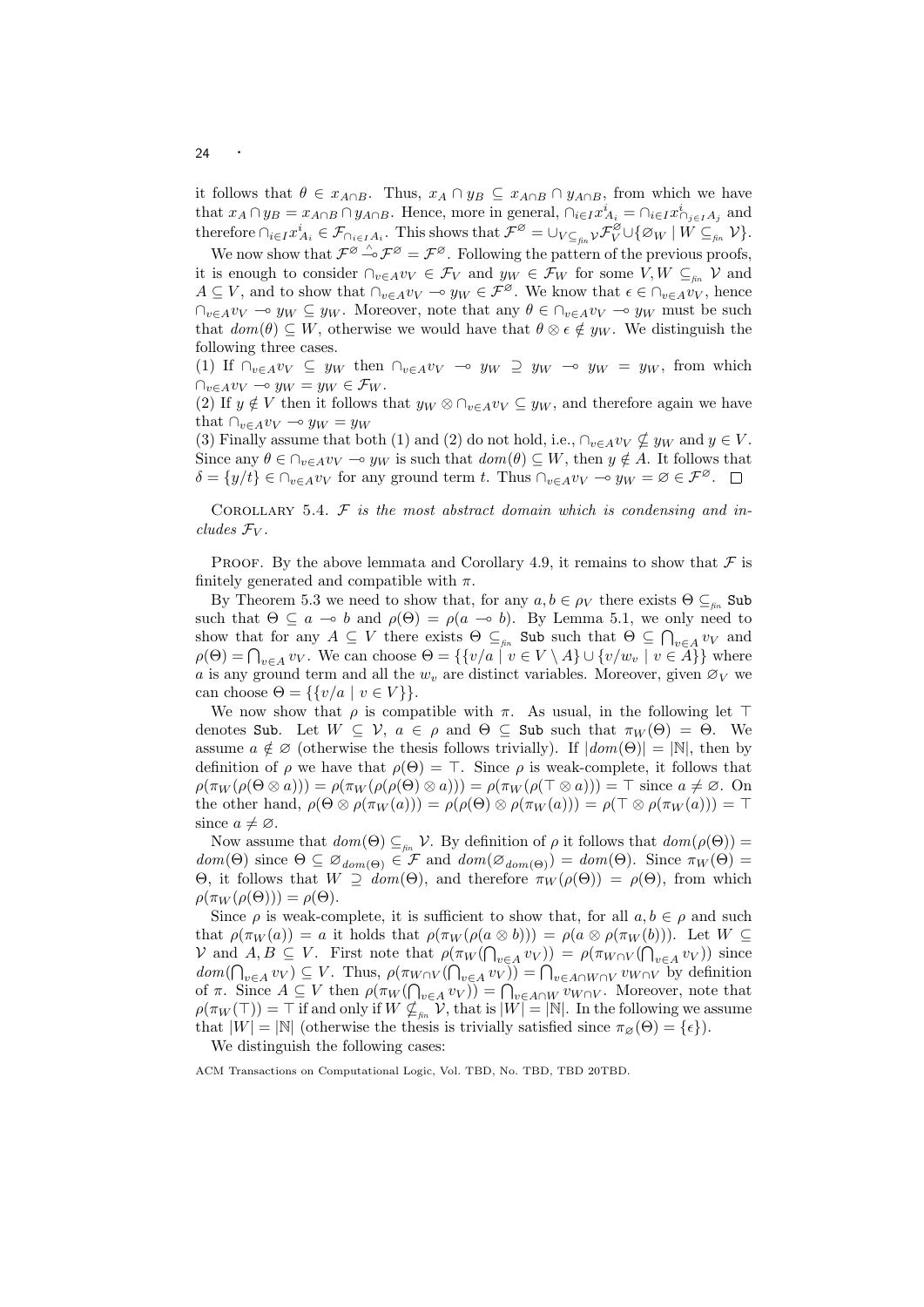- $-\rho(\pi_W(\rho(\top \otimes \varnothing))) = \rho(\pi_W(\varnothing)) = \varnothing$  and  $\rho(\top \otimes \rho(\pi_W(\varnothing))) = \rho(\top \otimes \varnothing) = \varnothing$ .
- —Assume  $\rho(\pi_W(\top)) = \top$ . If  $C \neq \emptyset$  then  $\epsilon \in C$  and  $\rho(\pi_W(\top \otimes C)) = \rho(\pi_W(\top)) =$  $\top$  since  $W \neq \emptyset$  by hypothesis.

Moreover,  $\rho(\top \otimes \rho(\pi_W(C))) = \top$  since  $\rho(\pi_W(C)) \neq \emptyset$  being  $C \neq \emptyset$  and  $W \neq \emptyset$ . —Assume that  $\rho(\pi_W(\bigcap_{v\in A}v_V)) = \bigcap_{v\in A}v_V$ . Since it holds that  $\rho(\pi_W(\bigcap_{v\in A}v_V))$  $\bigcap_{v\in A\cap W}v_{V\cap W}$  it follows that  $V\subseteq W$ . If  $V=\emptyset$  then  $\bigcap_{v\in A}v_{V}=\{\epsilon\}$  and there is nothing to prove. Otherwise,  $\rho(\pi_W(\top)) = \top$ , since  $W \neq \emptyset$ . Therefore  $\rho(\pi_W(\rho(\cap_{v\in A}v_V\otimes \top)))=\rho(\pi_W(\top))=\top$ . Moreover,  $\rho(\cap_{v\in A}v_V\otimes \rho(\pi_W(\top)))=$  $\rho(\bigcap_{v\in A}v_V\otimes\top)=\top.$ 

—Assume that  $\rho(\pi_W(\bigcap_{v\in A}v_V)) = \bigcap_{v\in A}v_V$ . Then,  $\rho(\pi_W(\rho(\bigcap_{v\in A}v_V\otimes \bigcap_{v\in B}v_V)))$  $\rho(\pi_W(\bigcap_{v\in A\cap B}v_V)) = \bigcap_{v\in A\cap B\cap W}v_{V\cap W}$ . Also,  $\rho(\bigcap_{v\in A}v_V\otimes \rho(\pi_W(\bigcap_{v\in B}v_V)))$  $\rho(\bigcap_{v\in A}v_V\otimes \bigcap_{v\in B\cap W}v_{V\cap W})=\bigcap_{v\in A\cap B\cap W}v_{V\cap W}$ .

The following simple example shows how the abstract domain  $\mathcal{F}^{\varnothing}$  can be used to detect redundant arguments in a predicate definition.

Example 5.5. Consider the following program:

$$
p(x, u, v) \leftarrow \{x/0\} \vee (\{x/f(w), y/w\} \otimes p(y, u, v)).
$$

Let  $A = \{x/0\} \vee (\{x/f(w), y/w\} \otimes p(y, u, v))$ . Note that both the second and third arguments of p are redundant. Let  $\rho$  be the closure associated to  $\mathcal{F}^{\varnothing}$ . The abstract semantics  $\mathcal{S}_n^{\rho}$  $p(x,u,v)$  for the query  $\rho(\{\epsilon\}) = {\epsilon} = \varnothing_{\varnothing}$  is given by the following recursive equation:

$$
\begin{split} \mathcal{S}^{\rho}_{p(x,u,v)}(\{\epsilon\}) &= \rho(\pi_{\{x,u,v\}}\mathcal{S}^{\rho}_{A}(\{\epsilon\})) \\ & \text{where } A \equiv \{x/0\} \vee (\{x/f(w), y/w\} \otimes p(y,u,v)) \\ &= \rho(\pi_{\{x,u,v\}}(\rho(\mathcal{S}^{\rho}_{\{x/0\}}(\{\epsilon\}) \cup \mathcal{S}^{\rho}_{\{x/f(w),y/w\} \otimes p(y,u,v)}(\{\epsilon\})))) \\ &= \rho(\pi_{\{x,u,v\}}(\rho(\rho(\{x/0\} \otimes \{\epsilon\})) \\ & \cup \rho(\mathcal{S}^{\rho}_{\{x/f(w),y/w\}}(\{\epsilon\}) \otimes \mathcal{S}^{\rho}_{p(y,u,v)}(\{\epsilon\})))))) \\ &= \rho(\pi_{\{x,u,v\}}(\rho(\mathcal{S}_{\{x\}}(x)) \otimes \mathcal{S}^{\rho}_{p(y,u,v)}(\{\epsilon\})))) \\ &= \rho(\pi_{\{x,u,v\}}\rho(\mathcal{S}_{\{x\}} \cup \rho(\mathcal{S}_{\{x,y\}} \otimes \mathcal{S}^{\rho}_{p(y,u,v)}(\{\epsilon\})))) \\ &= \rho(\pi_{\{x,u,v\}}\rho(\mathcal{S}_{\{x\}} \cup \rho(\mathcal{S}_{\{x,y\}} \otimes \mathcal{S}^{\rho}_{p(y,u,v)}(\{\epsilon\})))) \end{split}
$$

The most abstract solution for  $S_n^{\rho}$  $p_{p(x,u,v)}^{\rho}(\{\epsilon\})$  of this recursive equation is the object  $\varnothing_{\{x\}}$ , telling that in any computed answer substitution  $\sigma$  for  $p(x, u, v)$  in P it turns out that  $dom(\sigma) \subseteq \{x\}$ . As an example of condensation, let us now consider the substitution  $\theta = \{x/w, u/w\}$  and compute  $S_n^{\rho}$  $\mathcal{P}_{p(x,u,v)}^{\rho}(\rho(\{\theta\})).$  Since  $\mathcal{F}^{\varnothing}$  is condensing  $\rho(\rho({\theta}) \otimes {\epsilon}) = \rho({\theta}) = \varnothing_{\{x,u\}}$ , we have that:

$$
\mathcal{S}_{p(x,u,v)}^{\rho}(\rho(\{\theta\}))=\rho(\rho(\{\theta\})\otimes\mathcal{S}_{p(x,u,v)}^{\rho}(\{\epsilon\}))=\rho(\varnothing_{\{x,u\}}\otimes\varnothing_{\{x\}})=\varnothing_{\{x,u\}},
$$

and this shows that the variable  $v$  is still free and independent from all the other variables.  $\square$ 

# 6. CONCLUSION

We have shown a strong link between completeness in quantale-like structures and condensation of abstract domains for logic program analysis, by providing a characterization of condensing domains as models of a fragment of propositional linear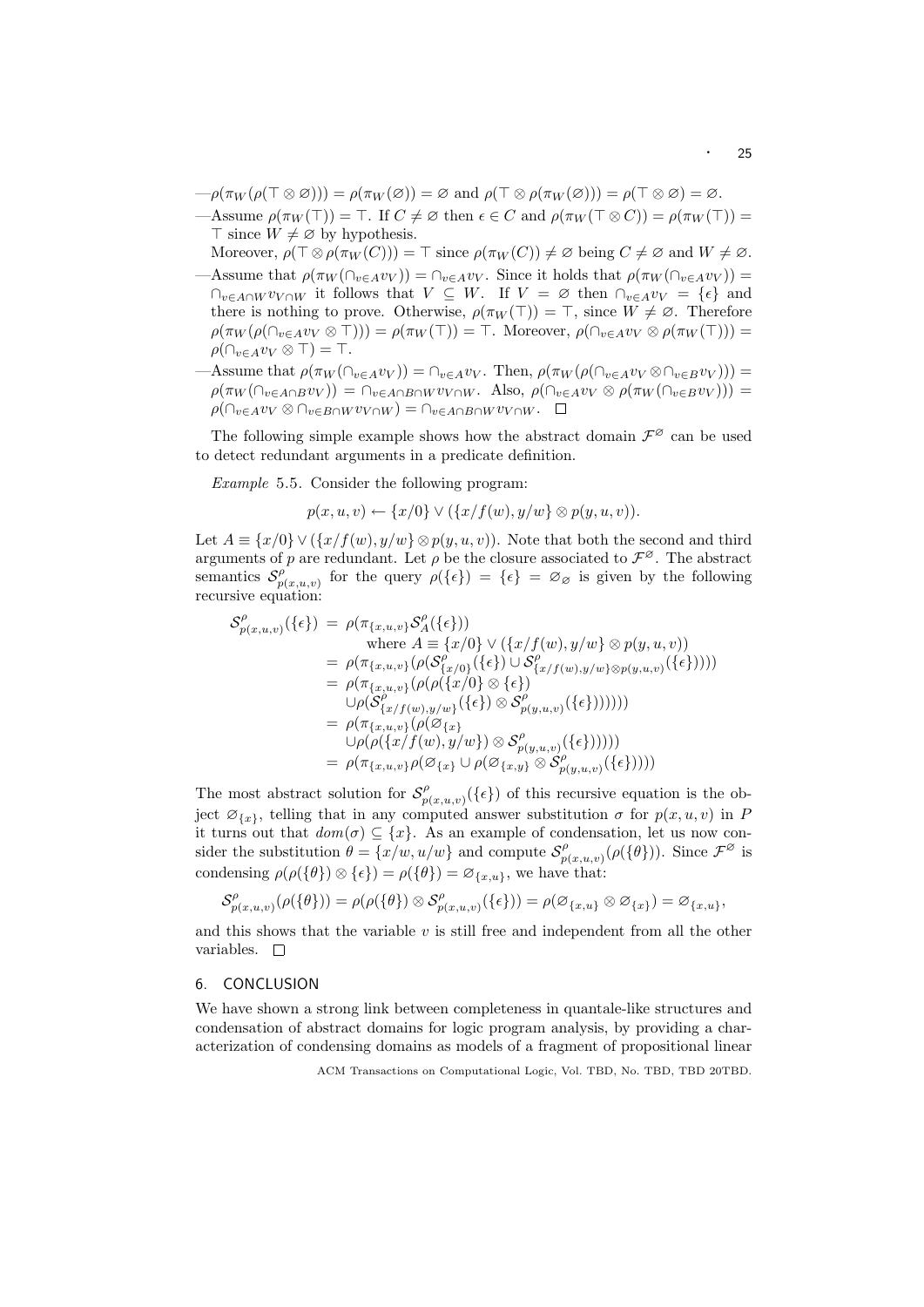logic. The relationship between completeness and reversible logic program analysis has gained much attention in the last few years. As observed by King and Lu [2002], the possibility of reusing code in logic programming is often related to the problem of figuring out how to query a program, and backward analysis allows to automatically derive the possible modalities in which predicates must be called. As shown by King and Lu [2002], this property needs condensing abstract domains. By this observation and from our characterization of condensing abstract domains in logical form, it seems possible to characterize reversible abstract interpretations in a pure domain-theoretic form. There are still many open questions along this line of research. It is for instance a challenge to design condensing abstract domains for aliasing. The Corollary 4.9 provides necessary and sufficient conditions to systematically design these domains, but the construction of non-downward closed condensing abstract domains, although clarified and made systematic, is still quite difficult due to the complex structure of the quantale of the powerset of substitutions and unification. For instance, it is an important and challenging open question to characterize the weak-complete shell of Sharing, a well known abstract domain devoted to the static analysis of variable aliasing [Jacobs and Langen 1992; Langen 1991]. Our results can be also used to prove that already known domains are condensing. Scozzari [2002] proved that the domain Pos for groundness analysis [Armstrong et al. 1998] is the most abstract solution of the abstract domain equation  $X = Ground \sqcap (X \rightarrow X)$ , where *Ground* is the basic domain of plain groundness by Jones and Søndergaard [1987]. Thus, by Corollary 4.9, this provides an alternative proof of the known fact that Pos is condensing [Marriott and Søndergaard 1993].

## REFERENCES

- Apt, K. 1990. Logic Programming. In Handbook of Theoretical Computer Science, Volume B: Formal Models and Semantics, J. van Leeuwen, Ed. Elsevier.
- Armstrong, T., Marriott, K., Schachte, P., and Søndergaard, H. 1998. Two classes of Boolean functions for dependency analysis. Sci. Comput. Program 31, 1, 3–45.
- Barbuti, R., Giacobazzi, R., and Levi, G. 1993. A general framework for semantics-based bottom-up abstract interpretation of logic programs. ACM Trans. Program. Lang. Syst. 15, 1, 133–181.
- Codish, M., Dams, D., and Yardeni, E. 1994. Bottom-up abstract interpretation of logic programs. Theor. Comput. Sci. 124, 1, 93–126.
- Codish, M. and Lagoon, V. 2000. Type dependencies for logic programs using ACI-unification. Theor. Comput. Sci. 238, 131–159.
- Cousot, P. and Cousot, R. 1977. Abstract interpretation: A unified lattice model for static analysis of programs by construction or approximation of fixpoints. In Conference Record of the 4th ACM Symposium on Principles of Programming Languages (POPL '77). ACM Press, New York, 238–252.
- Cousot, P. and Cousot, R. 1979. Systematic design of program analysis frameworks. In Conference Record of the 6th ACM Symposium on Principles of Programming Languages (POPL '79). ACM Press, New York, 269–282.
- DEBRAY, S. K. 1994. Formal bases for dataflow analysis of logic programs. In Advances in Logic Programming Theory, G. Levi, Ed. Oxford University Press, New York, NY.
- GIACOBAZZI, R., RANZATO, F., AND SCOZZARI, F. 2000. Making abstract interpretations complete. J. ACM 47, 2, 361–416.
- Giacobazzi, R. and Scozzari, F. 1998. A logical model for relational abstract domains. ACM Trans. Program. Lang. Syst. 20, 5, 1067–1109.